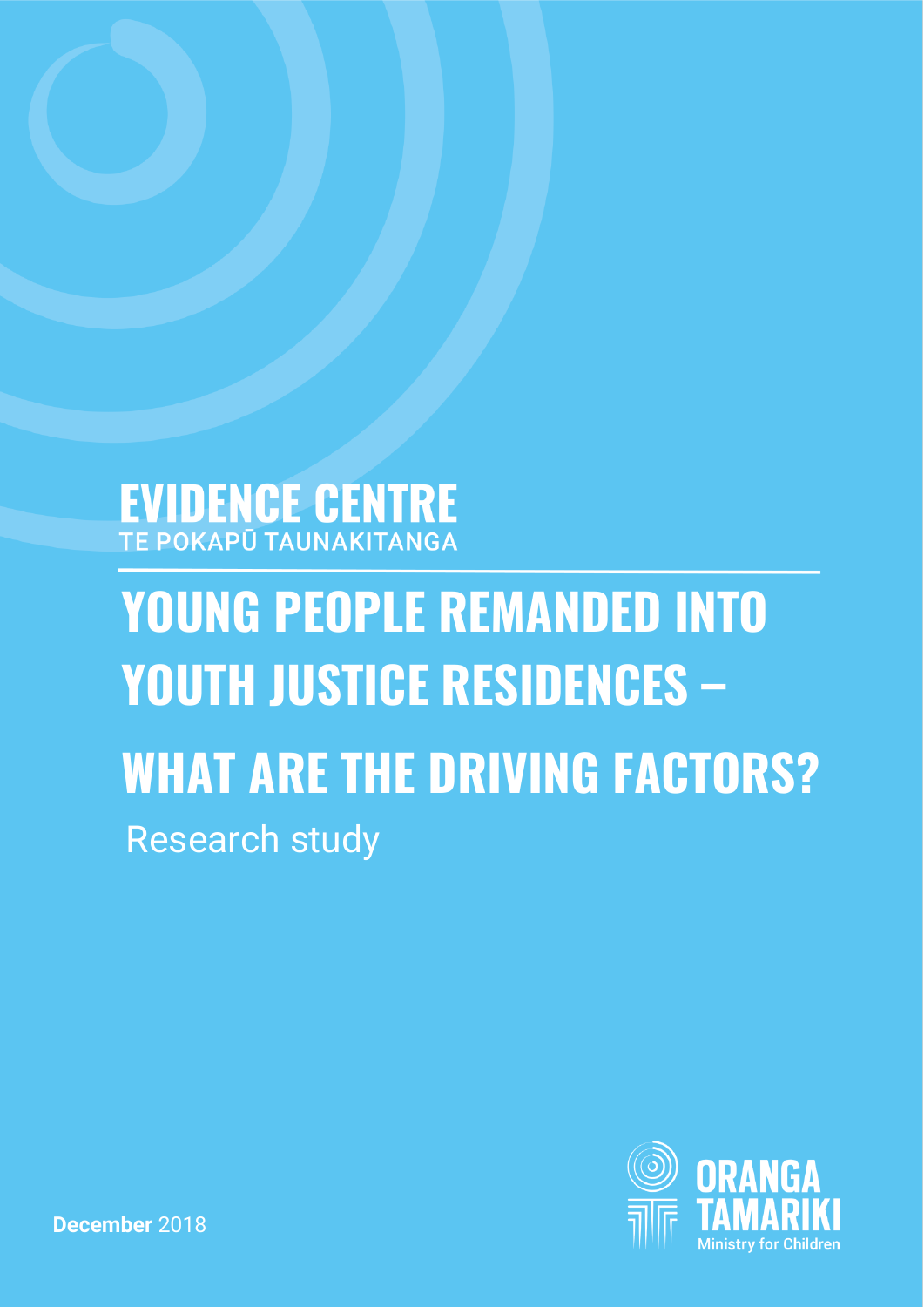## Oranga Tamariki Evidence Centre Te Pokapū Taunakitanga,

Aurora Centre, 56 The Terrace, Wellington

The Oranga Tamariki Evidence Team works to build the evidence base that helps us better understand wellbeing and what works to improve outcomes for New Zealand's children, young people and their whānau.

#### Email: [research@ot.govt.nz](mailto:research@ot.govt.nz)

Authors: Kanchana Subedi (Senior Analyst, Evidence Centre); Dorian Gray (Senior Analyst, Evidence Centre); Catherine Harrow (Analyst, Evidence Centre).

Published: December 2018

ISBN: 978-0-9951119-5-0

If you need this material in a different version, please email us at research@ot.govt.nz and we will provide it for you.

#### Citation guidance:

This report can be referenced as Oranga Tamariki Evidence Centre (2018). *Young people remanded into youth justice residences – What are the driving factors? Research study:* Wellington, New Zealand: Oranga Tamariki—Ministry for Children.

## Copyright:

This document '*Young people remanded into youth justice residences – What are the driving factors? Research study'* is licensed under the Creative Commons Attribution 4.0 International License [http://creativecommons.org/licenses/by/4.0/.](http://creativecommons.org/licenses/by/4.0/)

Please attribute © New Zealand Government, Oranga Tamariki—Ministry for Children 2018.

#### Disclaimer:

Oranga Tamariki has made every effort to ensure the information in this report is reliable, but does not guarantee its accuracy and does not accept liability for any errors.

#### Acknowledgements:

The authors would like to thank the youth justice professionals and the young people in the Korowai Manaaki and Te Puna Wai ō Tuhinapo residences for their perspectives and experiences of the youth justice processes. The authors also thank Judge John Walker, the Principal Youth Court Judge, for supporting the research and allowing us to observe Youth Court hearings.



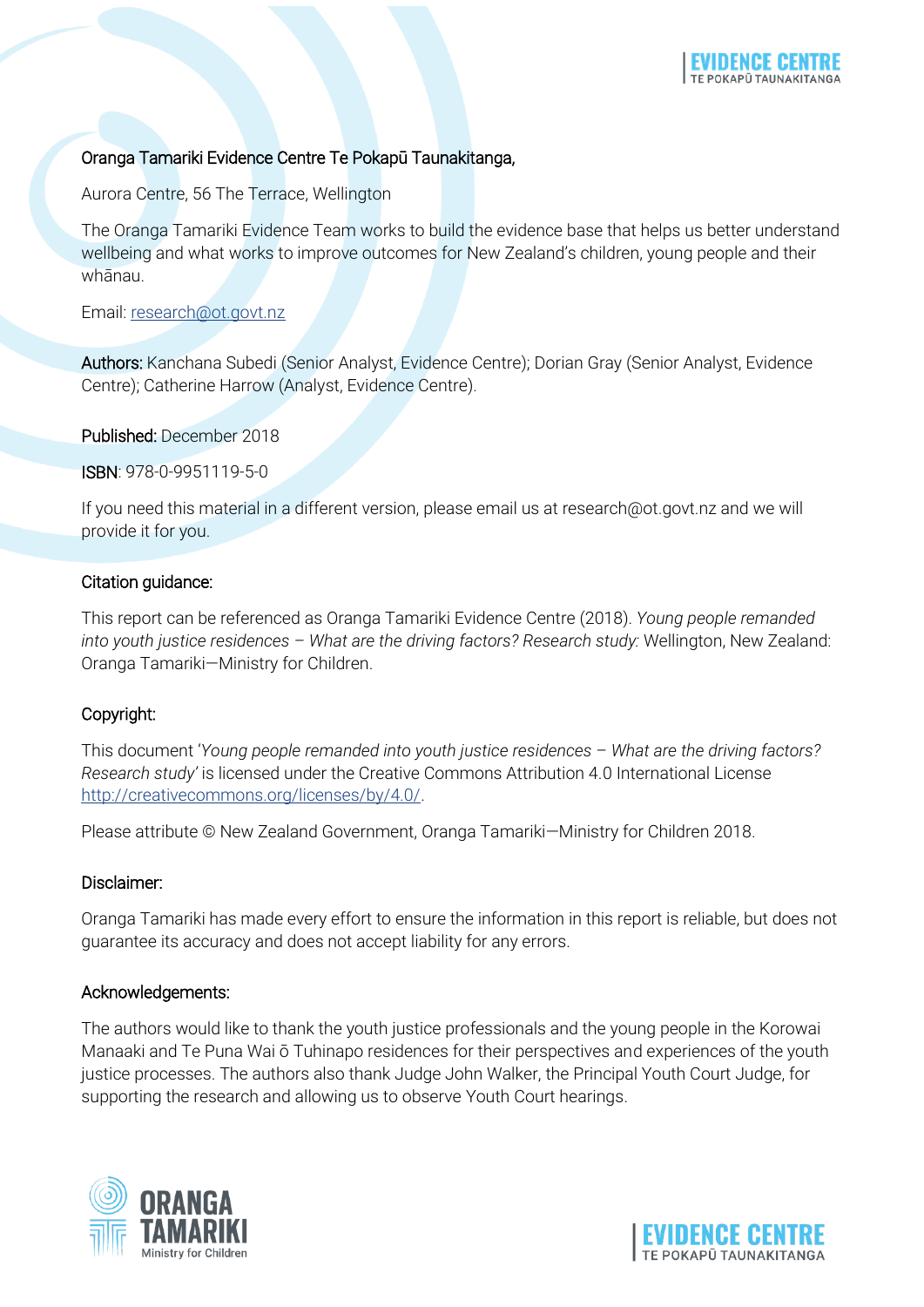## <span id="page-2-0"></span>**Contents**

|                                                                  | FINDINGS: WHAT FACTORS INFLUENCE YOUTH REMAND RECOMMENDATIONS?  19           |  |
|------------------------------------------------------------------|------------------------------------------------------------------------------|--|
| $\mathbf{1}$ .<br>$\overline{2}$ .<br>3.<br>4.<br>5.<br>6.<br>7. |                                                                              |  |
|                                                                  |                                                                              |  |
| 1.<br>2.<br>3.                                                   |                                                                              |  |
|                                                                  |                                                                              |  |
|                                                                  |                                                                              |  |
|                                                                  |                                                                              |  |
|                                                                  |                                                                              |  |
|                                                                  |                                                                              |  |
|                                                                  | APPENDIX 2: INFORMATION SHEET AND CONSENT FORM FOR INTERVIEWS WITH YOUNG     |  |
|                                                                  | APPENDIX 3: GROUNDS FOR DETAINING A YOUNG PERSON IN CUSTODY UNDER THE ORANGA |  |
|                                                                  |                                                                              |  |
|                                                                  |                                                                              |  |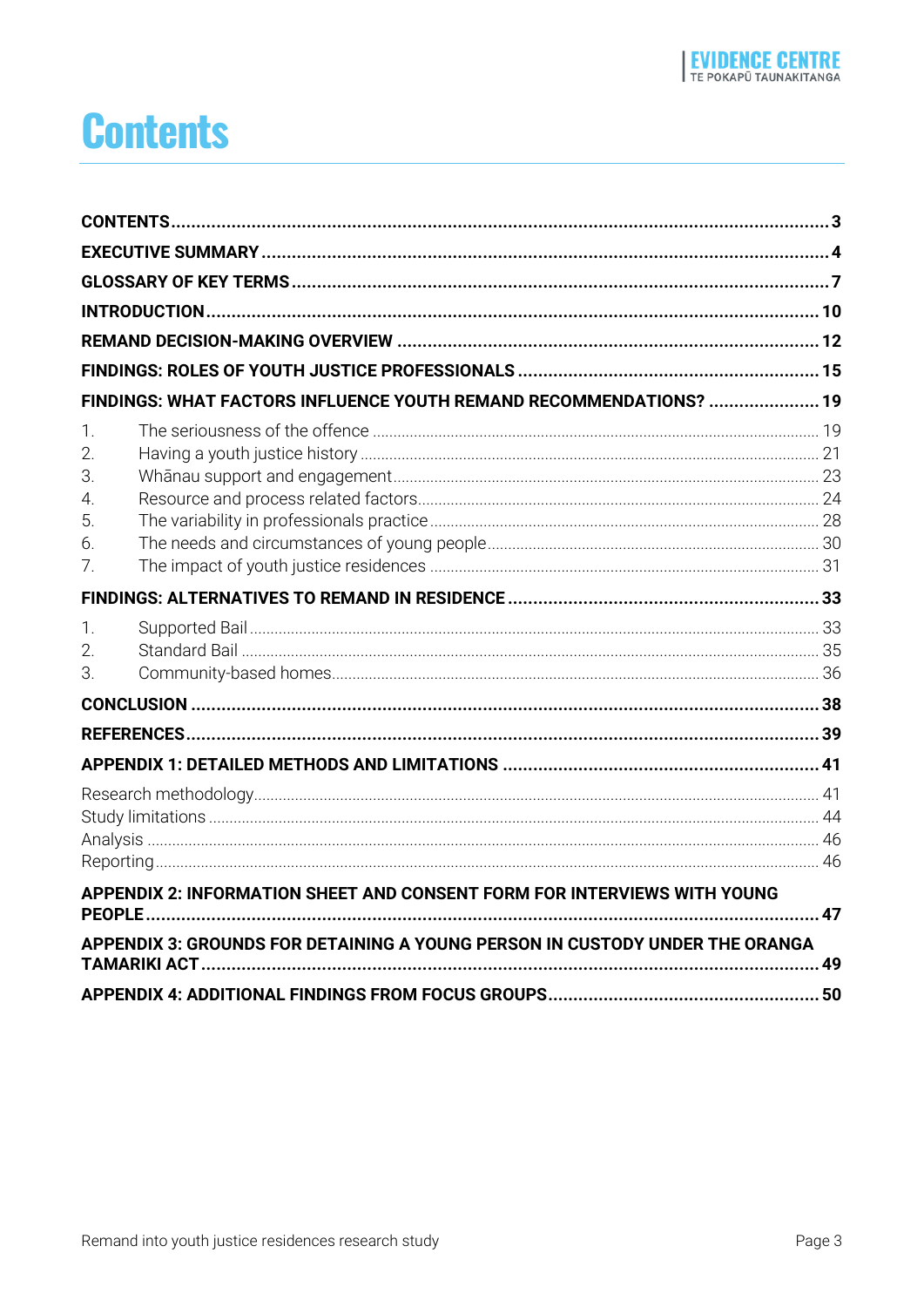## <span id="page-3-0"></span>**Executive summary**

## **Purpose**

This report provides findings from an Oranga Tamariki Evidence Centre study on what drives remand recommendations made for young people in the youth justice system. This research was commissioned to help inform the design and delivery of new youth justice services in Oranga Tamariki–Ministry for Children.

## Background to the research

Minimising the use of custodial detention to remand young people as far as practicable is a key focus for Oranga Tamariki. Furthermore, the 2016 report by the expert panel on Modernising Child, Youth and Family recommended minimising the number of young people remanded in youth justice residences. And yet a recent report on youth remand trends shows that the number of young people remanded in custodial detention has increased over the last five years. As part of understanding the drivers behind the increases, our research was guided by the following research questions.

- 1. Who are the people involved in formulating remand recommendations to the Judge and what key factors affect those remand recommendations?
- 2. What alternatives can safely minimise the number of young people being remanded in youth justice residences?

The findings from this qualitative research are informed by information collected in Christchurch and Auckland during August to December 2017 using focus groups with youth justice professionals, interviews with young people who were remanded in custodial detention in two youth justice residence, and direct observations of court hearings in Christchurch and Manukau Youth Courts.

## Key findings

## *Who are the people involved in formulating remand recommendations to the Judge and what key factors affect those remand recommendations?*

Various professionals are involved in the process of remand decision-making with varying levels of input. Ultimately it is the judge who makes the final decision, having considered the various positions put forward in court.

- The key contributors to remand recommendations in court are police and youth advocates.
- Police play an important role in a young person's first appearance in court. This is where bail may be "opposed", or "unopposed" by Police.
- Youth advocates are the 'voice' of the young people in court. Their ability to advocate for young people in their first court appearance will depend on how familiar the youth advocates are with the young people's circumstances.
- Oranga Tamariki is represented in court to provide clarifying information; however, where their role seems to be most active is the part they play outside of court.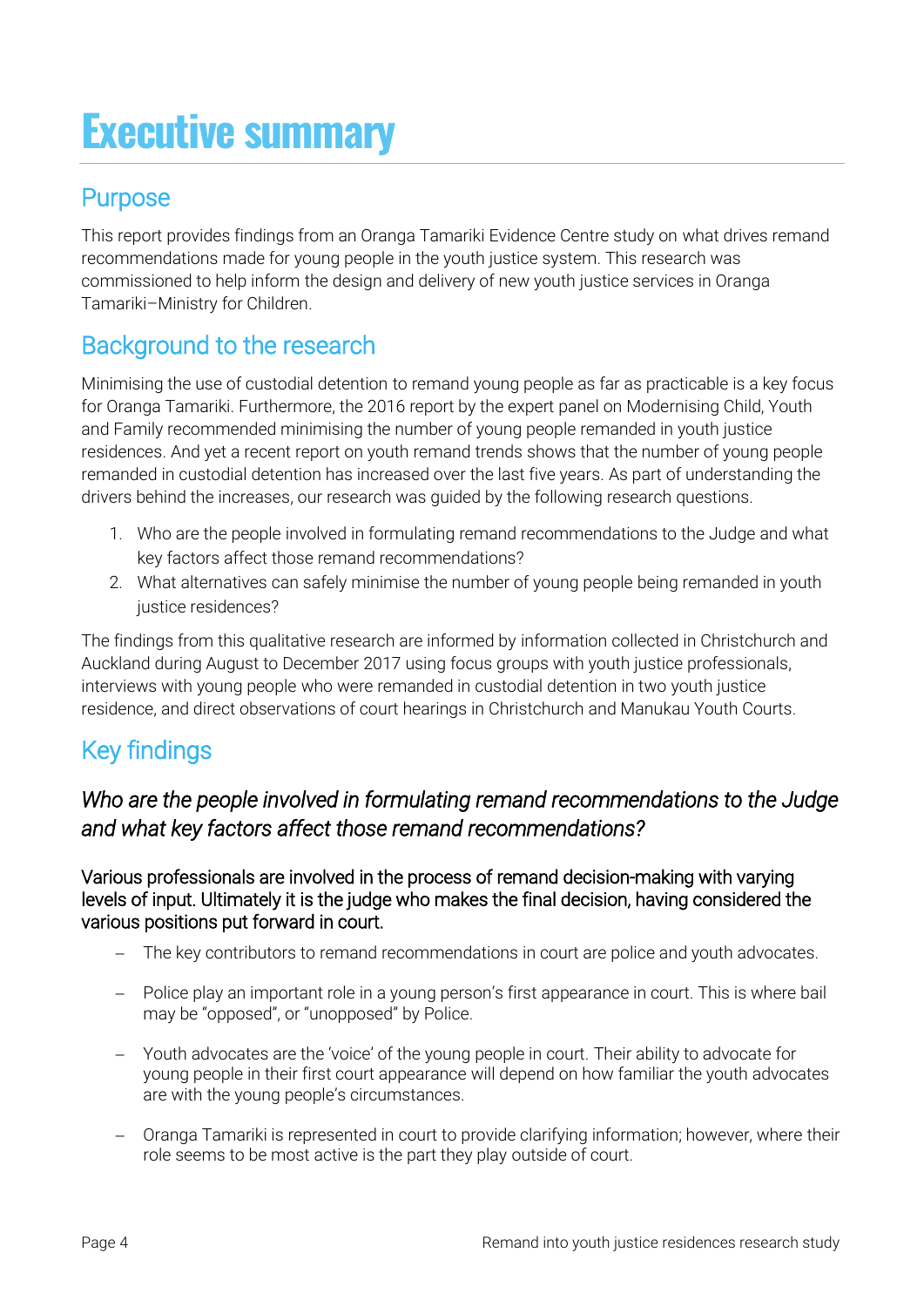- In court, the role of representatives Ministries of Health and Education, and community service providers is mostly limited to providing information as requested by the judge.
- Social workers can better inform remand recommendations when they are allocated to young people's cases earlier in the process.

### A range of factors that influence remand recommendations were identified

- The nature and seriousness of the charge facing the young person are key factors for police opposing bail and for the likelihood that a young person will be remanded in a secure residence.
- Having a youth justice history of multiple bail breaches, absconding, and reoffending contribute to stricter remand decisions, such as custodial detention. However, professionals and young people believe that not all breaches of bail should influence remand recommendations.
- Whānau support, including their attendance in court and willingness to provide a placement, positively influences bail decisions.
- While youth justice professionals understand the impact secure residences can have on young people, resource-related constraints mean that young people may be remanded in youth justice residences due to a lack of suitable alternative options. Such constraints include placement unavailability with whānau and community providers, insufficient staff numbers and high caseloads, and limited funding including the availability of court-ordered services for young people, for example Supported Bail.
- Because of placement unavailability in the community for some of these young people, those with mental health needs and Care and Protection histories are more likely to be remanded in custodial detention in secure residences.
- Variability in the practices among professionals influence remand processes.
- Remand recommendations are affected by timeframes for court processes.

## *What alternatives can safely minimise the number of young people being remanded in youth justice residences?*

### Professionals suggest removing existing barriers on a range of current community-based alternatives to remand in residences

- Supported Bail is highly preferred as an alternative to remand in custodial detention. However, it needs greater resource and wrap-around support for the young people after their Supported Bail period is over.
- Community-based homes need better resourcing adequate funding and support to caregivers, skilled and trained staff and programmes to keep young people engaged  $-$  to work as an alternative to secure remand in residences.
- The conditions of bail need to be realistic and not too difficult to comply with.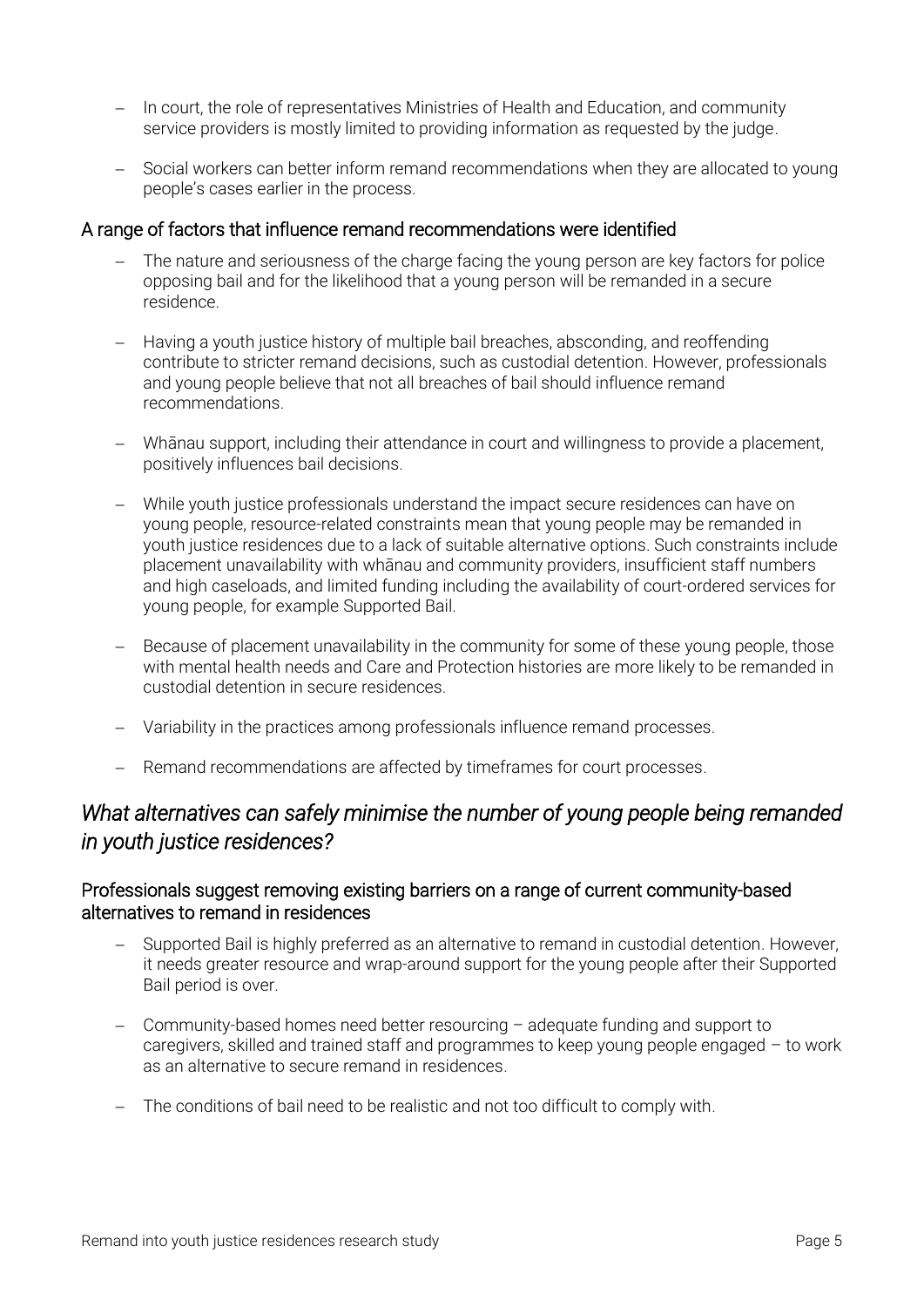### Professionals suggest the following to help minimise the number of young people remanded to youth justice residences

- Effective collaboration, better communication and information-sharing among agencies, to help reduce the time pressure on each agency to deliver reports.
- An early follow-up for young people by agencies to provide the support that the young people and their whānau need.
- The impact of remanding young people into youth justice residences to be given higher consideration and weight in remand recommendations.
- Engaging community providers and extending the role of lay advocates to improve whānau engagement in the youth justice system; identifying community-based bail alternatives and whānau placements; and helping with planning and decision-making to support the young person and their whānau.
- Improved processes and communications within Oranga Tamariki, such as efficient processes for caregiver assessment and young people's placement allocation, and 'joined-up' Care and Protection and youth justice teams.
- Training for youth justice professionals on working with young people in the youth justice system, and on interpretation of the Oranga Tamariki Act – to maintain consistency in decision-making processes and the professionals' practice.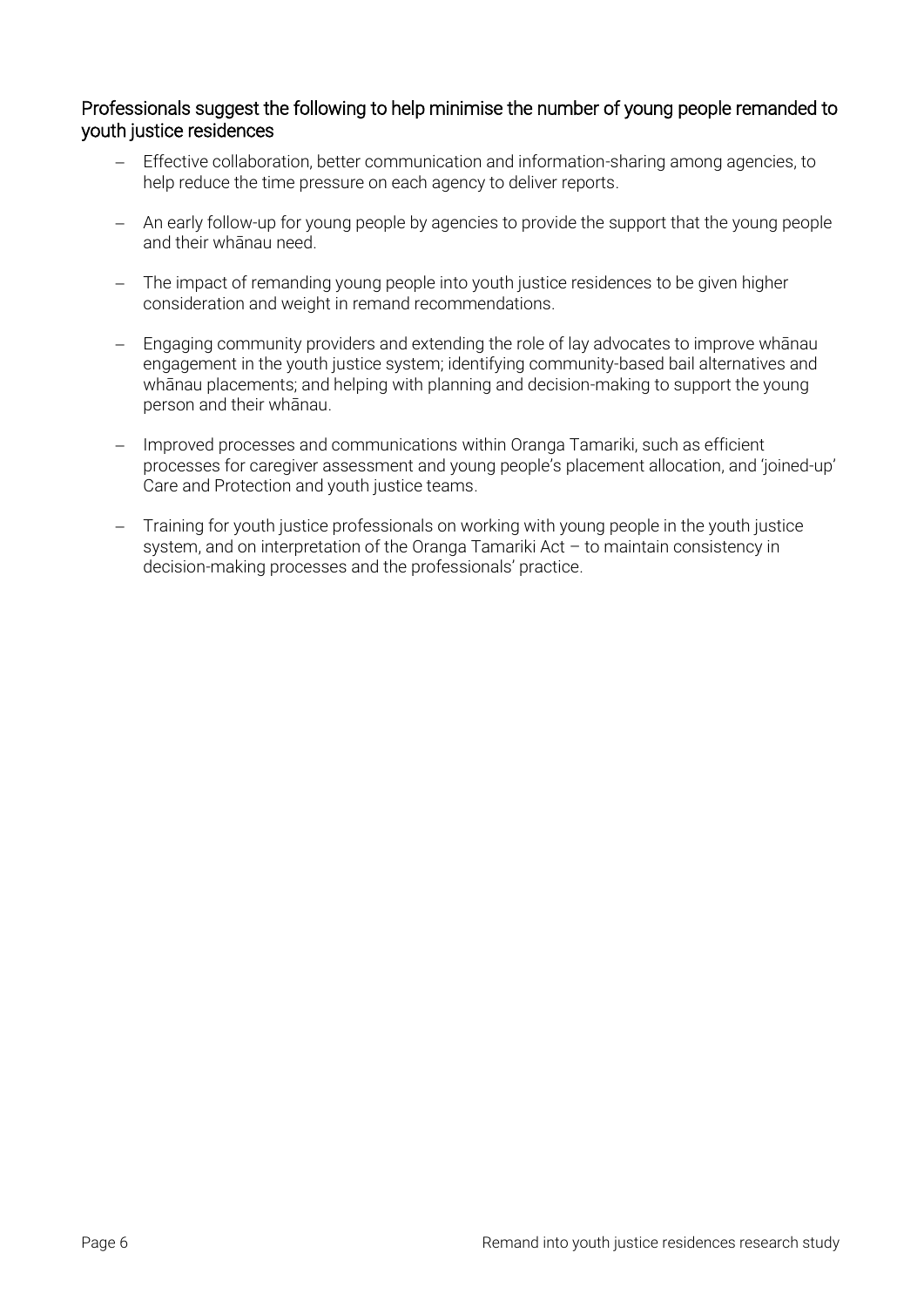# <span id="page-6-0"></span>**Glossary of key terms**

| Term                                             | <b>Definition</b>                                                                                                                                                                                                                                                                                                                                                            |
|--------------------------------------------------|------------------------------------------------------------------------------------------------------------------------------------------------------------------------------------------------------------------------------------------------------------------------------------------------------------------------------------------------------------------------------|
| Abscond/Absconding                               | Section 385 of the Oranga Tamariki Act ("the Act") determines absconding as an escape from<br>legal detention.                                                                                                                                                                                                                                                               |
| Bail breach certification                        | When a young person breaches bail, Police may ask for the breach to be certified by a judicial<br>officer and officially recorded in accordance with section 39 of the Bail Act 2000.                                                                                                                                                                                        |
| <b>Bail condition</b>                            | A requirement that must be fulfilled by the young person in order to remain on bail.                                                                                                                                                                                                                                                                                         |
| Breach of bail                                   | In the context of our research, a breach of bail is when the Police have caught a young person<br>who has failed to observe/obey a condition of their bail.                                                                                                                                                                                                                  |
| Care and Protection (C&P)                        | Where a child/tamariki is identified as being at risk of being harmed or neglected as defined<br>in section 14 of the Act, they are deemed as being in need of care and protection. Oranga<br>Tamariki has the power to place a child/tamariki into C&P custody under section 43 of the<br>Act.                                                                              |
| Charge                                           | A formal Police accusation of an alleged offence that is laid on the young person, which may<br>then involves Youth Court processes.                                                                                                                                                                                                                                         |
| Child-centred                                    | A focus on children's/young people's needs, care, safety, and wellbeing, and that their voices<br>and views are a consideration for decision-making.                                                                                                                                                                                                                         |
| Community-based<br>placement                     | A placement into a home or residence in a residential community under the care of Oranga<br>Tamariki, and as an alternative to detention in residence under s238(1)(d) or provided as a<br>home placement under s238(1)(c).                                                                                                                                                  |
| Court hearing                                    | A legal proceeding before the Youth Court where the Judge, Community Magistrate or<br>Justice of the Peace presides.                                                                                                                                                                                                                                                         |
| Curfew                                           | A bail condition of hours set where the young person is not allowed out of their designated<br>home. Typical curfews are '24-hour' and 7 pm to 7 am (or '7-7').                                                                                                                                                                                                              |
| Custody family group<br>conference (Custody FGC) | A meeting convened by Oranga Tamariki between the young person, their whanau, Police,<br>and other important influencers after the young person has been held in custody in the care<br>of the Chief Executive of Oranga Tamariki under s238(1)(d). It provides a platform to discuss<br>alternative options to continued custody.                                           |
| Detention in custody                             | Holding a young person on remand in either the care of the Chief Executive of Oranga<br>Tamariki [s238(1)(d)] or in Police Cells [s238(1)(e)].                                                                                                                                                                                                                               |
| Direct court observations                        | Where the researchers observed and recorded their observations of Youth Court hearings by<br>attending the hearings.                                                                                                                                                                                                                                                         |
| <b>District Court</b>                            | An adult court within which the Youth Court is a division. Where a young person is charged<br>with murder or manslaughter, the case will automatically be transferred to the District Court<br>or High Court. In the case of other serious offending, there is a discretion to convict and<br>transfer the young person's case to the District or High Court for sentencing. |
| Electronic Monitoring/EM<br>Bail                 | A bail option with a special condition of being remanded in their home environment while<br>being monitored through an electronic anklet by Corrections.                                                                                                                                                                                                                     |
| Family group conference<br>(FGC)                 | Youth Justice family group conferences (FGC) are held to give the child or young person a<br>chance to help find solutions when they have offended. The conferences include the young<br>person with their whanau, victims and professionals.                                                                                                                                |
| Engagement                                       | The informal process of involving people in the Youth Court processes, especially the young<br>people and their whanau.                                                                                                                                                                                                                                                      |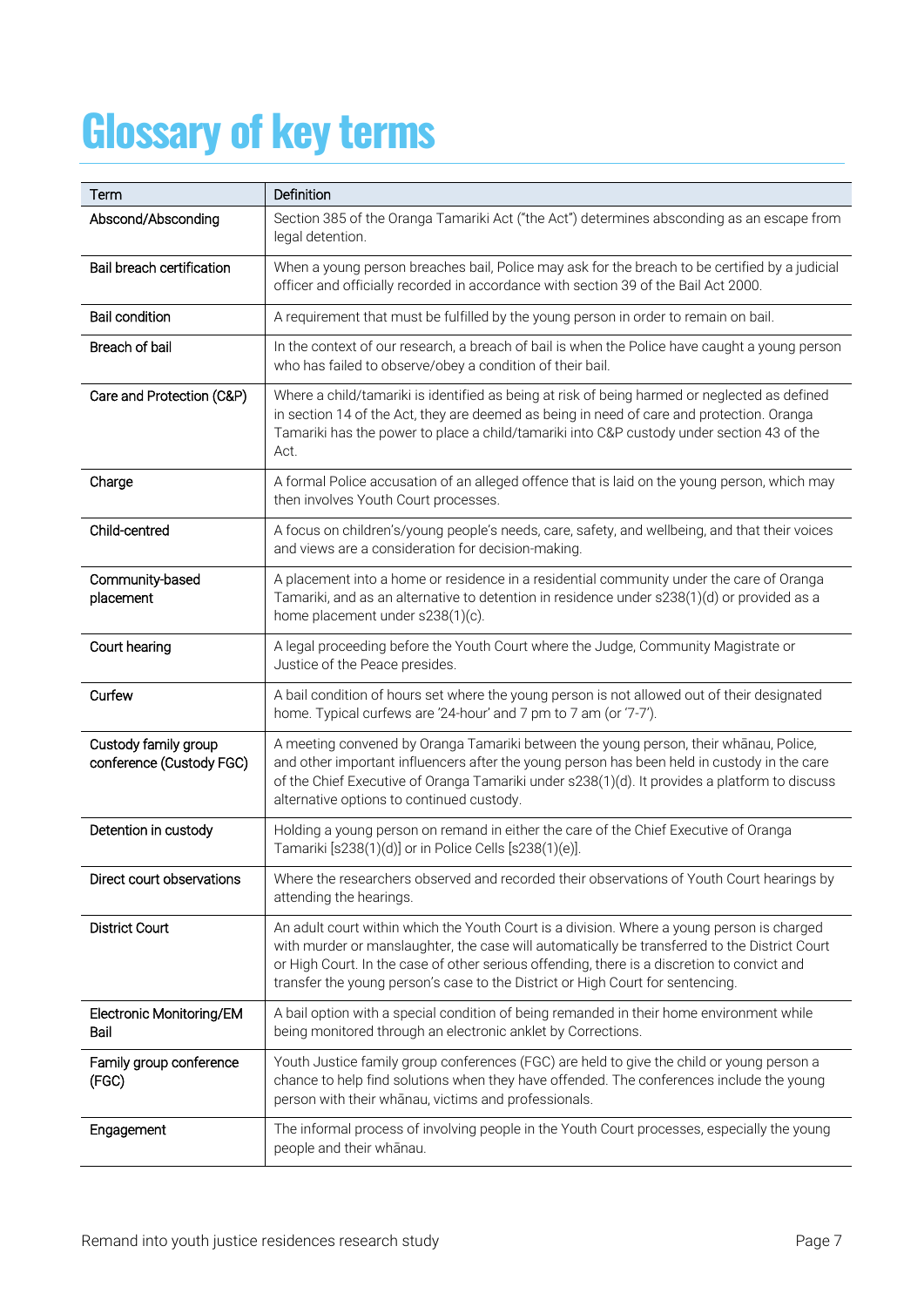| Term                                 | Definition                                                                                                                                                                                                                                                                                                                                                                                                                                                                                                         |  |  |
|--------------------------------------|--------------------------------------------------------------------------------------------------------------------------------------------------------------------------------------------------------------------------------------------------------------------------------------------------------------------------------------------------------------------------------------------------------------------------------------------------------------------------------------------------------------------|--|--|
| Flexi-bail                           | A type of 'supported bail' option called 'flexi-bail' that operated in weekends and nights<br>outside of the supported bail week and day-time hours.                                                                                                                                                                                                                                                                                                                                                               |  |  |
| Focus groups                         | The researchers conducted facilitated discussion with a varied number of professionals from<br>the same profession in a group.                                                                                                                                                                                                                                                                                                                                                                                     |  |  |
| Intention to charge FGC<br>(ITC FGC) | An ITC FGC is convened by Oranga Tamariki following a referral from Police when they intend<br>to place formal charges against the young person to discuss whether the charges should be<br>laid in court or whether a plan can be agreed to without involving the court.                                                                                                                                                                                                                                          |  |  |
| Justice of the Peace (JP)            | They carry out a number of judicial functions, and have limited powers in the Youth Court.<br>JPs are appointed by the Ministry of Justice, and undergo training in judicial studies in order<br>to be able to preside over certain court hearings.                                                                                                                                                                                                                                                                |  |  |
| Lay advocate                         | People with mana or standing in the young person's community who support the young<br>person in court. They are not lawyers and are appointed by the court. They make sure the<br>court knows about all relevant cultural matters.                                                                                                                                                                                                                                                                                 |  |  |
| Multi-systemic therapy<br>(MST)      | An intensive, family-focused and community-based treatment programme for chronically<br>violent youth, administered by a professional MST therapist. MST is focused on the known<br>causes and correlates of antisocial behaviour. MST uses empirically supported interventions<br>such as cognitive behavioural therapy (CBT), behavioural parenting, and structured family<br>therapies (Russell, 2008).                                                                                                         |  |  |
| Non-association                      | A bail condition where the young person is not allowed to be in contact with particular<br>individuals - usually co-offenders, victims, and witnesses.                                                                                                                                                                                                                                                                                                                                                             |  |  |
| Opposition to Bail                   | The document prepared by police to oppose bail in favour of remanding in custodial<br>detention, usually in cases of serious offending or history of bail breaches/abscondment.                                                                                                                                                                                                                                                                                                                                    |  |  |
| Police prosecutor                    | The person who represents the Police in a Youth Court hearing.                                                                                                                                                                                                                                                                                                                                                                                                                                                     |  |  |
| Police youth aid officer             | A youth aid officer works in the Police Youth Aid section and deals with youth offenders and<br>acts as a liaison with social workers, community groups and victims and witnesses, and<br>sometimes other youth justice professionals. They investigate youth files, attend FGCs, and<br>may conduct bail checks.                                                                                                                                                                                                  |  |  |
| Remand decision/outcome              | The decision made by the Youth Court or District Court Judge to release or detain the young<br>person in custody until the next court hearing. Where a Judge is not available a Community<br>Magistrate or Justice of the Peace may exercise these powers in limited circumstances.                                                                                                                                                                                                                                |  |  |
| s234(c)(iii)                         | Section 234 of The Oranga Tamariki Act relates to the custody of the child or young person<br>following arrest. Section 234(c)(iii) states that if a child or young person is arrested with or<br>without warrant, a constable may deliver the child or young person into the custody of, with<br>the agreement of the child or young person, a person or organisation approved by the chief<br>executive or a constable for the purpose.                                                                          |  |  |
| s235                                 | Section 235 of The Oranga Tamariki Act relates to where the child or young person who is<br>arrested may be placed in custody of chief executive.                                                                                                                                                                                                                                                                                                                                                                  |  |  |
| s238(1)(d)                           | The section of The Oranga Tamariki Act that defines the remand decision to detain the young<br>person in the custody of the chief executive of Oranga Tamariki.                                                                                                                                                                                                                                                                                                                                                    |  |  |
| s239(1), (2)                         | Section 239 of The Oranga Tamariki Act relates to restrictions on the power of the court to<br>order a child or young person to be detained in custody under s238(1)(d). For s239(1), this<br>section lists the reasons, such as risk of absconding or further offending, that must be<br>apparent to the court before it places a young person in detention. Section 239(2) relates to<br>when the young person may be violent or that there aren't sufficient placement options<br>available to Oranga Tamariki. |  |  |
| s311                                 | Section 311 of The Oranga Tamariki Act relates to supervision with residence orders, where<br>the Youth Court makes an order that the young person be detained in a youth justice<br>residence facility.                                                                                                                                                                                                                                                                                                           |  |  |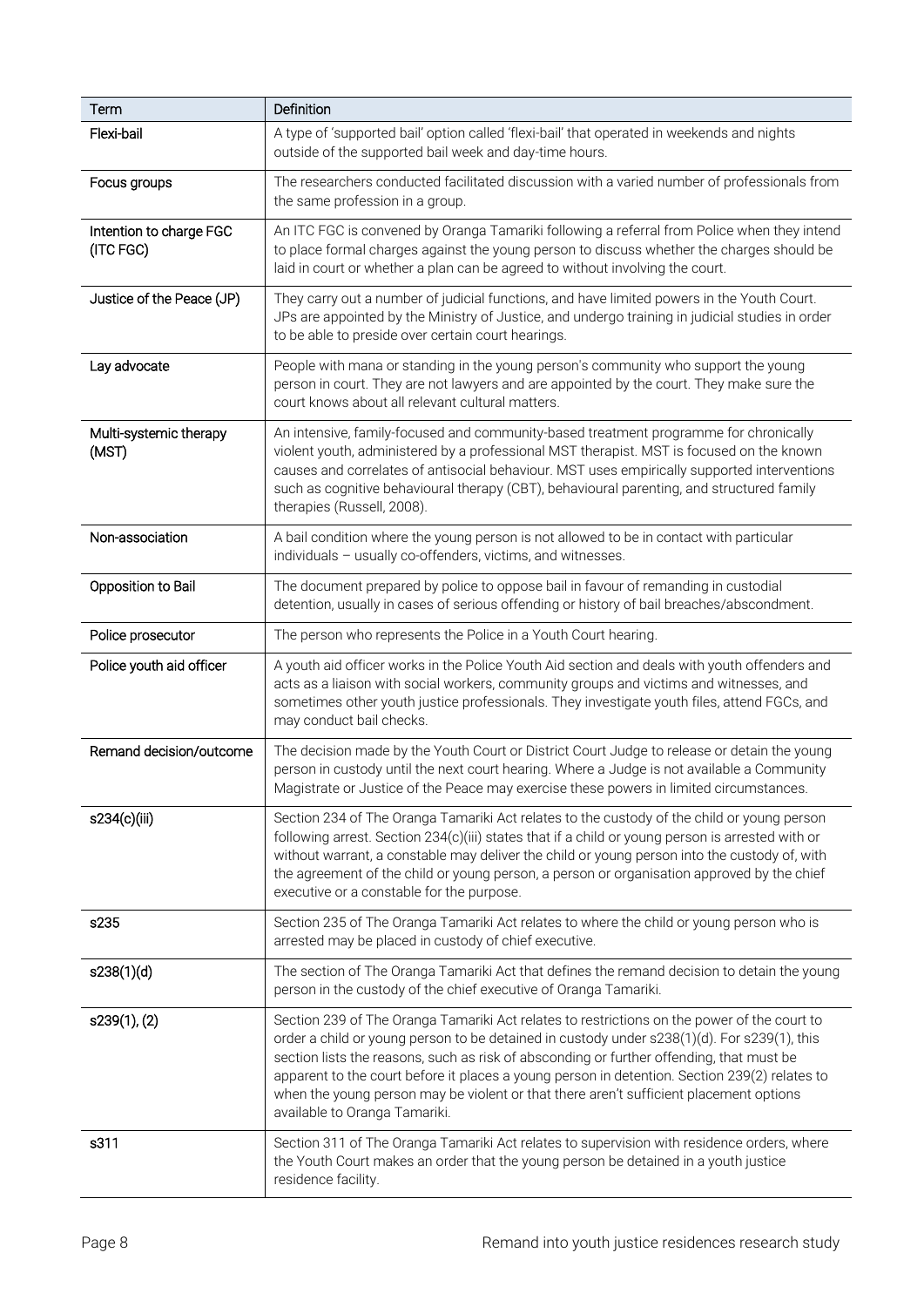| Term                                  | Definition                                                                                                                                                                                                                                                                                                |
|---------------------------------------|-----------------------------------------------------------------------------------------------------------------------------------------------------------------------------------------------------------------------------------------------------------------------------------------------------------|
| s333                                  | Section 333 of the Oranga Tamariki Act refers to an order for a medical, psychiatric, and/or<br>psychological assessment and report on the young person.                                                                                                                                                  |
| Sentence                              | Sentencing refers to the final court decision whereby the young person is either released or<br>receives an 'order' or sentence. Typical sentences include supervision orders with residence,<br>community work, Supervision with Activity, Intensive Supervision and education/rehabilitation<br>orders. |
| Supervision with Residence            | Supervision with residence is a sentence or order under section 333 of the Act (see sentence<br>and s311 above).                                                                                                                                                                                          |
| Supported Bail                        | A community-based bail alternative for young people who would otherwise be detained on<br>remand. Supported Bail provides intensive support and mentoring for the young person for a<br>defined period of time.                                                                                           |
| The Act                               | The Oranga Tamariki Act (1989 and revisions)                                                                                                                                                                                                                                                              |
| Whanau                                | In this report, whanau refers to the family or family member of the young person of any<br>culture and can mean their parents, the immediate family and/or the extended family.                                                                                                                           |
| Wrap-around<br>service/support        | A wrap-around service describes a collection of services that agree to support a child or<br>young person, or a service that provides multiple professionals and caregivers to provide a<br>broad range of services.                                                                                      |
| Young person/people                   | By the youth justice definition, a 'young person' is aged between 14 and 17 years at the time<br>they allegedly committed an offence. In this research, young person/young people also<br>includes those who are under 14 years of age and in the youth justice system.                                   |
| Youth advocate                        | A barrister/solicitor specialised in the Youth Court and in working with young people,<br>appointed to a young person throughout the youth justice process.                                                                                                                                               |
| Youth Justice co-ordinator            | Oranga Tamariki employees who are responsible for managing and organising FGCs. Youth<br>Justice co-ordinators are required to exercise their statutory functions and powers (under the<br>Act), which include receiving reports, exploring alternatives to criminal proceedings,<br>convening the FGC.   |
| Youth justice process                 | For the purposes of this research, any of the processes that the young person experiences or<br>is subjected to. This starts with arrest through to remand decisions while they await<br>disposition for a final court outcome (release or sentence).                                                     |
| Youth justice residence/<br>residence | An Oranga Tamariki secure facility used to hold young people on remand or keep young<br>people for a sentenced term.                                                                                                                                                                                      |
| Youth justice professionals           | In the context of this research, youth justice professionals include the professionals in the<br>youth justice system that have a direct or indirect role in formulating remand<br>recommendations to the judge.                                                                                          |
| Youth justice system                  | Any part of the justice system in New Zealand relating to children and young people's<br>offending to hold them to account for their offending behaviour, but also to provide<br>rehabilitative measures with a goal of preventing reoffending.                                                           |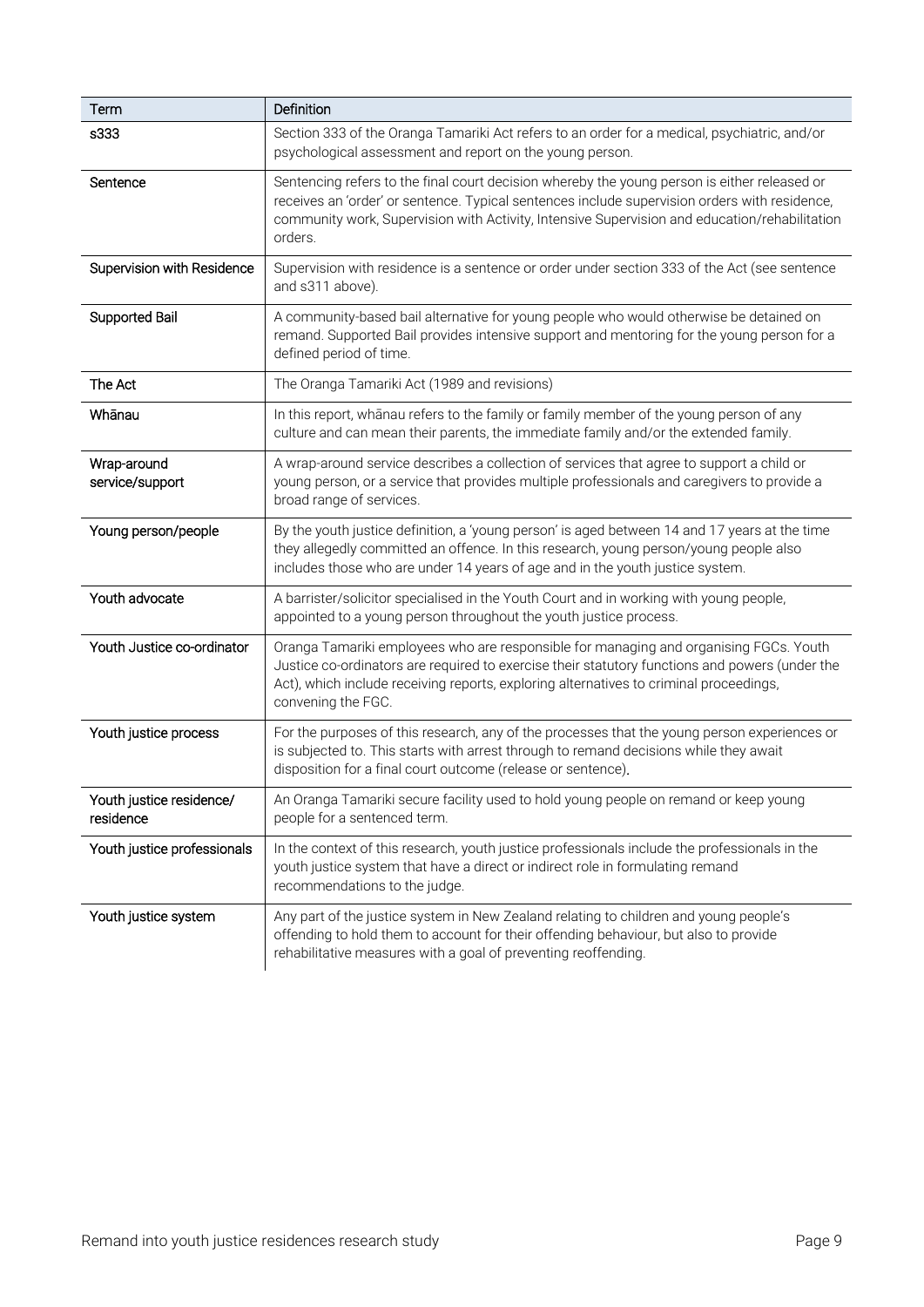# <span id="page-9-0"></span>**Introduction**

This report discusses research findings from a study undertaken by Oranga Tamariki Evidence Centre to understand better what drives remand recommendations made for young people in the youth justice system. The research was commissioned to help inform ways to reduce the number of young people remanded to secure residences in the design and delivery of new Oranga Tamariki youth justice services.

Minimising the use of custodial detention to remand young people as far as practicable is a key focus for Oranga Tamariki. To achieve this, Oranga Tamariki needs to understand the drivers behind the decisions to remand young people in youth justice residences and explore potential alternative options for young people who would otherwise be remanded into the residences.

A recent report on youth remand trends between 2011/12 and 2015/16 (Oranga Tamariki Evidence Centre, 2018) shows that the number of court cases decreased considerably between 2011/12 and 2013/14 (from 2,705 to 1,876) before stabilising in subsequent years. In contrast, the number of remand in custodial detention episodes increased over the period examined (916 in 2011/12 to 1,014 in 2015/16). It is widely documented in the youth justice literature that custodial detention of young people has detrimental effects, in particular on their behaviour, mental health, and further offending (for example in O'Leary, 2017; Richards and Renshaw, 2013; Edwards, 2017). The United Nations Convention on the Rights of the Child (UNCROC) and the Beijing Rules<sup>1</sup> advocate that detaining children<sup>2</sup> who are awaiting trial should be a measure of last resort and be for as short a period as possible. The Modernising Child, Youth and Family Expert Panel report (2016) also recommended minimising the number of young people remanded in youth justice residences.

The findings presented in this report were guided by the following research questions:

- Who are the people involved in formulating remand recommendations to the Judge and what key factors affect those remand recommendations?
- What alternatives can safely minimise the number of young people being remanded in youth justice residences?

A separate report from this research on young people's involvement in remand decisions is also available, and the authors recommend reading this report. That report takes a child-centred approach and covers young people's insights of their role in remand decision-making processes, their understanding of how remand decisions are made; the challenges in engaging young people, and suggestions for improving their engagement.

## Research methods and limitations

The findings from this qualitative research are informed by the data that Oranga Tamariki Evidence Centre collected during August to December 2017 using the following methods:

<sup>&</sup>lt;sup>1</sup> The United Nations Standard Minimum Rules for the Administration of Juvenile Justice - often referred to as the Beijing Rules.

 $^{\rm 2}$  The Convention defines a child as a person below the age of 18, unless the laws of a particular country set the legal age for adulthood younger. This is currently the case in New Zealand, where it applies to those below the age of 17 years.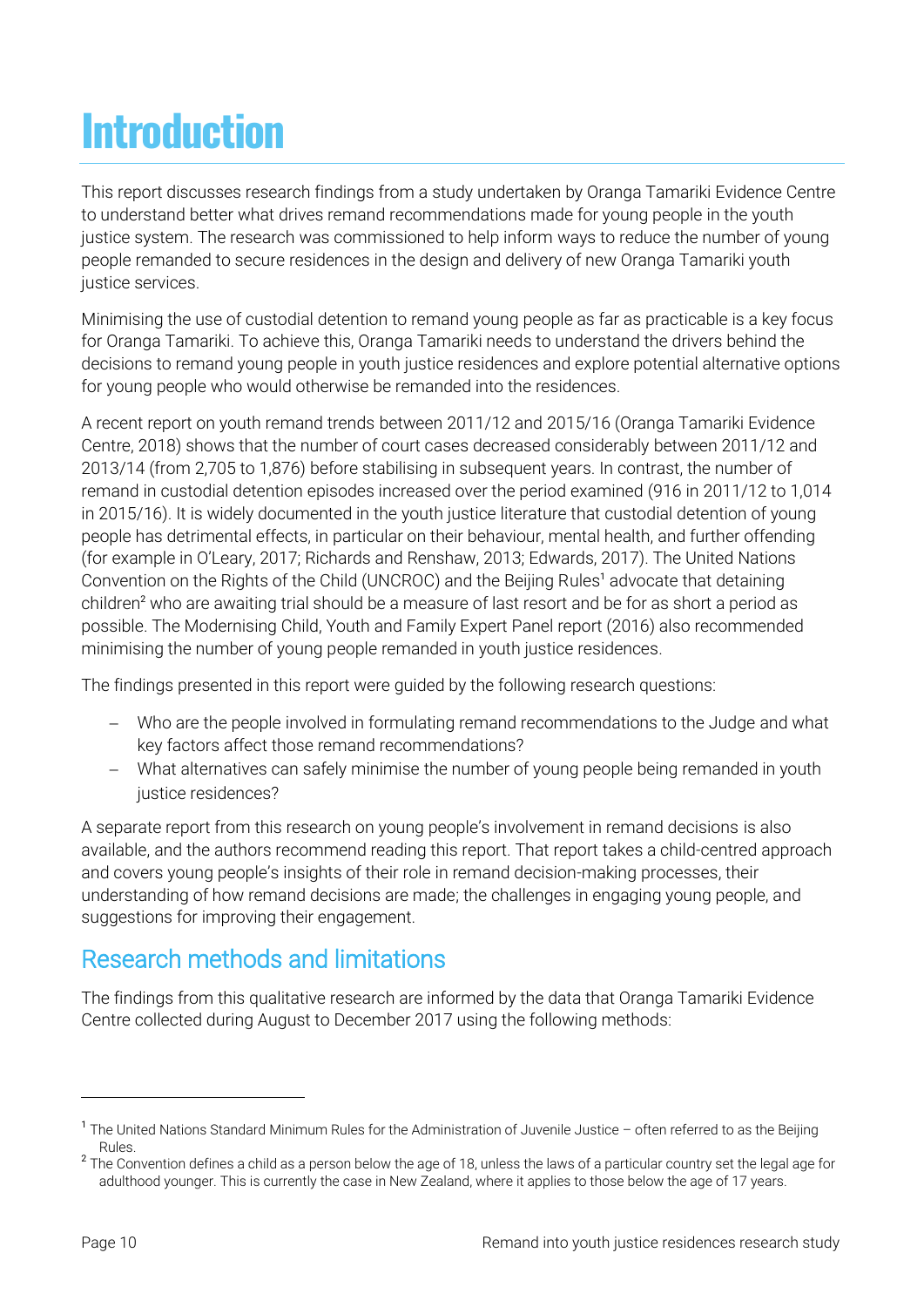- Focus groups with professionals who have key roles in remand decision-making processes in Christchurch and Counties Manukau. This included representatives from New Zealand Police and Oranga Tamariki, and youth advocates (specialist youth lawyers). Twenty-three focus groups and/or interviews were conducted with a total of 70 participants.
- Direct observations of court hearings in the Christchurch and Manukau Youth Courts. A total of 144 cases were observed, of which 106 had a remand status discussed and/or decided or reviewed, and were in scope for the research.
- Interviews with young people in youth justice residences in Korowai Manaaki in Auckland, and Te Puna Wai ō Tuhinapo in Christchurch. Eight young people who were remanded in the residences were interviewed.

The Evidence Centre research team analysed the qualitative data from focus groups, interviews and court observations. Themes were identified from the analyses, which were then synthesised to draw key findings. In court observations, the hearing information that was available to the researchers' observing the hearings was limited to the details that were discussed by the participants in the courtroom. Other supplementary information and/or reports which the courtroom participants did not discuss were unavailable. As a result, the key findings are mainly based on perspectives of the professionals that participated in focus groups, and supplemented by court observations findings. Young people experiences were used to support the findings from focus groups with professionals, where possible. This report uses the term 'research data' whenever there was a consistent theme from all three data sources.

In court observations, the hearing information that was available to the researchers' observing the hearings was limited to the details that were discussed by the participants in the courtroom. Furthermore, seeking informed consent from young people and their whānau to observe the proceedings was found to be challenging.

Interviews and focus groups with all key stakeholder groups were out of scope for this research, namely Youth Court judges and other court staff, and the whānau of young people. Furthermore, research sites were limited to Christchurch and Counties Manukau and therefore the findings should not be generalised to other areas especially non-urban areas. These two large urban sites are distinct from other areas, such as rural and smaller towns, especially in terms of the roles of professionals and the number of Youth Court cases, and the type of offences committed. Counties Manukau was recommended by the Principal Youth Court Judge (Judge John Walker) as a research site because of the highest volume of cases, type of offences, and the frequency of court hearings held. The Youth Crime Action Plan (YCAP)<sup>3</sup> steering group recommended Christchurch as an equivalent site to represent the South Island. Both sites have the volume and type of cases to support court observations, and the qualitative work from interviews and focus groups was designed to take place in the same sites to align with the court observation data.

This report does not examine elements of the youth justice system that are underpinned by Treatybased relationships with Iwi and other culturally appropriate responses, such as Te Kooti Rangatahi, Pasifika Youth Courts, the Iwi-led FGC process, or marae-based restorative justice remand alternatives for young people.

More information about the study method and limitations can be found in Appendix 1.

-

<sup>&</sup>lt;sup>3</sup> YCAP is a cross-sector steering group established to reduce youth re-offending. <u>https://www.justice.govt.nz/justice-sector-</u> [policy/key-initiatives/cross-government/youth-crime-action-plan/](https://www.justice.govt.nz/justice-sector-policy/key-initiatives/cross-government/youth-crime-action-plan/)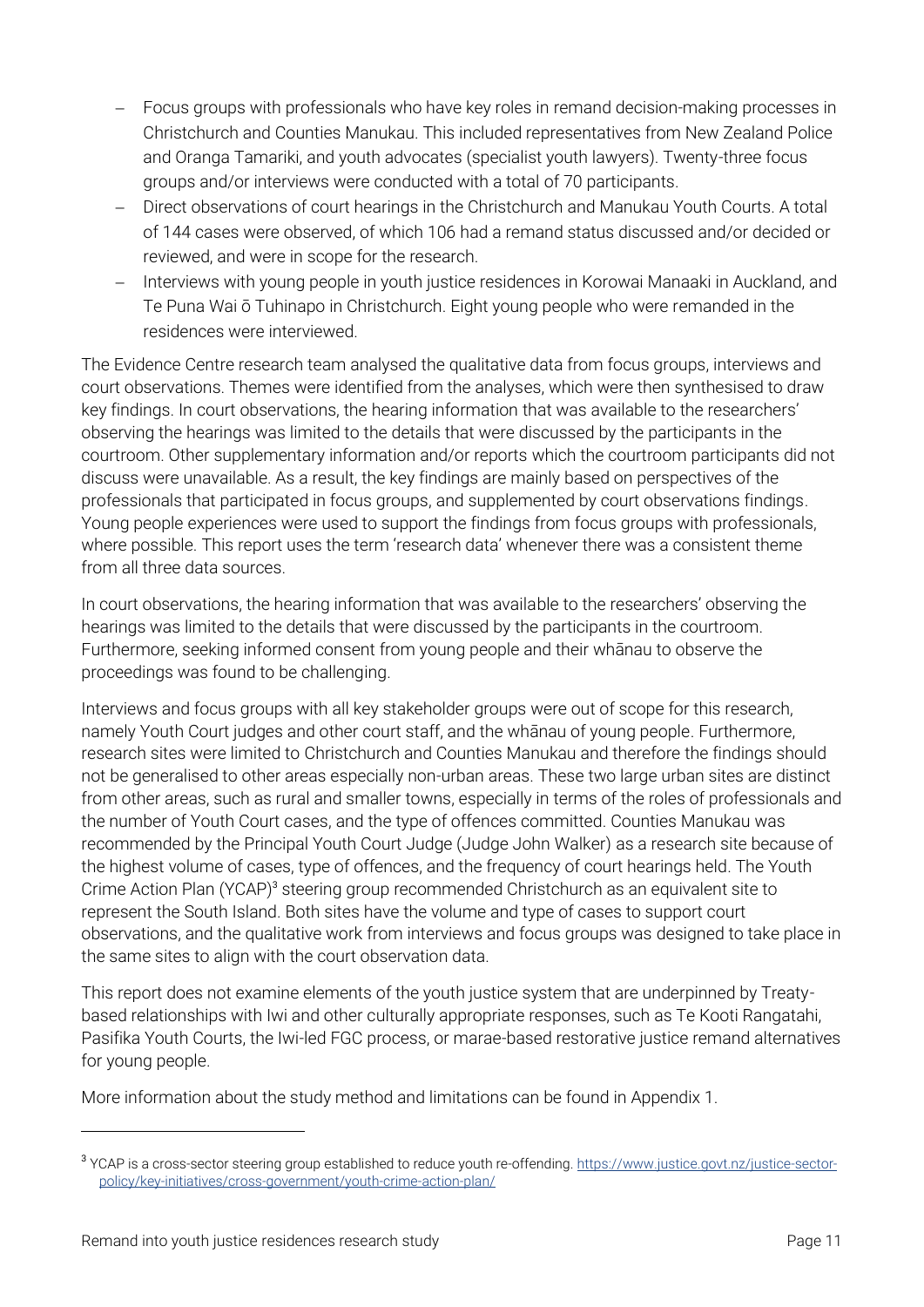# <span id="page-11-0"></span>**Remand decision-making overview**

Figure 1 provides an overview of remand decision-making processes in the youth justice system and the scope of our research.<sup>4</sup>

### Figure 1: Youth Justice process flow<sup>5</sup> starting from arrest



 $\overline{a}$ 

<sup>&</sup>lt;sup>4</sup> Even though the diagram depicts a linear pathway from one stage of the youth justice process to the next, young peoples' journey along the process is likely to be non-linear. For instance, young people may exit the youth justice system at each stage in the process.

<sup>&</sup>lt;sup>5</sup> Adapted from a diagram originally presented in a Ministry of Justice (2018) report.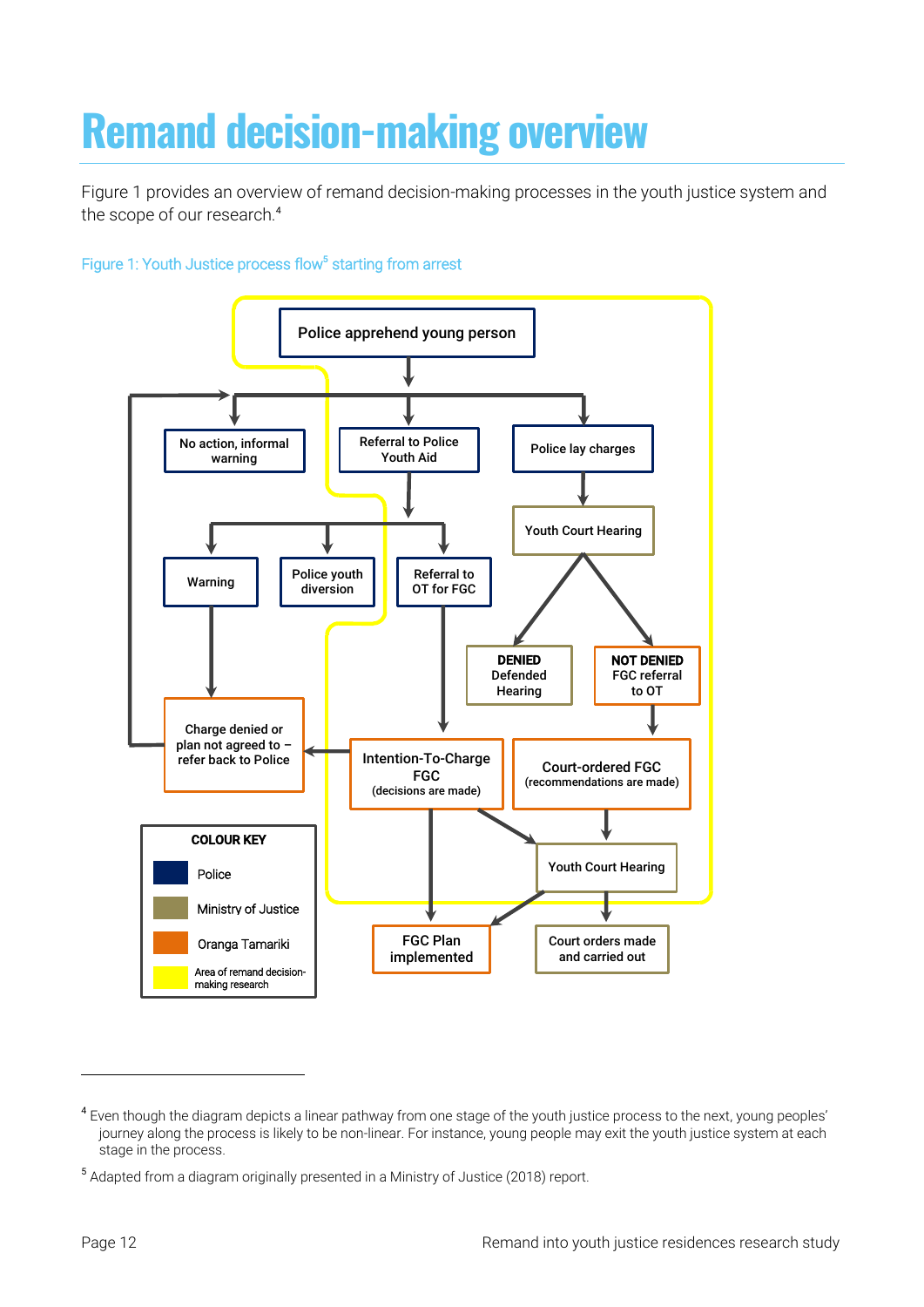## Young people appear in court primarily through two paths – prosecution or Family Group **Conference**

In New Zealand, the youth justice process is guided by the Oranga Tamariki Act 1989 (the Act). In this report, the term 'youth justice process' refers to the stages young people go through following their arrest for an offence through to remand decisions<sup>6</sup> made in Youth Court. The youth justice process in this context also includes the wider court process following a court remand decision, such as a courtordered FGC. Police-referred Intention to Charge FGCs are also included in this research when they lead to a Youth Court prosecution.

In general, there are two main pathways by which a young person could have their first appearance in court to receive a remand decision.

- 1. Police arrest a young person and lay charges against them, which requires them to appear in court in the next available court hearing.
- 2. Police direct a young person to the Police Youth Aid team if the alleged offence is considered low risk. The Police Youth Aid team decide how to proceed, and may refer the young person to Oranga Tamariki for a youth justice Intention to Charge FGC. The FGC decides to charge the young person for a court prosecution.

If the young person is prosecuted, they appear in Youth Court for a court hearing where the judge makes a decision about their charges. If the case is not resolved in the initial hearing, the judge makes a remand decision. The Act<sup>7</sup> sets out the five possible remand arrangements for young people between court hearings, as presented in [Box 1.](#page-12-0)

<span id="page-12-0"></span>Box 1: The legislation that underpins the remand decision

The remand options available to the court under s238(1) of the Act are:

(a) release (with no conditions)

-

- (b) release on bail with specified conditions
- (c) order that the child or young person be delivered into the custody of the parents, guardians or other persons having their care, or any person approved by the Chief Executive for this purpose
- (d) detention in the custody of the Chief Executive, an iwi social service or a cultural social service
- (e) detention in Police custody (only applies to a young person aged between 14-17 years of age. A child under 14 year cannot be detained under subsection (e)).

*Source: Interpretation of the Act as presented in Oranga Tamariki Evidence Centre, 2018.*

<sup>&</sup>lt;sup>6</sup> 'Remand decisions' as used in this report also include subsequent hearings where remand-related aspects or reviews are done while the young person is waiting for a youth court outcome for their offence.

<sup>&</sup>lt;sup>7</sup> The Oranga Tamariki Act is the primary legislation that applies for children and young people when bail is being considered, and once a decision has been made. However, the provisions in Part 3 of the Bail Act 2000 also apply, with modifications by Schedule 1 of the Oranga Tamariki Act.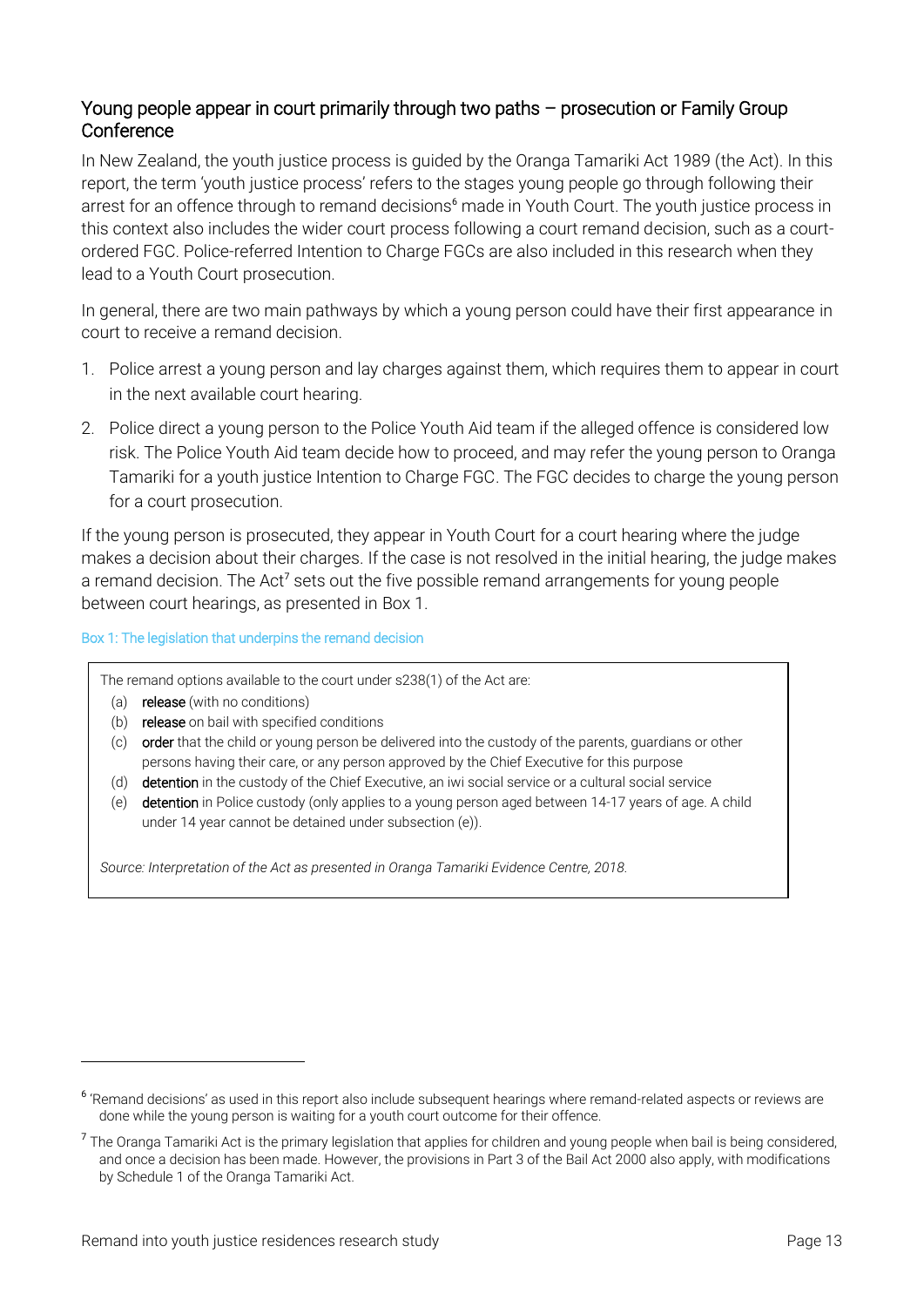## Typically, Youth Court hearings are held for young people aged between 14 and 17 years

The type of proceeding to take against a child or young person is determined by their age on the date they allegedly committed the offence [\(Box 2\)](#page-13-0).

From 1 July 2019 the youth court jurisdiction will be extended to include most low-risk 17 year olds as required by the recent amendment (July 2017) to The Act. 17 year olds who are charged with more serious offences will be automatically transferred to the District or High Court.

<span id="page-13-0"></span>Box 2: The ages of children and young people and the proceedings that can be taken

- Children aged less than 10 years cannot be prosecuted for any offence.
- Children aged 10 or 11 years can only be prosecuted for murder or manslaughter.
- Children aged 12 or 13 years can only be prosecuted for serious or persistent offending, as defined in s272 of the Oranga Tamariki Act.
- Young people aged 14 to 16 years can be prosecuted for any offence.
- Young people who have reached 17 years of age can still fall within the jurisdiction of the youth justice system, as defined above, if their offending occurred before the age of 17.

*Source: Interpretation of the Act as presented in Oranga Tamariki Evidence Centre, 2018.*

In our research, most of the young people affected by the youth justice process were 14 to 16 years old.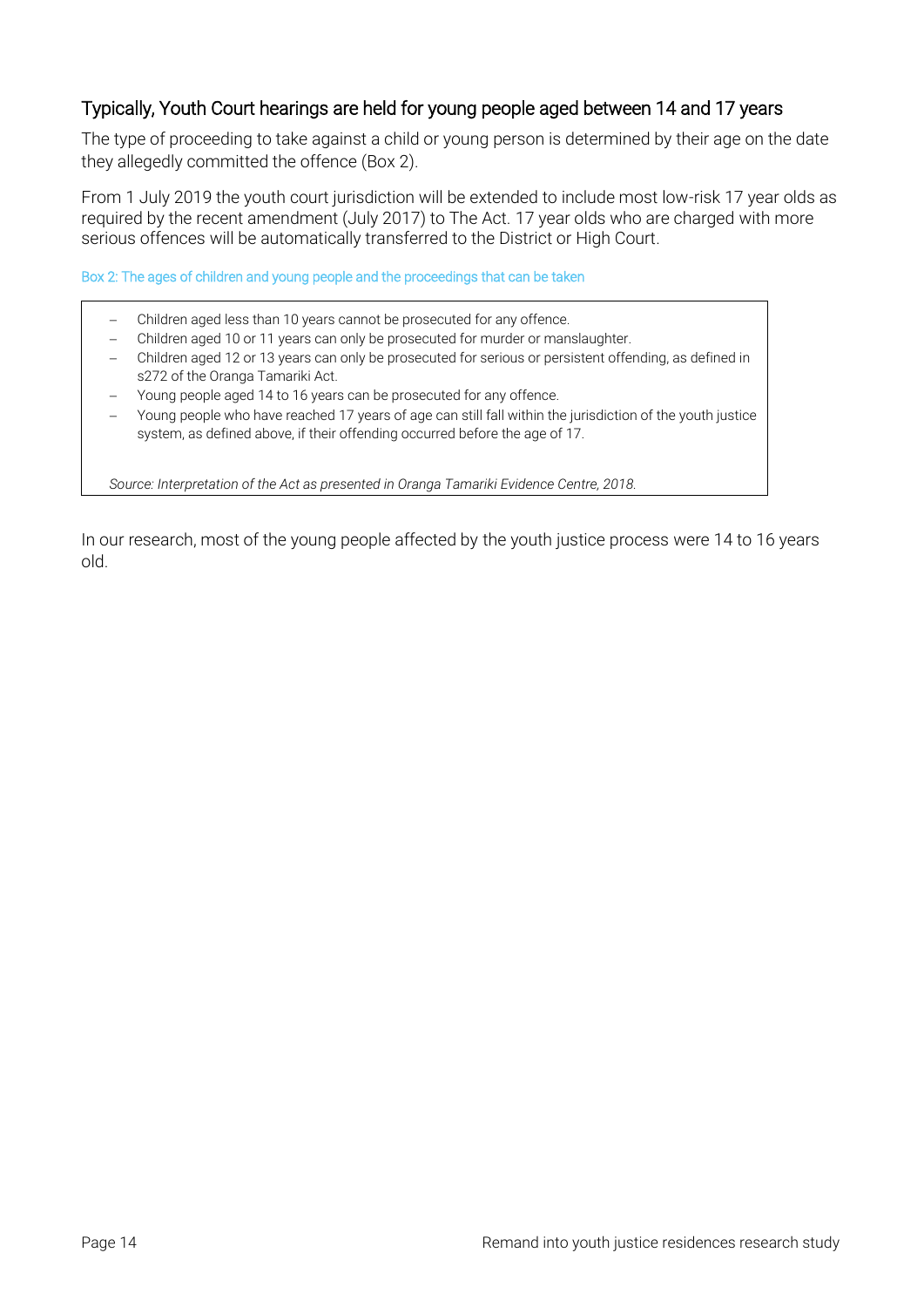# <span id="page-14-0"></span>**Findings: roles of youth justice professionals**

## The role of social workers sits mostly outside of court

The analysis of the information from focus groups suggests that the role social workers have in the youth justice process occurs mostly when an FGC is required. A youth justice coordinator from Oranga Tamariki is responsible for convening and facilitating FGCs – referred either by the Police Youth Aid team for an Intention to Charge FGC, or as ordered by court after an initial hearing.<sup>8</sup> Both types of FGCs can recommend a suitable remand option for the court to consider. Focus group participants noted that FGC recommendations for a young person can include a suitable remand placement option, suitable bail conditions if they are bailed, or a plan for the young person.

Our research data suggests that in court the role of Oranga Tamariki representatives is mostly limited to providing or clarifying information as requested by the judge. From our court observations, an Oranga Tamariki representative is always present in court hearings. However, their communication role is limited and they often do not comment on placement concerns and remand options, unless asked.<sup>9</sup> In focus groups, Oranga Tamariki staff stated they are not, in principle, mandated to speak in court unless the young person is in Oranga Tamariki custody before arrest, or unless the judge specifically asks them to respond. Oranga Tamariki staff noted that they sometimes relied on youth advocates to speak on their behalf because they perceived that youth advocates had more influence and 'voice' in court hearings. Court observations also showed that youth advocates presented alternatives to the judge based on discussions with Oranga Tamariki staff and police prosecutors before the hearing.<sup>10</sup>

## *'But they [Oranga Tamariki court officers] can't get up and say, "Actually the Ministry opposes that, we don't think that's the right decision", because we're not mandated to – that's not our role in the Court, unless we have a social work report and plan and there's orders in place.'* (Oranga Tamariki manager)

## Recommendations to the court at first appearance of the young person are driven by the Police

While most young people apprehended by Police are diverted from youth justice pathways,<sup>11</sup> some still enter the youth justice system and appear in court for remand decisions. For example, in 2013/14, a total of 18,182 police apprehensions of young people (between 14-16 years of age)

 $\overline{a}$ 

<sup>&</sup>lt;sup>8</sup> In the context of the youth justice process in the scope of our research, an Intention to Charge FGC is only relevant in remand decision-making processes if the FGC leads to charges being laid in court.

<sup>&</sup>lt;sup>9</sup> There were examples of cases in court observations where Oranga Tamariki raised concerns regarding a residential placement for the judge to address. For example, in one case Oranga Tamariki had concerns about the young person's mother and noted her offending. Similarly, in two custody cases Oranga Tamariki proposed bail (with support) options, in response to the issues raised by Police and the judge.

<sup>&</sup>lt;sup>10</sup> At the time of writing of this report, the youth justice operational work in Oranga Tamariki included reviewing the learning and development needs of Oranga Tamariki youth court supervisors, and ensuring access to legal advice in advance of any hearing where a remand status was an issue.

<sup>11</sup> Such as via diversion, warning, and 'alternative action'.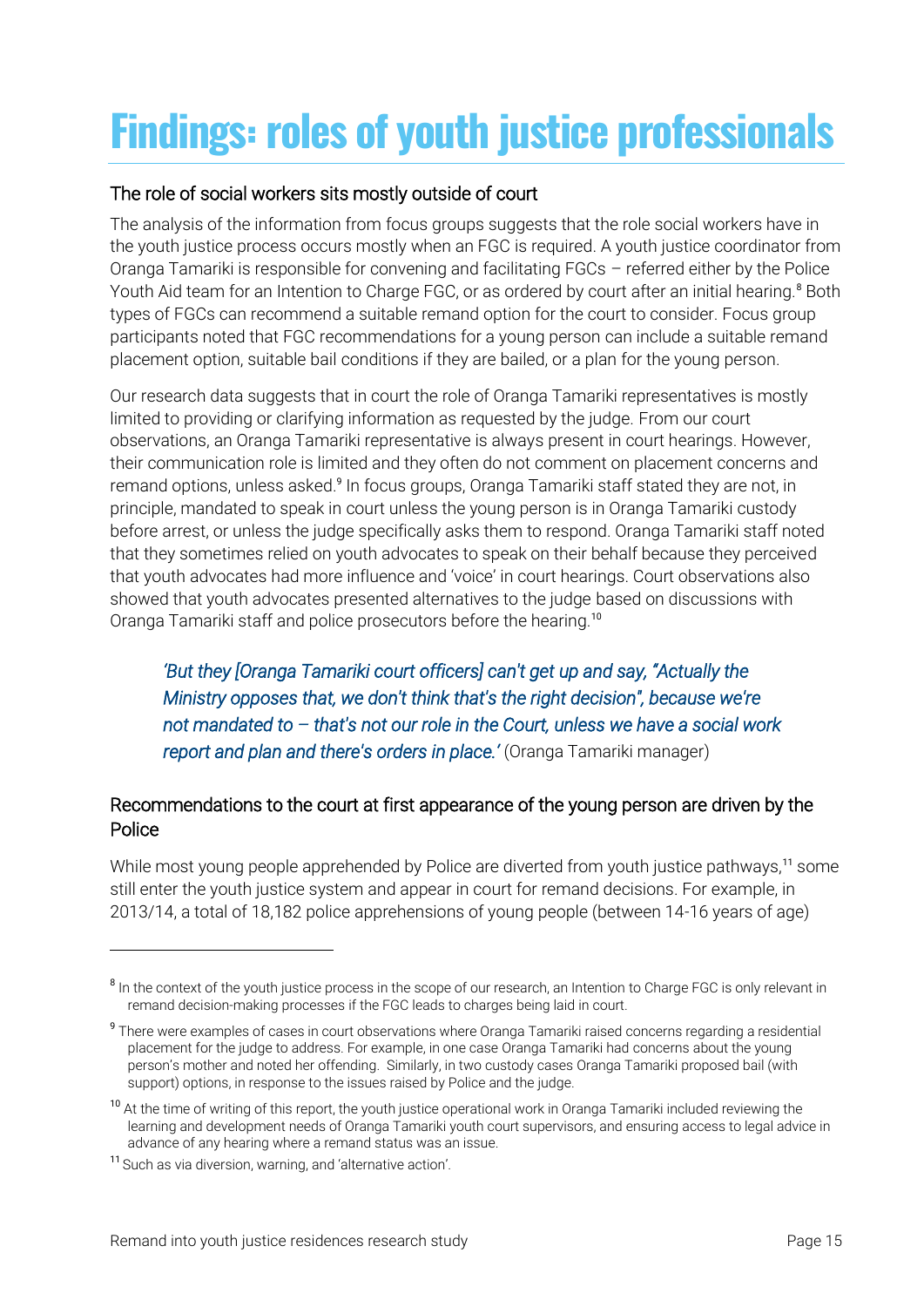were recorded. Almost two-thirds (64 per cent) were diverted by Police warnings or alternative actions, and less than one-third (31 per cent) resulted in prosecution.<sup>12</sup> Our research data show that for the young people who first appear in court, Police have the key role in driving remand recommendations by either 'opposing' or 'not opposing' bail.

In the context of young people appearing in court, the analysis of information from focus groups suggests that whether the young person initially appears in court is primarily driven by Police, either after arrests or via an Intention to Charge FGC. In principle, the FGC process seeks an agreement from all of the stakeholders including the professionals, the young person and their whānau, and the victim. However, Oranga Tamariki participants in focus groups suggested that the police youth aid officer would have to decide on whether or not to lay charges. Professionals reflected that if Police decided to lay charges after an Intention to Charge FGC, those young people would not have a youth advocate allocated to them until charges were laid in court. Also, a social worker may not be available, informed, or allocated to a young person to advocate on their behalf, as noted in the focus groups with Oranga Tamariki staff. See [Figure 2](#page-16-0) for a diagram showing the stages where the various professionals are involved.

## Youth advocates are not always familiar with young people's circumstances in their first court appearance

Key professionals who recommend remand options in court are the police prosecutor and the youth advocate – with the judge making the final decision in the hearing. As reflected by professionals in focus groups, the remand options that Police likely recommended would have a focus on ensuring the safety of the community as well as the security and/or stability of young people. Professionals in focus groups emphasised the role of youth advocates as the 'voice' of the young person in court. From the analysis of court observations, youth advocates' role includes the following:

- representing young people's views, plea, and reasons or explanations for offending
- explaining elements of the court process to young people
- organising a lay advocate
- noting young people's compliance to bail conditions
- recommending remand options.

In court, young people would usually have a youth advocate allocated to represent them, as noted by professionals in the majority of the 23 focus groups. However, youth advocates pointed out that their ability to advocate for a young person or rebut concerns raised by police is limited by how familiar they are with the circumstances of the arrest and the wider context surrounding the young person (see Appendix 4 for factors influencing youth advocates' capacity to support young people, as noted by the youth advocates who participated in focus groups).

 $\overline{\phantom{a}}$ 

<sup>&</sup>lt;sup>12</sup> Source: Police crime figures, NZ. Stat, Statistics New Zealand, retrieved on 13 May 2018 from <https://www.stats.govt.nz/>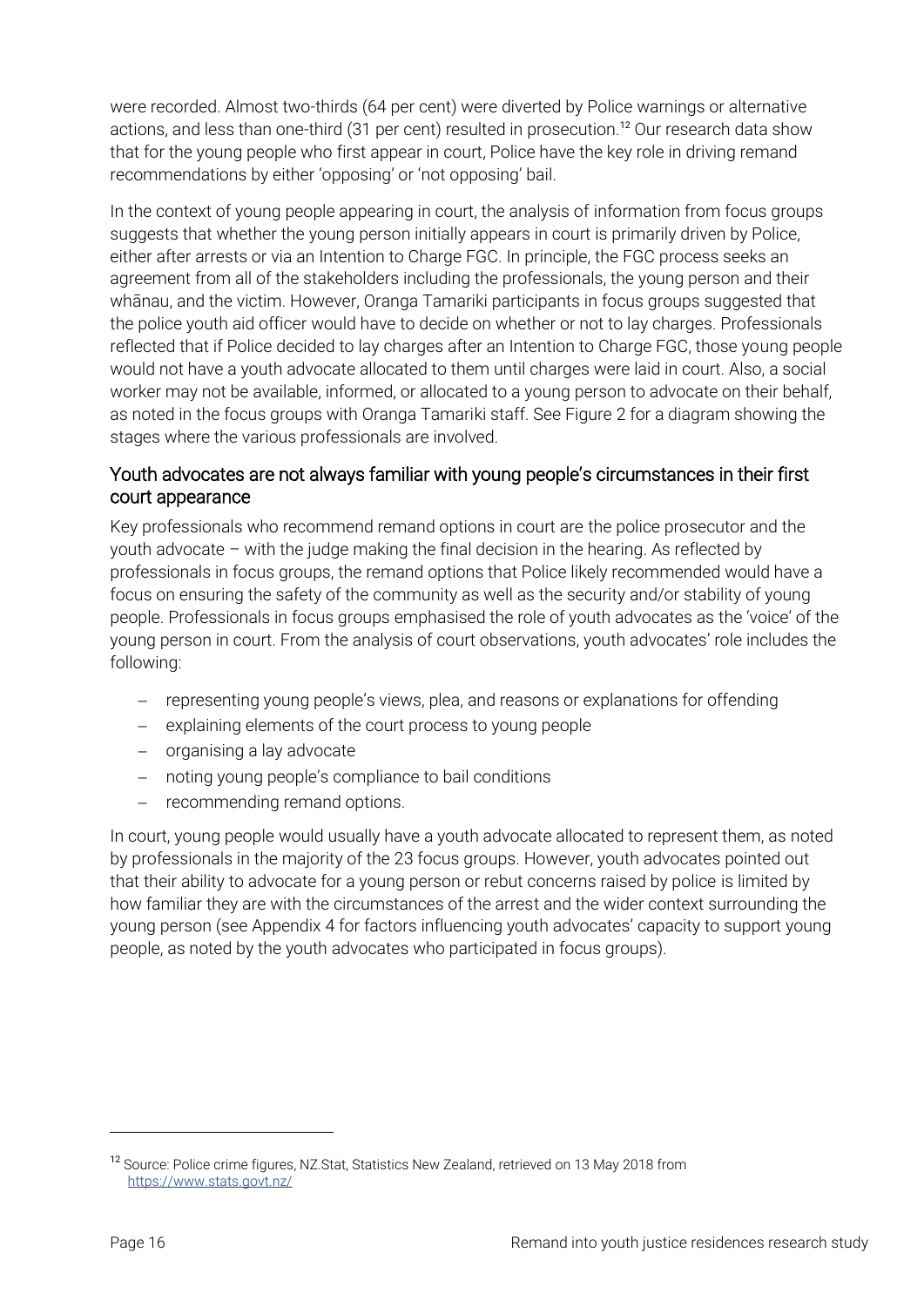

<span id="page-16-0"></span>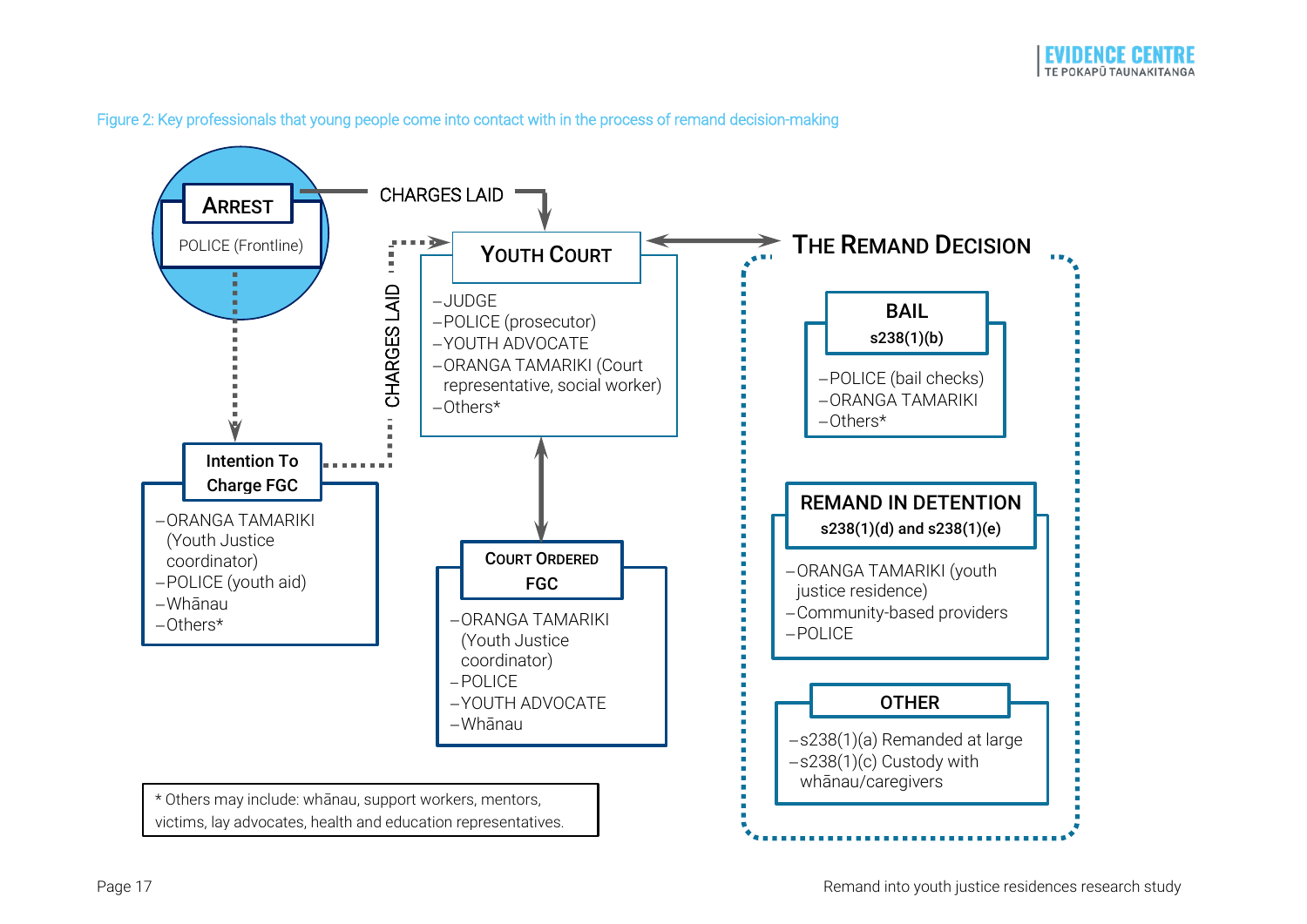## Social workers can better inform remand recommendations when allocated to young people earlier in the youth justice process

The information from focus groups suggests that the role of Oranga Tamariki youth justice social workers involves preparing a plan for a young person, engaging with them and their whānau, and providing the support they need, such as transporting young people home directly after bail is granted in court. Some social workers in focus groups stated that they had an indirect role in remand processes in proposing better placement options. However, other social workers stressed that they were not necessarily involved in the process from an initial stage, limiting their ability to proactively advocate for young people prior to and in court, and ensure other professionals understood the context around the young people and their whānau. With early engagement, social workers were considered as being better placed to identify and implement the support to bail young people.

## *'..If the social workers do their assessments very well, identify what are the risk factors and able to put plans in place to support that and reduce the risk, it is highly likely that police would reconsider their decision in opposing their bail.'* (Oranga Tamariki participant)

Based on our interviews with young people in residences, young people expect more engagement with their social workers. While some young people experienced a good relationship with their social workers, others expressed confusion over their social workers' role.<sup>13</sup> Most professionals in focus groups also believed that the active role of Oranga Tamariki frontline workers could better inform remand decisions, and support the young people and their whānau. This view is also supported by the expert panel report on Modernising Child Youth and Family (2016). Furthermore, the Oranga Tamariki 'Core Practice Standards' for social workers highlights the importance of quality engagement with young people and building greater trust (Oranga Tamariki, 2018).

## Remand decision-making processes need an active role from key stakeholders

Our research data suggest that the youth justice process would benefit from a more joined-up approach across key stakeholders and agencies. A consistent theme from focus groups was that not all key stakeholders are sufficiently engaged in the youth justice process. Focus group participants perceived that the lack of effective collaboration among agencies and their lack of early follow-up with young people affected remand decisions. They suggested that effective collaboration could also help reduce the length of young people's stay in residences. Agencies early follow up would help put interventions and support in place and make bail with whānau and/or community as a better option. Professionals also pointed out the need for better support from and linkage with community service providers. For example, placing a 'must attend school' as a bail condition would not likely work unless there were also supports put in place to facilitate it.

Based on court observations, a number of professionals have a supplementary role in court. The role of professionals representing the Ministries of Education and Health and community service providers is mostly limited to providing clarifying information, when they are present. In some cases lay advocates are also present to support young people or to give information as requested by the judge.<sup>14</sup> The level of input from these professionals varied based on how much the judge sought their input.

 $\overline{a}$ 

<sup>&</sup>lt;sup>13</sup> Further details on young people's perspectives and the support they received from professionals is provided in the report on *Young people's engagement in remand decisions*.

<sup>&</sup>lt;sup>14</sup> From court observations, examples of support from lay advocates to young people included: providing transport to attend the hearing; providing cultural and language support; and acting as an adult guardian and just attending the hearing.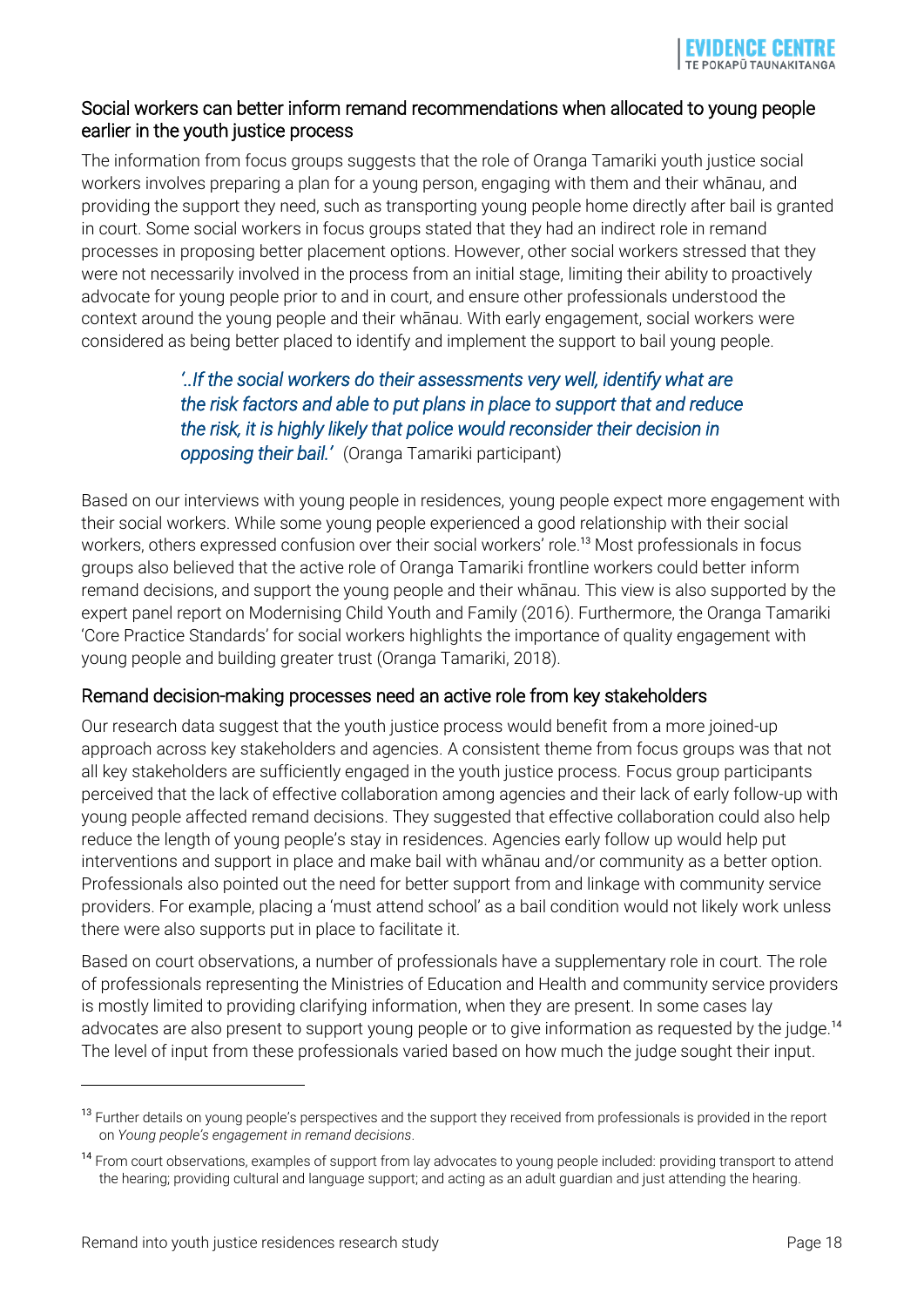# <span id="page-18-0"></span>**Findings: what factors influence youth remand recommendations?**

## The remand decision-making processes are complex, often with several changeable factors in play

Our research data suggests that several factors contribute directly or indirectly to the remand recommendations put forward in the court. Professionals in many focus groups emphasised that youth justice professionals were guided by the Act and the remand recommendations were driven by aspects as laid out in the Act (see Appendix 3 for the grounds for detaining a young person in custody under the Act). However, in court observations, it was often unclear what the weighting of different considerations or factors were.<sup>15</sup> Furthermore, focus groups participants reflected that a remand decision for a young person could be very different from the outcomes for co-offenders within the same case, or for another young person on similar charges. In general, information from focus groups suggests the seriousness of charges, the young person's offending history, and their history of absconding and breach of bail, may influence stricter remand recommendations that lean towards detention in a youth justice residence. However, there is no consistent approach across the board.

From our research, we have grouped the factors that contribute to a decision to remand in custodial detention into the following themes, and described in the paragraphs that follow.

- 1. The seriousness of the offence.
- 2. Young people's youth justice-related history.
- 3. Whānau support and engagement.
- 4. Resource-related factors.
- 5. Professionals' practices.
- 6. The needs of young people.
- 7. The impact of youth justice residences on young people.

## <span id="page-18-1"></span>1. The seriousness of the offence

The information from focus groups suggests that the nature and seriousness of an offence are key factors in Police opposing bail. Professionals said that the seriousness of offences may be a factor in being remanded in custodial detention for many young people, including those who are 14 years of age or less. The number of charges may further contribute to being detained in custody, according to youth advocates. Furthermore, professionals noted that young people may be remanded in Police detention if the offence is considered serious and a bed in an Oranga Tamariki youth justice residence was not available.<sup>16</sup>

<sup>&</sup>lt;sup>15</sup> In court observations, the information available to the researchers was limited to what were discussed in the court hearings. Any written information or the reports that were available to the judge prior to a court hearing were not available to the researchers. Furthermore, interviewing the youth court professionals and judges who were part of the court observations was not in scope for this research.

<sup>16</sup> Some examples of serious charges from court observations include aggravated robbery and high-speed car chases, where the young person is considered a risk to community.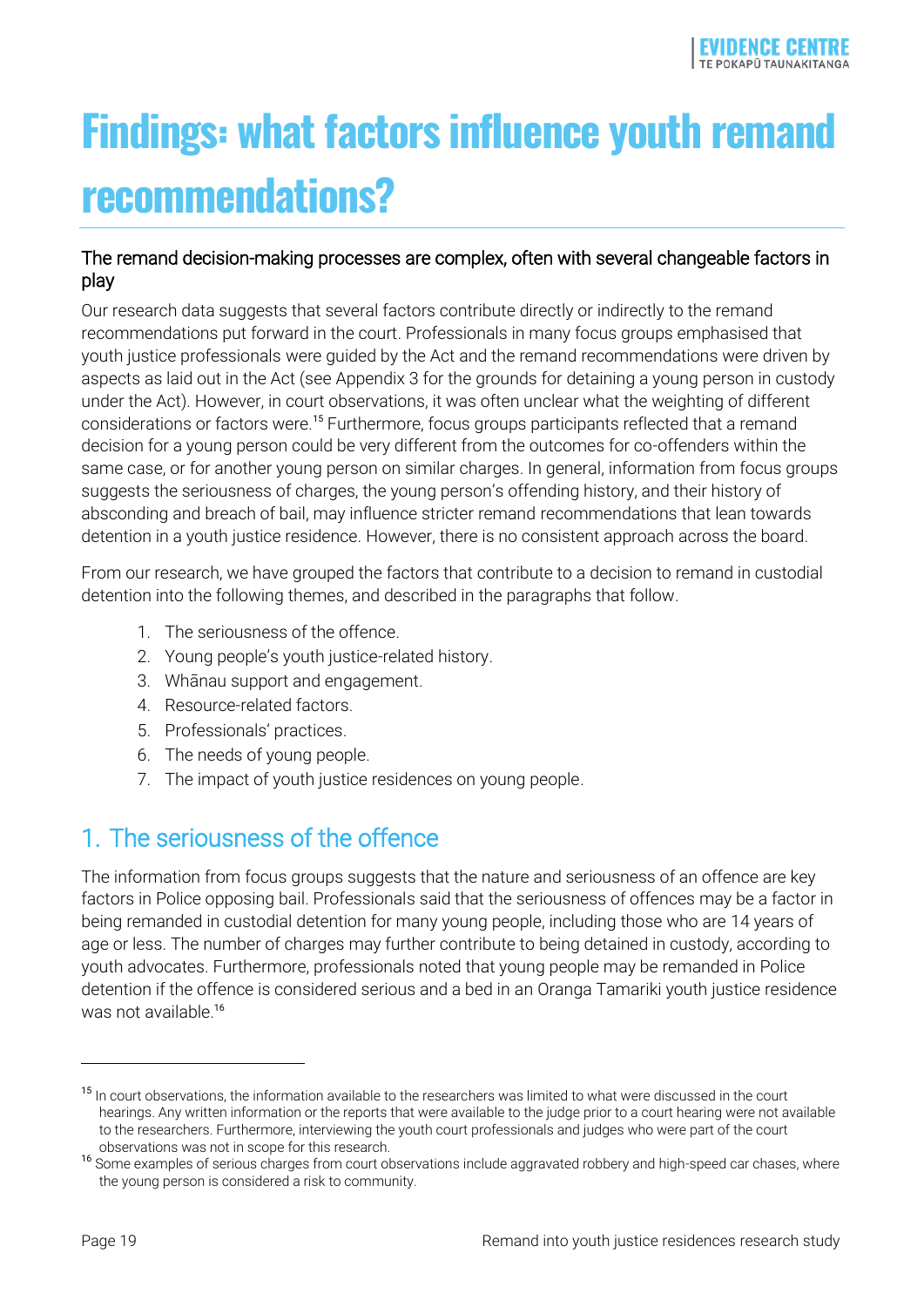Analysis of the Ministry of Justice data used for the youth remand trends (2018) report shows that a lot of young people with high 'seriousness of offending' are remanded into the community, however, there is a strong relationship between the 'seriousness of offending' and the initial remand decision made, ie release versus detention (see Table 1).

| Seriousness of offending <sup>1</sup> | Community release <sup>2</sup><br>$(n = 1,577)$ | Detention in custody <sup>3</sup><br>$(n = 251)$ |  |
|---------------------------------------|-------------------------------------------------|--------------------------------------------------|--|
|                                       |                                                 |                                                  |  |
| Low                                   | 95.8%                                           | 4.2%                                             |  |
| Low-Medium                            | 93.8%                                           | 6.2%                                             |  |
| Medium                                | 90.2%                                           | 9.8%                                             |  |
| Medium-High                           | 87.3%                                           | 12.7%                                            |  |
| High                                  | 80.0%                                           | 20.0%                                            |  |
|                                       |                                                 |                                                  |  |
| Total of all offences 2015/16         | 86.3%                                           | 13.7%                                            |  |

#### Table 1: Seriousness of offending by the initial remand decision during the fiscal year 2015/16

#### Notes:

<sup>1</sup>The most serious offending in each case was identified as that with the highest seriousness score according to the Justice Sector Seriousness Scale. The highest seriousness scores in each case were grouped into seriousness levels as outlined below:

Low: seriousness scores of 14 or less

Low to medium: seriousness scores of over 14 and up to 30

Medium: seriousness scores of over 30 and up to 160

Medium to high: seriousness scores of over 160 and up to 380

High: seriousness scores of over 380.

<sup>2</sup> Includes release with no conditions, bail with conditions, and delivery into the custody of a named person

<sup>3</sup> Includes with Oranga Tamariki, and Police.

Source: Ministry of Justice data analysed by the Oranga Tamariki Evidence Centre.

In focus groups, Police said that more young people were being remanded into police custody because of increased serious offending. In contrast, the youth remand trends (2018) report shows that over the period 2011/12 to 2015/16, there was an overall decrease of 32 per cent (2705 down to 1828 cases) in the total number of cases appearing in court. However, the decrease was smaller (25 per cent, (820 down to 615 cases) for high-seriousness cases compared to overall offending (Oranga Tamariki Evidence Centre, 2018).

### Professionals perceive inconsistencies in how serious offences are dealt with across geographical areas

The youth remand trends (2018) report shows a large increase in the use of detention in custody between 2011/12 and 2015/16 in Counties Manukau (Oranga Tamariki Evidence Centre, 2018). Despite this, professionals in focus groups perceived that the level of youth offending in South Auckland was to such a high extent that many young people with serious offending may have received a less strict remand decision compared to similar level offending in Christchurch.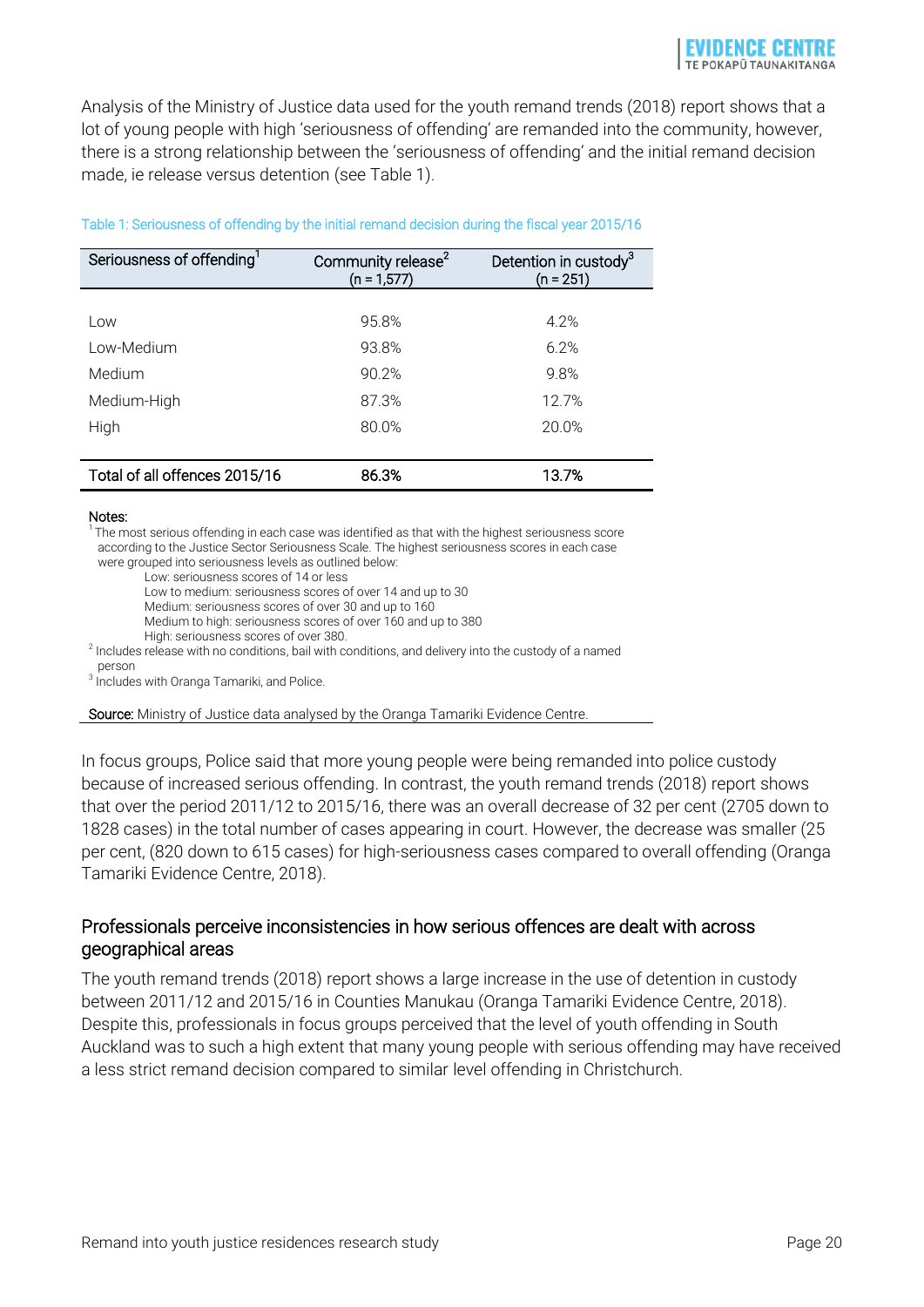Oranga Tamariki staff noted that in Counties Manukau, there were typically many young people with serious types of offending being bailed or remanded to community placements in addition to the increase in the number of young people in custodial detention. Professionals in youth justice residences also perceived variations between courts from different geographic regions in responding to serious offending.

> *'… the further down the country you get, the less tolerance for any kind of that behaviour, and they will come into our residence. That's how they'll end up coming to us, because Invercargill's tolerance compared to Auckland's tolerance – there's a huge disparity about that.*' (Oranga Tamariki participant)

## <span id="page-20-0"></span>2. Having a youth justice history

## Multiple bail breaches and absconding can lead to remand in custodial detention

Our research data suggest that decisions to remand young people in secure custody are often influenced by offending history of the young person, including adherence to bail conditions, prior tendency to abscond from community-based placements and previous custody spells in residence. Professionals in focus groups commented that first time offenders were more likely to get bail if the charge was not high-risk. The data from Ministry of Justice that was used to analyse youth remand trends between 2011/12 and 2015/16 (Oranga Tamariki Evidence Centre, 2018) also show that firsttime offenders are more likely than previous offenders to be remanded in the community for all levels of offence seriousness (Table 2).

|                                        | Community release <sup>2</sup>                         |                                                   | Detention in custody <sup>3</sup>     |                                   |
|----------------------------------------|--------------------------------------------------------|---------------------------------------------------|---------------------------------------|-----------------------------------|
| Seriousness of<br>offence <sup>1</sup> | First time<br>offenders <sup>4</sup><br>$(n = 1, 144)$ | Previous<br>offenders <sup>5</sup><br>$(n = 433)$ | First time<br>offenders<br>$(n = 89)$ | Previous offenders<br>$(n = 162)$ |
|                                        |                                                        |                                                   |                                       |                                   |
| Low                                    | 97.0%                                                  | 93.1%                                             | 3.0%                                  | 6.9%                              |
| Low-Medium                             | 96.4%                                                  | 90.5%                                             | 3.6%                                  | 9.5%                              |
| Medium                                 | 95.4%                                                  | 80.4%                                             | 4.6%                                  | 19.6%                             |
| Medium-High                            | 93.4%                                                  | 73.1%                                             | 6.6%                                  | 26.9%                             |
| High                                   | 89.4%                                                  | 60.5%                                             | 10.6%                                 | 39.5%                             |
|                                        |                                                        |                                                   |                                       |                                   |
| <b>Total of all offences</b>           | 92.8%                                                  | 72.8%                                             | 7.2%                                  | 27.2%                             |

#### Table 2: Initial remand decision during the fiscal year 2015/16 by offence seriousness and history of offending

#### Notes:

1 Seriousness of offending categorisation, as shown in Table 1.

 $^2$  Includes release with no conditions, bail with conditions, and delivery into the custody of a named person.

 $^3$  Includes Oranga Tamariki and Police custody.

<sup>4</sup>'First time offenders are defined as cases where the young person has had no prior recorded case in the last four years.

<sup>5</sup> 'Previous offenders" is defined as cases where the young person has at least one case in the last four years.

Source: Ministry of Justice data analysed by the Oranga Tamariki Evidence Centre.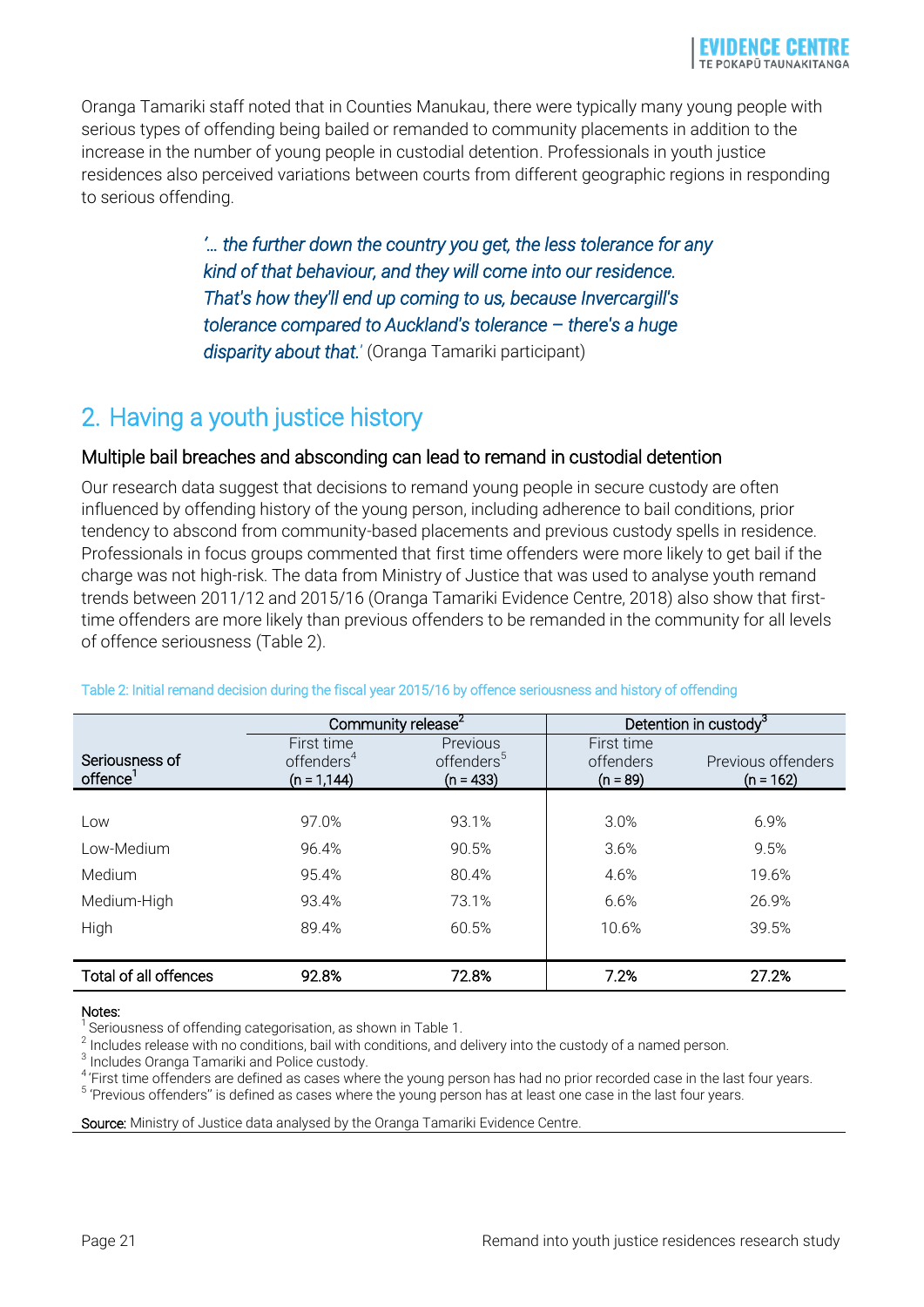The analysis of court observations suggests that the risk of further offending is assessed based on the young person's past offending while on bail. Sometimes the judge warned young people that if they breached bail they could be placed in a youth justice residence. Literature from other jurisdictions highlights similar findings. For instance, Freeman (2008) found that 'non-compliance' of bail conditions was a common route to being remanded in custodial detention.

Professionals in focus groups noted situations when they needed to remand young people into secure custody in order to complete court processes. For example, FGC co-ordinators noted that professionals sometimes requested young people be remanded to youth justice residence so that FGCs could be facilitated, such as in cases where the young person had an absconding history, or a history of not attending FGCs. Our court observations also reflected this.

The information from focus groups suggests that young people with current or historical Care and Protection statuses are likely to be remanded in a residence and for longer periods of time. One of the reasons, as stressed by participants in many focus groups, was that these young people would likely have a history of absconding and/or re-offending, and Police would prefer them to be in a secure residential placement.

## Professionals recommended that not all breaches of bail should influence further stricter remand decisions

Professionals in focus groups noted that young people needed bail conditions that were enforceable by Police. However, they varied in their opinion on how breaches of bail conditions should be treated. Youth advocates and staff from Oranga Tamariki pointed out that many young people went into youth justice residences for breaches of bail and that the professionals would often oppose Police seeking certification of bail breaches. Professionals also noted that young people could breach bail conditions under varying circumstances, and not necessarily with an intention to reoffend. The young people that we interviewed also reflected this view.

## *'I'd say they're [professionals are] thinking we're out there causing havoc all the time, you know.'* (Young person)

The youth remand trends (2018) report shows the percentage of young people's bail episodes that had one or more Police recorded breaches of a bail condition increased from 49 per cent to 69 per cent between 2011/12 and 2015/16, with most of this increase occurring in bail episodes involving three or more breaches (Oranga Tamariki Evidence Centre, 2018). One possible factor behind the increase in multiple bail breaches, as suggested in the youth remand trends (2018) report, is new Police practices following changes to the Act in September 2013 around bail. These changes gave Police greater powers to arrest young people without a warrant when they have breached their bail conditions after two subsequent breaches. However, it is unclear from our research whether bail conditions that are imposed on young people are monitored to secure compliance as set out in the Bail Act<sup>17</sup>, or to provide an evidential case for bail enforcement.

Police youth aid officers in focus groups stated that two subsequent bail breaches were allowed before an arrest could be made. They said that Police had to focus more on proving whether a young

<sup>&</sup>lt;sup>17</sup> Section 30(4) of the Bail Act outlines that bail conditions are imposed to prevent non- appearance in court, to prevent interference with any witness or other evidences, and to prevent further offending while on bail.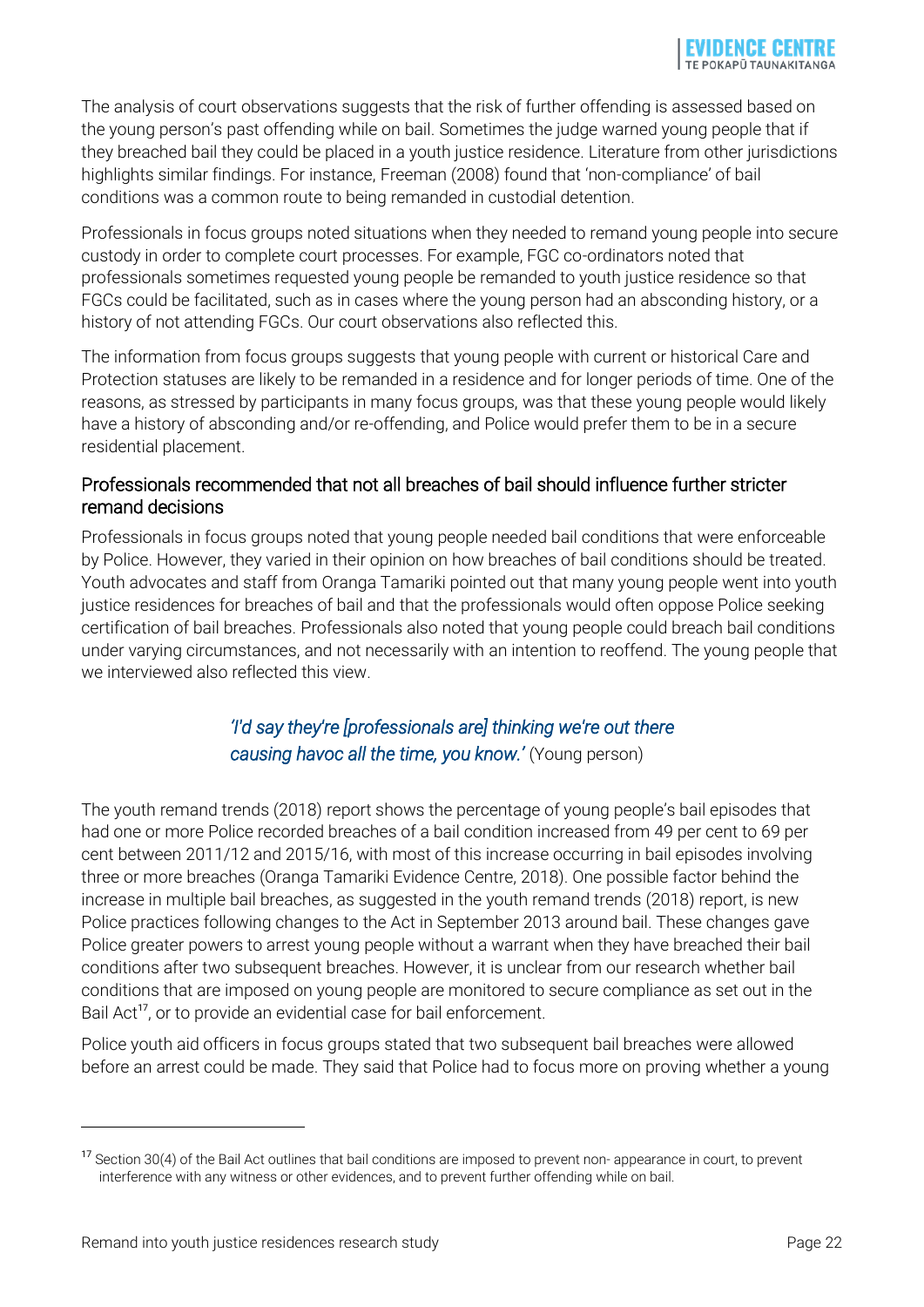person had 'complied' or 'breached' their bail conditions rather than making the young person accountable for their breaches.

## *'… the onus is on us [Police] to prove two or more breaches, confirmed breaches –'* (Police participant)

At the time of writing of this report, Oranga Tamariki was developing a programme of work aimed at increasing the success of young people on bail. This programme of work is likely to include implementing operational improvement to better understand whānau ability to support their young people during bail processes by appointing an Oranga Tamariki worker as soon as charges are laid; working with behavioural insights professionals to explore ways of encouraging positive responses to bail from young people; providing further support (such as mentoring) to young people on bail, and working across the youth justice sector to have a shared approach to supporting bail.

## <span id="page-22-0"></span>3. Whānau support and engagement

## Whānau support can positively influence remand decisions

The analysis of focus groups suggests that whānau support for their young person can encourage the granting of a bail decision. Professionals commented that whānau support in court was indicated by their attendance, the way they present themselves, and their willingness to provide a placement. Professionals reflected that when whānau didn't attend a court hearing, it would not improve the likelihood of a successful bail application. The court observations confirm this finding.

> *'You get the rare case where the family will actually help you out… they've already escaped custody and a lot of these times they are high-risk offenders, so they'd be arrested and charged with that. However, we wouldn't oppose their bail.'* (Police participant)

Court observations also show that efforts from whānau to supervise and monitor their young person can be used as an argument for bail. In focus groups, professionals consistently reflected on their perception that whānau had a lack of ability to monitor and supervise young people, which contributed to the young people coming into court. Some whānau were also perceived as being unsupportive to Police and/or Oranga Tamariki by not monitoring their young people on bail, actively covering-up bail breaches, or not participating in FGCs – contributing to the young people being remanded in detention in youth justice residences.

## Professionals emphasise that whānau need support to engage in the youth justice process

Professionals in focus groups suggested that efforts to reduce the number of young people being remanded to secure residences needed to be holistic and include whānau. Professionals felt that in many cases, whānau lacked information and the means to engage, and stressed the need for a consistent process to encourage their engagement. For example, Oranga Tamariki participants said that court-initiated parental involvement could positively help the agency's effort to engage whānau in the process. They noted that currently there was no formal process to invite whānau to a court hearing and it was up to individual professionals to keep whānau informed. Furthermore, court observations showed that in the cases where whānau were present in court, their participation could be limited to being introduced by the young person and being asked questions with a 'yes' or 'no' response.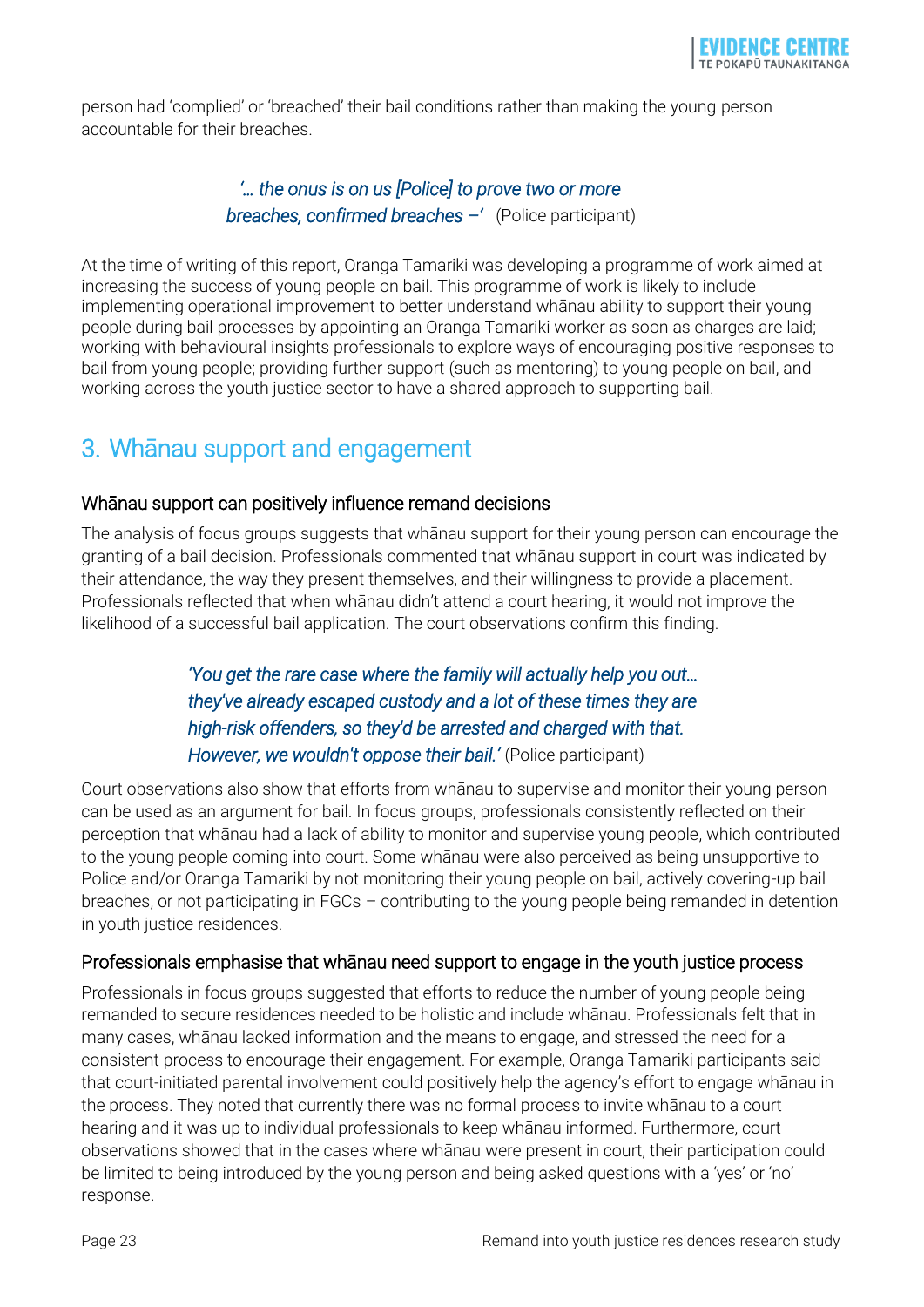## *'…The families can be supportive, but we've got to enable them to be supportive about keeping that young person.'* (Police participant)

Based on the information from focus groups, there are too few options that can be offered to support whānau to bail young people, and the support usually starts after the young person appears in court. An FGC can sometimes refer whānau to support services. However, professionals perceived that the whānau do not always engage with the services, which are usually informal, non-binding and/or take much longer to be available. In this regard, some Oranga Tamariki professionals felt that in some cases community providers would be more effective in supporting and engaging whānau than the direct involvement of government agencies. Professionals emphasised the need for formal partnerships between Oranga Tamariki and community providers. Professionals also stressed that Iwi providers and other culturally appropriate groups could facilitate better engagement with whānau and track them for the support they need. Some focus groups also noted that lay advocates were useful as cultural advisors to young people and their whanau.<sup>18</sup>

At the time of writing of this report, the youth justice operational work in Oranga Tamariki included programmes to improve whānau engagement by using whānau searching resources, such as utilising prior information from young people and their whānau engagement with Oranga Tamariki and rolling out Kairaranga role<sup>19</sup> more widely.

## <span id="page-23-0"></span>4. Resource and process related factors

### Many young people are remanded in custodial detention because of a lack of suitable alternative placements

The analysis of focus groups and court observations suggests that custodial detention is sometimes used as a short-term solution while suitable whānau placement options are investigated to assist bail applications. In cases where there is no suitable placement option, young people are remanded in custodial detention for longer periods.

Examples of situations where whānau bail placement were considered unsuitable by professionals taking part in focus groups included:

- history of the whānau, for example Care and Protection issues with other siblings and criminal histories
- history of the young person, such as youth justice, Care and Protection, and history with Police
- professionals not having the information of other potential bail options for placement, such as with extended whānau
- overcrowded homes with already too many children to look after.

Oranga Tamariki professionals stated that the number of placement options outside of whānau available to bail young people back to their communities is limited.<sup>20</sup> For those young people that are

<sup>&</sup>lt;sup>18</sup> Interviewing lay advocates was out of scope for this research.

The Kairaranga role includes working alongside children and young people to ensure that they have the support they need and are linked to their whakapapa.

<sup>&</sup>lt;sup>20</sup> For example, in Auckland young people can be sent to either the Youth Horizons Lighthouse homes or the Reconnect Kaitiaki Residential homes. Christchurch also has only two homes: Lester Girls home and Highsted Boys family homes.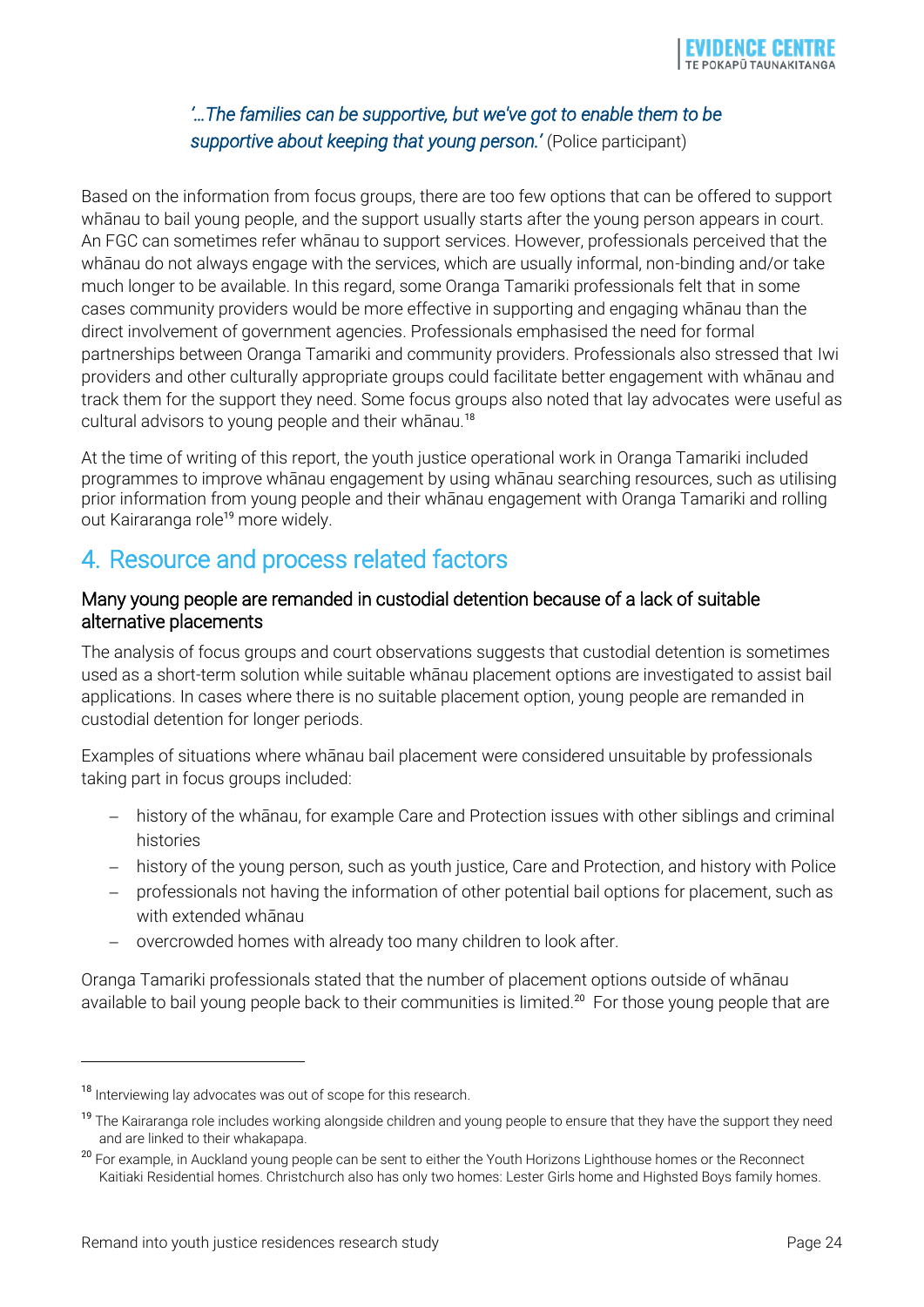remanded into custodial detention,<sup>21</sup> Oranga Tamariki community-based placement options are also limited, according to the professionals. This means that the young people are remanded into youth justice residences depending on a bed being available. In this regard, professionals have the following suggestions to help reduce the number of young people being remanded to youth justice residences:

- exploring culturally appropriate community-based placement options that could include local marae and Iwi groups and other cultural groups<sup>22</sup>
- extending the role of lay advocates to also support Oranga Tamariki in identifying communitybail alternatives, and planning and decision-making to support the young person and whānau.

## A lack of suitable placement options may lead to young females being remanded into residences which do not sufficiently cater for their specific needs

In general, professionals in focus groups perceived that the level and seriousness of offending by young females were increasing, but professionals did not perceive an increase of young females being remanded into custodial detention. However, the youth remand trends (2018) report shows that the number of females being remanded in detention gradually increased between 2011/12 and 2015/16 along with their average seriousness of offending. The increase in seriousness by young females remained considerably lower than that by young males, however, the use of detention in custody for females during the period was close to that for males (Oranga Tamariki Evidence Centre, 2018). This suggests that the rate of custodial detention for young females is potentially higher when compared to the level of seriousness of offending by young males.

Professionals in focus groups with Oranga Tamariki expressed similar views. They perceived that a lack of community-based placement alternatives and whānau placements were a likely contributing factor for remanding young females in custodial detention.<sup>23</sup> They further reflected that services for young people coming into the youth justice system were typically targeted towards the needs of young males. For example, residence staff noted that residences were designed for young males, and the vulnerability and risk of 'criminal contamination' in young females compared to young males were perceived as being much higher because of their placement into a single female unit with no flexibility to move them around, if needed.

## Unavailability of beds in residences can mean that the court has no alternative other than to use options that may not be ideal

While a lack of suitable placement options may have resulted in some 'lower risk' young people being remanded into residences, our court observations also suggest that remand outcomes may vary between young people when bed availability in residences is the issue. The unavailability of beds can lead the court to make a bail decision, deliver the young person to their guardians,<sup>24</sup> or remand them in police custody until a bed becomes available. Professionals in focus groups provided examples where young people were remanded on bail because of bed unavailability in residences. Some cautioned that such situations potentially can have serious consequences, such as when the young person is a serious offender.

<sup>21</sup> Under section 238(1)(d) of the Act.

<sup>&</sup>lt;sup>22</sup> Oranga Tamariki, as part of the new youth service operating model, is looking into ways to partner with community providers to expand culturally appropriate community-based capacity. This includes partnership with Iwi groups.

<sup>&</sup>lt;sup>23</sup> For example, in Auckland there is only one community-based group home for young females with five beds.

 $24$  Under section 238(1)(c), which was noted very infrequently in our court observations.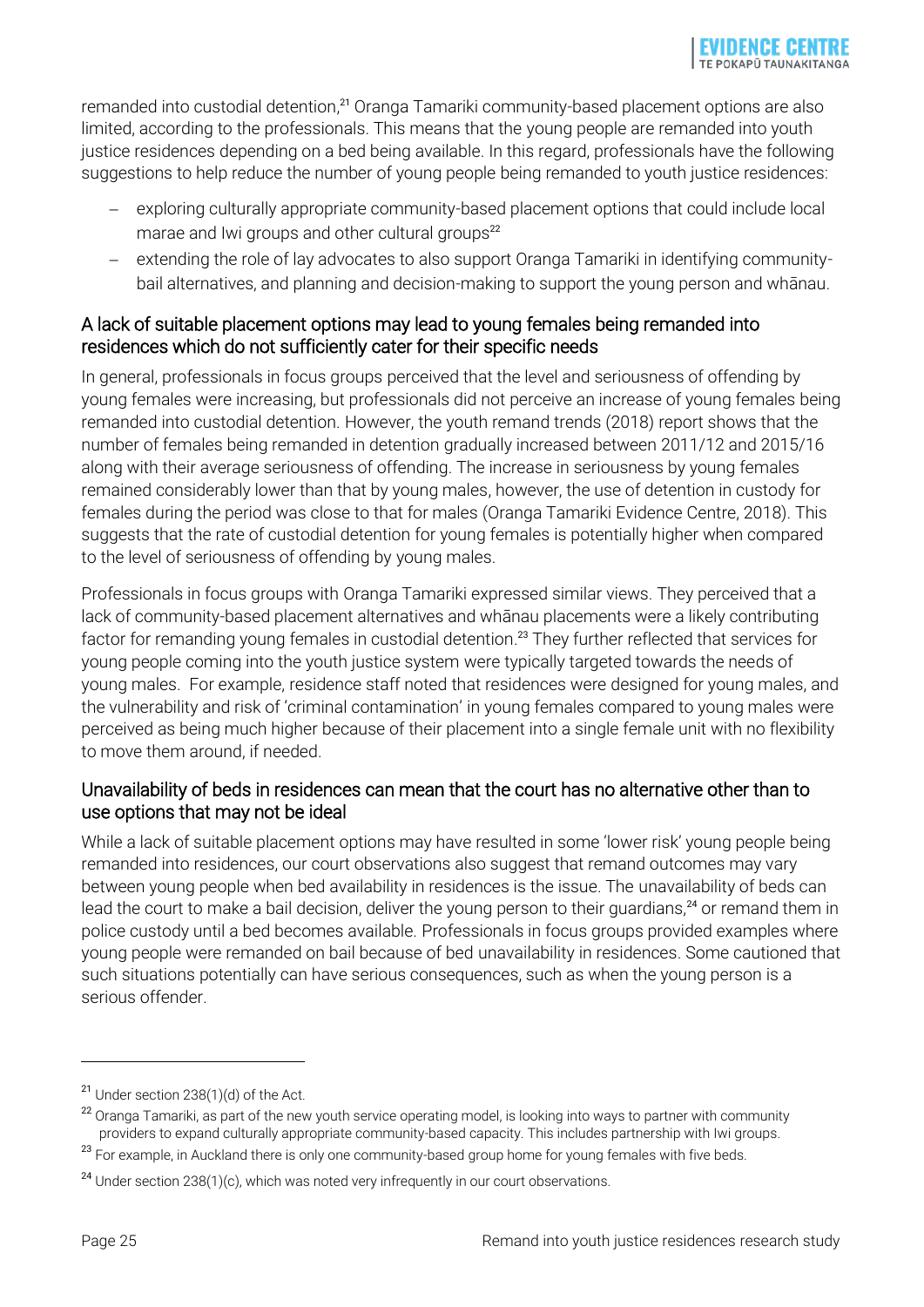*'I have two kids who are over 17, we have additional guardianship. They're still being dealt with in the Youth Court and they're in our custody under s238(1)(d). Now, I have had residential admissions flatly refused to give them a bed, so those kids have stayed in police cells. I think after about two weeks the judge got so frustrated with the Ministry he bailed the kid…'*  (Oranga Tamariki participant)

## Remand recommendations can be affected by timeframes for court processes, professionals' caseloads and capacity, and availability of services

The information from focus groups suggests that the timeframes between two court hearings can influence remand recommendations and the decisions that are made. For example, some focus groups noted that if the period between two remand decision-related hearings was excessively long, the court could decide not to remand a young person in custody, even though the charge was considered serious.<sup>25</sup> Professionals also noted that decisions that are made in Christchurch Youth Court can be further affected as the court did not sit every day.

Based on the analysis of focus groups and court observations, young people are sometimes remanded in custodial detention while professionals wait for education reports and health assessments to be completed. Focus group participants reflected that insufficient professional resource within agencies delayed the assessments and the timeliness of reports, which in turn would affect remand decisions and the young people's length of stay in custodial detention. Social workers' reports could also be delayed in several circumstances. As noted by participants in focus groups with Oranga Tamariki, this delay happened when social workers had a very large caseload with competing priorities.

Some professionals in focus groups pointed out that the fast paced scheduling of the Youth Court hearings with 15-20 minutes slot was a barrier to effective remand decision-making, particularly for when Police presented an Opposition to Bail. For example, youth advocates in focus groups noted that the Opposition to Bail documentation was sometimes very long and they often did not have enough time to go through all of the documentation for all of the remand cases on the day.

> *'I can be in the District Court advancing a bail application for someone who's in custody and be easily in that for 40 minutes. But in the Youth Court on duty, you're expected to kind of roll through an opposition to bail, 15 minutes, 20 minutes.'* (Youth advocate)

Professionals in focus groups identified issues with other required supports or activities (for example, education, drug and alcohol counselling) not being organised on time which affected young people's remand. They perceived that such delays were partly because of a lack of sufficient funding.

<sup>&</sup>lt;sup>25</sup> For example, when a young person pleads 'denied' to a charge, the processes can take longer than for charges 'not denied' because these cases include additional steps.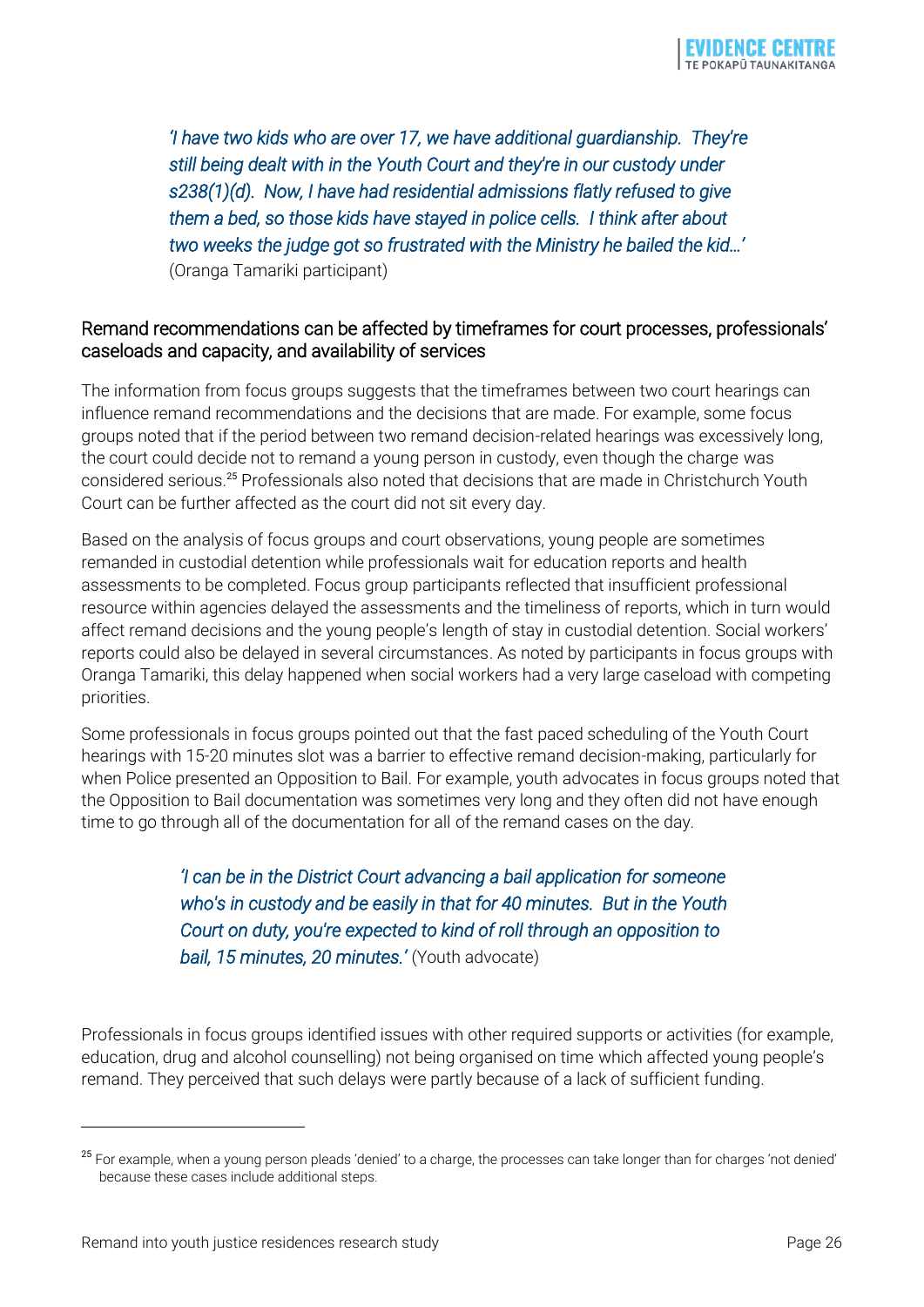Furthermore, professionals stated that in some cases there was a lag between the court hearing date for the remand decision and when a suitable service provider (such as for Supported Bail) had a placement available. They pointed out that this time lag could result in the young person being remanded into custody and in many cases for a relatively longer period, or their bail period being extended. Based on our research data, some examples of cases where young people are remanded in detention in secure residences for longer periods than ideal are presented in [Box 3.](#page-26-0)

<span id="page-26-0"></span>Box 3: Examples of cases from court observations where young people were remanded in detention for a long period

- Issues with FGC, such as not being held, needing to be reconvened, report being incomplete, not fully capturing the discussion or new issues being raised in the hearing which had not been discussed at the FGC.
- When the youth advocate needed more time for them to meet the young person.
- Professionals not being available or present on the court dates.
- Delays with Police disclosures.<sup>26</sup>
- Delays with reports (such as s333 reports and social workers reports).
- Cases that go to the District Court.

#### Oranga Tamariki processes and communications may need further streamlining

The information from focus groups suggests that processes within Oranga Tamariki sometimes can pose a barrier to bailing young people. The lack of 'joined-up' approach between Care and Protection and youth justice teams in Oranga Tamariki sites was a consistent theme from focus groups.

Social workers from Oranga Tamariki reflected that when they were allocated cases, they may not have the information about the young people – even for those already known to Oranga Tamariki. They noted that Care and Protection cases would 'close' when the young people entered the youth justice system. Residence staff in focus groups stressed that the workload of site social workers was so high that their priorities would shift away as soon as their young people were remanded in residential custody.

## *'Sometimes I feel like... -- the YJ branch of Oranga Tamariki saying, "Well, you guys in Care and Protection should be doing it", and then Care and Protection going, "Well, you guys, this is YJ".'* (Youth advocate)

The young people that we interviewed also noted that their social workers did not engage with them as much as they would have liked.<sup>27</sup>

Some professionals in focus groups – from both within and outside of Oranga Tamariki – criticised the agency's caregiver assessment process as contributing to young people being remanded in residences, and for longer periods. They believed that the assessment process needed to be practical and not lengthy. For them, the Oranga Tamariki process currently posed a barrier to bailing young people to their communities, particularly in situations when the bail address was considered by the professionals as the only suitable address.

 $\overline{a}$ 

<sup>&</sup>lt;sup>26</sup> After the young person's first appearance in the Youth Court, the Police prosecutor must, upon request by defendants, disclose information relating to the arrests and charges that are laid on the young person.

<sup>27</sup> For more detail on this subject, see the report '*Young people's engagement in Remand decisions'.*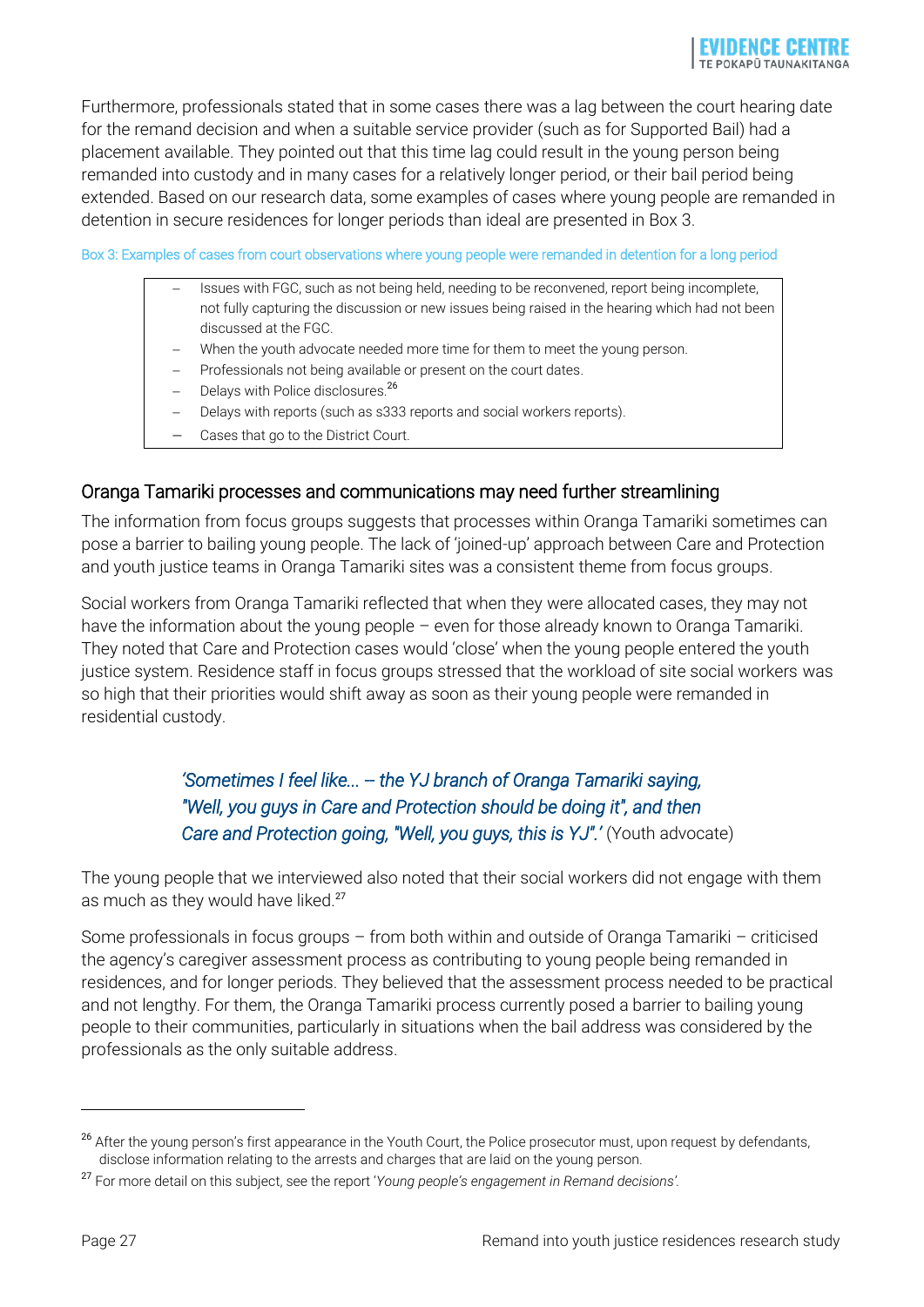Professionals in focus groups also described processes for placement allocation following arrests and/or remand in custody of Oranga Tamariki as inefficient. For example in Auckland, social workers refer young people to the 'Hub' for a community placement. Youth advocates perceived that such referrals generally would not result in a community placement being available, particularly when young people had Care and Protection statuses and were remanded in custodial detention. Professionals from Oranga Tamariki in focus groups also noted that the Oranga Tamariki National Call Centre would often make placement recommendations following a young person's arrest. The professionals expressed concerns that Call Centre staff making decisions on placements after arrest could wrongly lead to a placement into police cells. The professionals viewed that Call Centre staff might be less able to assess the context surrounding the young person than an experienced social worker on the ground.

## Professionals highlight the need for better and timely communication between government agencies

Our research data suggest that youth justice processes may need better communication flow within and between agencies as this may help reduce the time pressures on each agency to deliver reports, go through documentation, and enable earlier engagement with a young person and their whānau. For example, while legally mandated to be informed immediately, some Oranga Tamariki social workers pointed out that they did not know about all relevant arrests by Police, particularly if the period was less than 24 hours.

*'You'll often get the police saying, "Parents won't have them back"…Then you find out there's a grown up sister who lives two streets away who's quite happy to have them and it wouldn't be a problem. But we don't get that information. The police don't do that type of work so you end up in remand [in detention] because people don't know that there was an alternative.'* (Oranga Tamariki participant)

Professionals also criticised a lack of information sharing between agencies which they considered likely to be associated with policies, limited staff, and funding-related constraints. Youth advocates in focus groups noted that the lack of information on hand, such as health reports and police disclosures could influence remand recommendations to court.

## <span id="page-27-0"></span>5. The variability in professionals practice

## Variability in practices between professionals can have an effect on remand decisions

Professionals in focus groups emphasised that the variability in professionals' practices could affect remand recommendations and the decisions made. The young people we interviewed reflected this variability through their preferences for some professionals over others.

Some aspects of the variability that professionals reflected on included the following:

- Practices among social workers and youth advocates some being more child-centric and proactive.
- Variability in judges' approaches to dealing with bail breaches, FGC recommendations, and young people's behaviour in court.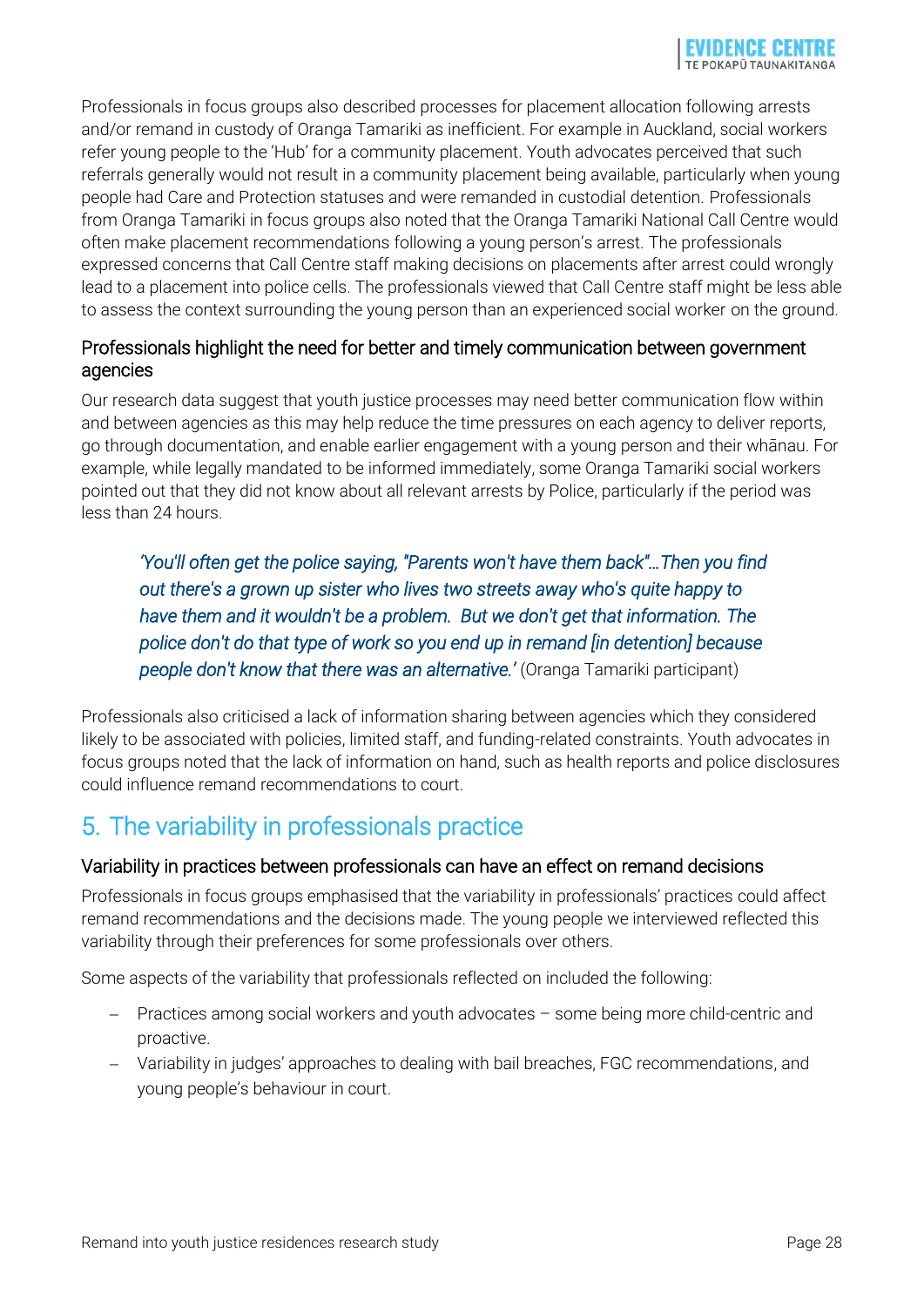- Practices among Justices of the Peace<sup>28</sup>, who were perceived by professionals as being more risk adverse and leaning towards custodial detention.
- Within agencies, variability in viewpoints between different 'business' groups and hierarchies.

## *…And I've actually heard the police prosecutor say, "Oh, that's quite a new youth aid officer, he shouldn't have agreed to that. Police position remains keep them locked up".'* (Oranga Tamariki participant)

### Professionals may need training on interpreting the Oranga Tamariki Act

The information from focus groups suggests that the interpretation of the Act by some professionals in relation to remand decision-making and the placement of young people may not be consistent.

Focus group participants were clear about Oranga Tamariki being responsible for deciding a placement option for the young people remanded in the custody of the Chief Executive.<sup>29</sup> Many professionals, however, indicated that not all professionals understood various clauses of the Act in relation to arrests and/or remand including what remanding in the custody of the Chief Executive meant. For example, some Police participants noted that there was confusion among professionals, including Police, around guidance for dealing with bail breaches.

*'There hasn't really been any proper guidance that I've ever seen come out to definitively say, "These are the definitive rules around [s.214A] and this is the intent of it and how it should be applied". It gets interpreted in many different ways by many different people, and that's really obvious and that is a big issue for us.'*  (Police participant)

#### Youth justice social workers recommend the need for training on youth justice processes

Social workers in focus groups pointed out that they would benefit from receiving common training on youth justice processes. They noted that social workers frequently attended court hearings to support young people, advocate for them, or to provide information/reports as requested by the court. At times, they also fulfilled the role of an Oranga Tamariki representative in court. However, without having training that was common to all who attended court hearings, there was considerable variability in their understanding and practice handling cases, as reflected by the professionals. They felt that social workers also needed specialised training to be able to work with specific groups of young people in the youth justice system.

*'.. I think a lot of us, we tend to learn by experience so it does differ quite radically between different sites how you do that role in court.'* (Oranga Tamariki participant)

<sup>&</sup>lt;sup>28</sup> When a judge is unavailable, such as on weekends or on days when the Youth Court is not usually in session, a young person's first appearance in the Youth Court may be before a Justice of the Peace (Source: Oranga Tamariki Practice centre, retrieved from https://practice-internal.orangatamariki.govt.nz/service-pathways/youth-justice/yj-custodypathway/ on 24 May 2018).

 $29$  Under section 238(1)(d).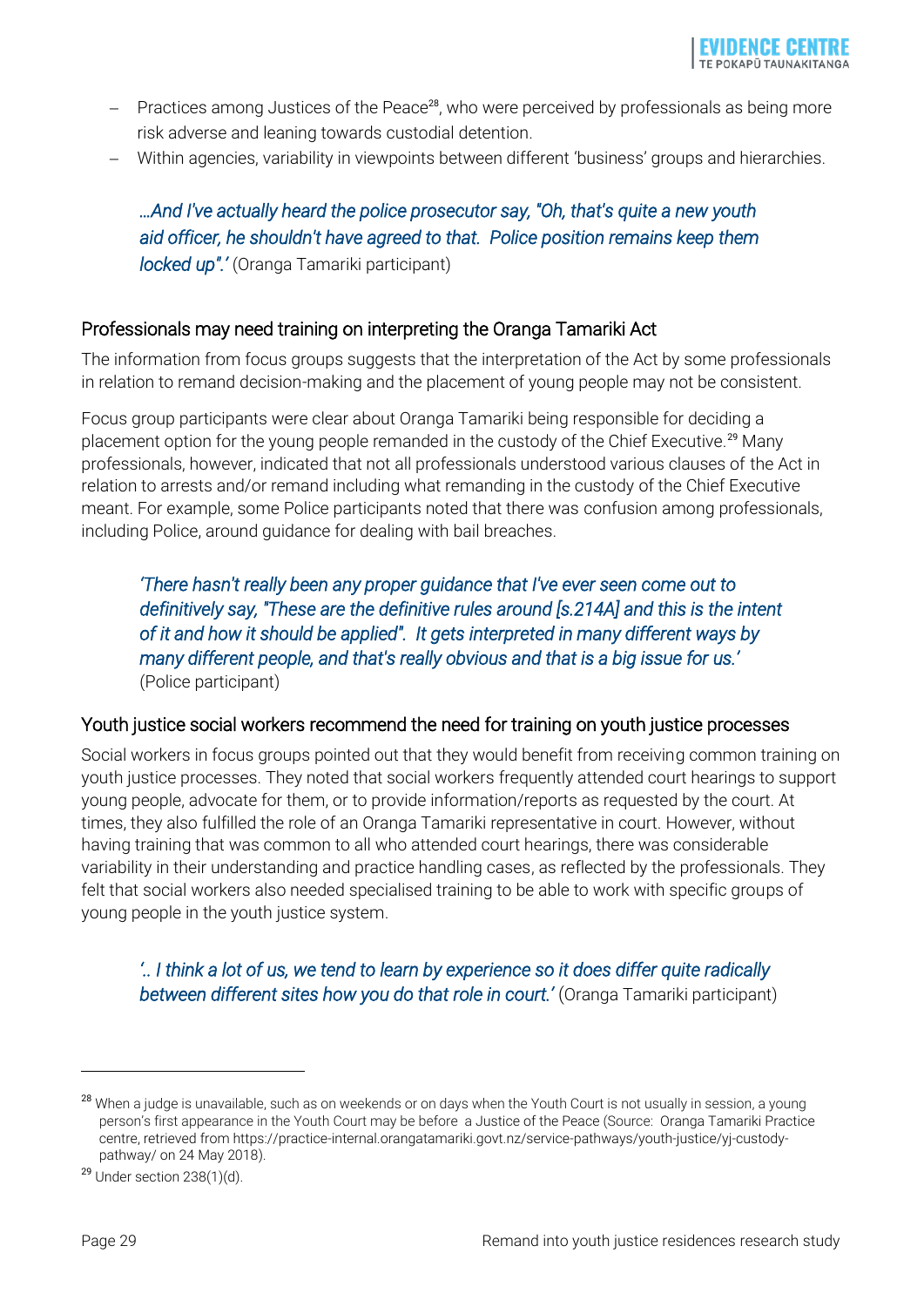## <span id="page-29-0"></span>6. The needs and circumstances of young people

## Mental health needs are often not factored in remand placement options

The analysis of focus groups and court observations suggests that young people's needs, such as mental health needs, may be discussed by professionals in court, but may not be factored into the recommendations on whether to remand in custody or find an alternative.

In focus groups with Police, participants noted that Police made arrests based on the offence and the young person's offending history more than the factors leading to the offence. They noted that if young people's needs were brought forward after the decision to arrest and to lay charges, FGCs would likely deal with such needs and referrals made to relevant service providers, if necessary. FGCs could also recommend that the court consider options that the FGC considered suitable to address the need, or suggest mental health assessments, according to the professionals.

Professionals in focus groups pointed out that mental health needs, foetal alcohol spectrum disorder (FASD), alcohol and drug dependencies, and non-engagement in formal education were increasingly common among young people in the youth justice system. Examples from New Zealand and Australian literature also highlight mental health, intellectual disability, FASD, substance abuse, poor health, and disengagement from school as being common in young people in the youth justice system (Ministry of Social Development, 2013; Richards and Renshaw, 2013; Jesuit Social Services Report, 2013). Australian youth justice statistics from 2011 shows that more than one-third of the young people in custody had mental health needs (Jesuit Social Services Report, 2013).

Many Oranga Tamariki professionals from focus groups pointed out that because of a limited number of alternative placements to cater for mental health needs, young people with such needs were likely to be remanded into residences. Waiting for court-ordered medical, psychiatric, and/or psychological assessments (s333 reports), can lengthen the time on remand in a residence and sometimes beyond the standard six week turnaround for these reports, according to the professionals. Youth justice residence staff also noted that many young people remanded in residences would have mental health issues. The Richards and Renshaw (2013) study from Australia found that complex needs, including mental health needs, potentially lead young people to be refused bail.

*'There has to be something that fills that gap for the ones that don't fit the criteria that mental health have and don't fit us either. There's got to be some something in the middle for those because we're not the right place for them to be.'* (Youth Justice Residence staff)

## Some young people are remanded in residences to get assessments

Professionals in focus groups noted that in some cases, they recommended young people to be remanded to secure residences for their own safety and public safety, or to ensure their presence for court processes (as discussed earlier). Many professionals also noted that sometimes court would decide to remand young people to a residence when the young person did not engage with the services for assessments ordered by the court, such as s333 reports.

Residence staff also believed that professionals sometimes recommended residential placements to ensure young people got required assessments, such as for health and education. However, they didn't always agree that residence was the right place for these young people, who weren't always there long enough to get the assessments completed. The 2013 Australian study by Richards and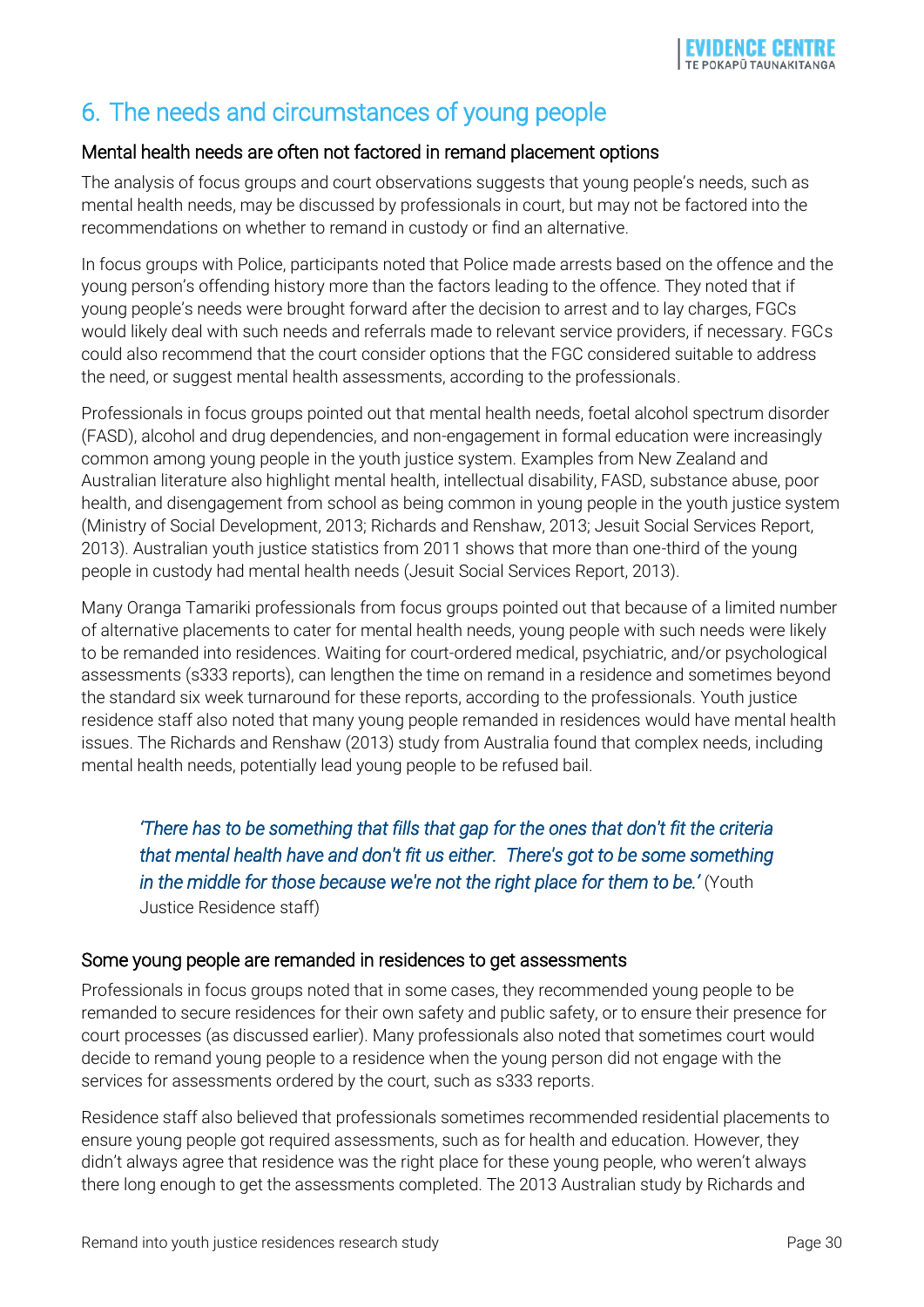Renshaw also highlighted the perception that young people, particularly those with substance abuse problems, are remanded into residences to 'dry out' and/or attend programmes that are only available to young people in detention (Richards and Renshaw, 2013).

## Young people with Care and Protection histories are at risk of being remanded in residences

Professionals in focus groups pointed out that Care and Protection social workers would mostly object to young people in the youth justice system being bailed to the address where they were originally uplifted from. They noted that whānau members to whom the young person could potentially be bailed would need to undergo a caregiver assessment process, and the young person would generally be remanded in a residence during that period.

*'Often I think the [Care and Protection] kids… seem to spend significantly longer in [youth justice residence] than young people who are not in our custody and who have whānau that they can go home to… It's about that whānau member or group or family passing caregiver assessment which can take months and then often the family [fail] particularly if they've had a colourful past.'* (Oranga Tamariki participant)

Many Oranga Tamariki staff noted that Care and Protection placements were usually considered unfit for the young people with Care and Protection needs that enter into the youth justice system. The professionals stated that these young people would have very limited placement options and were likely to be remanded into youth justice residences or even sent for rehabilitation programmes despite them not reaching the threshold.

## <span id="page-30-0"></span>7. The impact of youth justice residences

## Professionals acknowledge the detrimental impact remanding young people in detention has

From court observations, we found some examples where professionals considered the likely impact of secure detention when making remand recommendations. For example, in one case of a 14 year old, the age of that young person and the potential impact of detention in custody in secure residence was a factor for a decision to bail with an electronic monitoring (or EM Bail). In another example of a 14 year-old, the judge considered the negative impact but still remanded the young person in custodial detention because of the high seriousness of the offence. Many professionals in our focus groups also acknowledged the potential harm of remanding young people in youth justice residences (see Appendix 4 for professionals' perspectives of the negative impacts of youth justice residences on young people).

*'...you're in an environment where you are needing to ask to go to the toilet and have it unlocked and you're in bed at 8 o'clock at night and actually the only decisions you make on a daily basis are, are you going to do what you're told to do or are you not?...And you are being cared for by between 10 and 14 different people on a daily basis…'* (Oranga Tamariki participant)

### Professionals perceive that the impact of youth justice residences needs more weight in placement decisions

Professionals in focus groups pointed out that the impact of remand in custodial detention in youth justice residences was not a key factor for remand placement recommendations despite their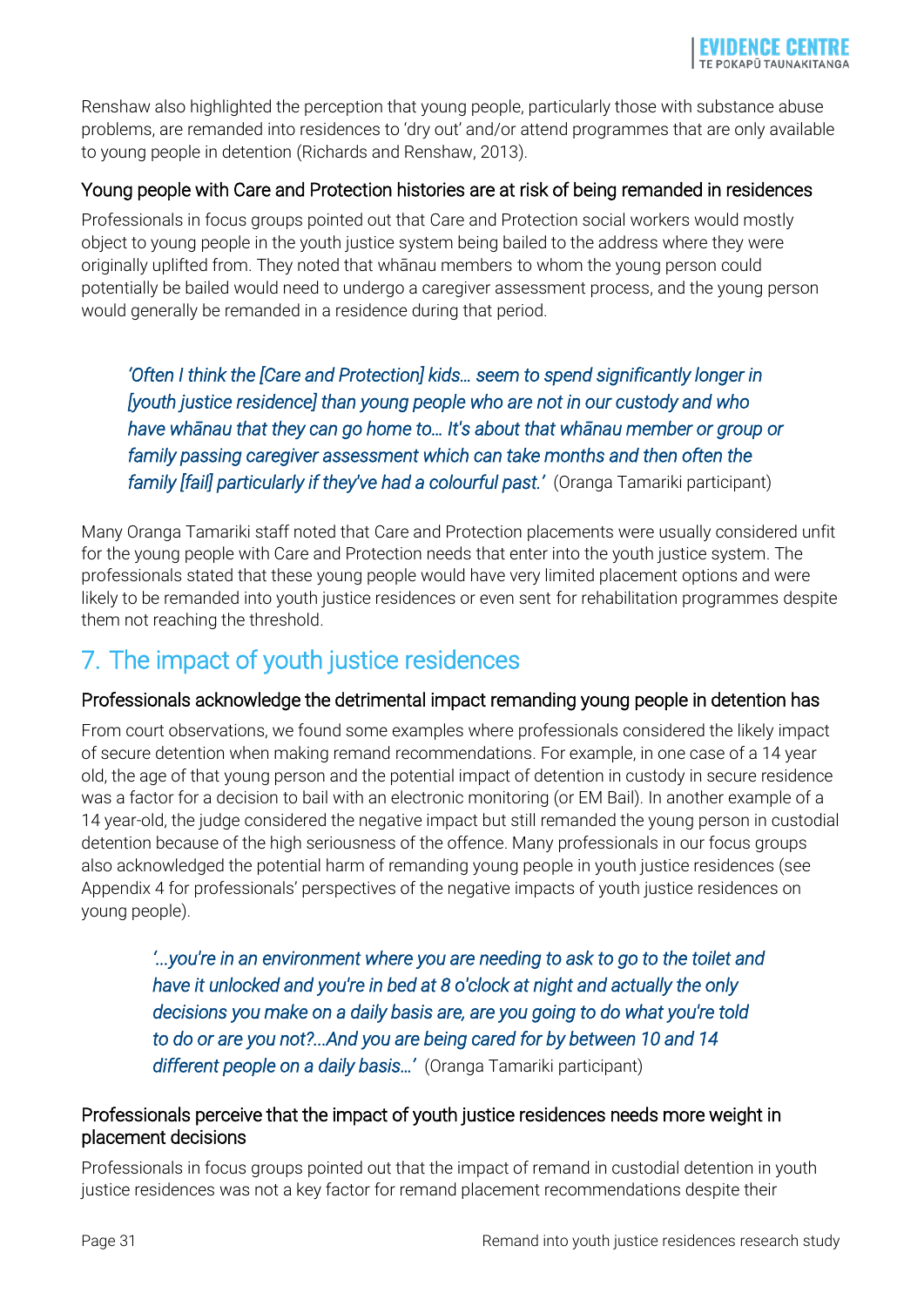acknowledgement of the negative impacts of residences on young people, and the preference to bail them with their whānau. The youth remand trends (2018) report also shows that youth residences are used frequently to remand young people (Oranga Tamariki Evidence Centre, 2018). In focus groups, professionals frequently reflected upon a lack of options to remand some young people who were being remanded in residences (also discussed later). Youth justice residence staff stressed that the activities and support available in residences were mainly for 'sentenced' young people as opposed to young people on remand. They recommended that a 'pre-placement meeting' was needed for youth justice professionals to consider all appropriate placement options, in order to most effectively make recommendations to the judge. This is to avoid residence being the only remand option put forward. At the time of this research, Oranga Tamariki was trialling a tool, called Remand Option Investigation Tool, to support this type of information sharing prior to the court hearing. This tool is expected to factor in the impact of youth justice residences into remand recommendations put forward by youth justice professionals.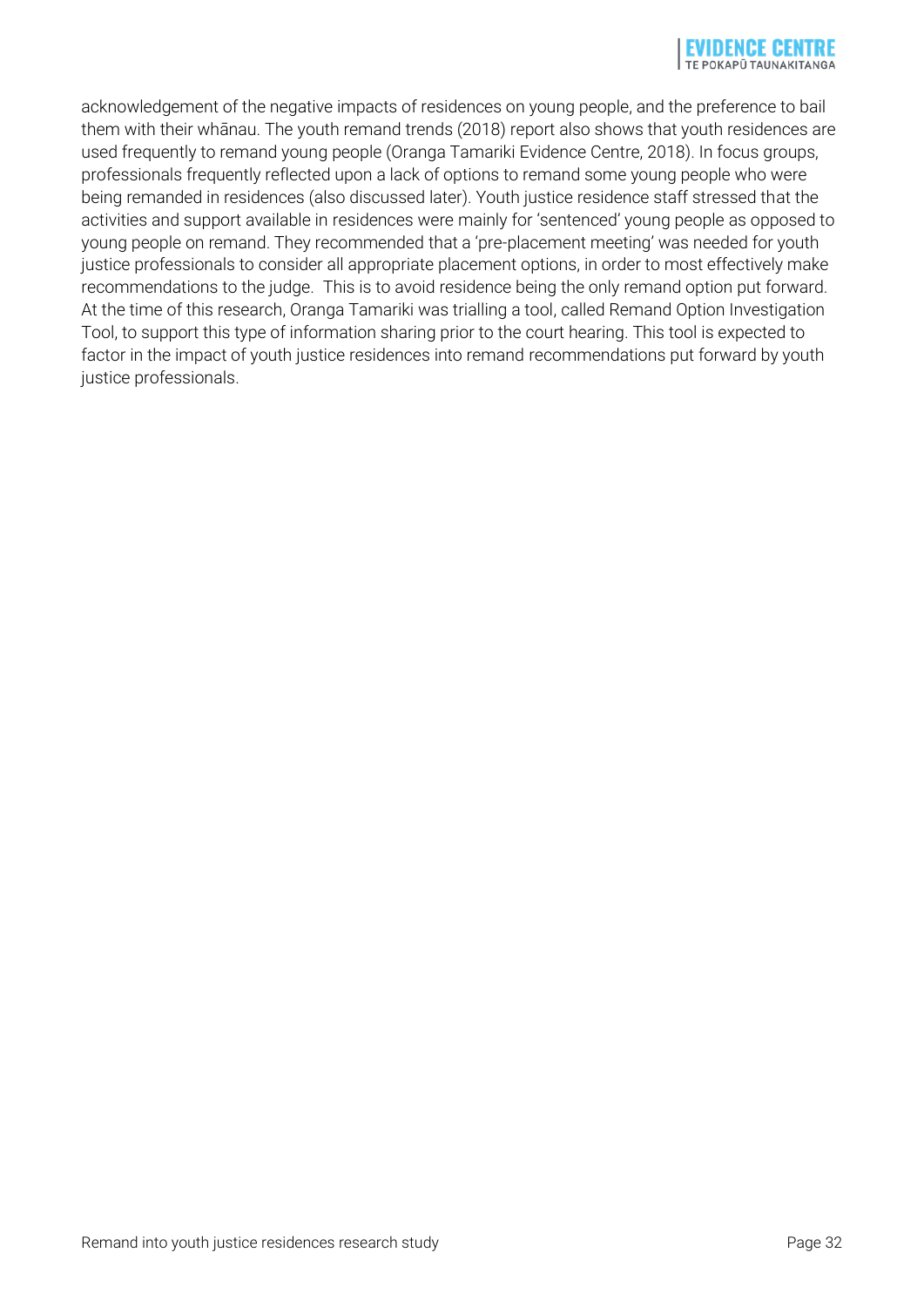# <span id="page-32-0"></span>**Findings: alternatives to remand in residence**

This section discusses our findings on professionals' preferred alternatives to recommending remand of young people in custodial detention in youth justice residences. Professionals in focus groups identified barriers to successfully using the alternatives needed and recommended that these barriers be addressed to help minimise the number of young people being remanded into youth justice residences. The youth justice literature widely documents that alternatives to remanding young people in secure detention facilities are preferable for their wellbeing. New Zealand literature also strongly recommends the use of alternatives (Modernising Child Youth and Family Expert Panel, 2016; Becroft, 2014; Lambie, 2016).

The professionals in focus groups discussed the following current alternatives to remanding young people in residences.

- 1. Supported Bail.
- 2. Standard bail.
- 3. Community-based homes.

## <span id="page-32-1"></span>1. Supported Bail

### Keeping young people engaged and monitored is a key feature of Supported Bail

Professionals in almost all focus groups preferred the Supported Bail programme as a communitybased alternative to remanding young people in youth justice residences. Professionals noted the following features of Supported Bail:

- delivered by community providers, NGO organisations, and/or mentors
- a provision of intensive support and monitoring during daytime for young people on bail
- one-on-one mentoring, and engagement in activities for young people.

*'…what kind of happens as well at times is we might have a young person who's placed in the community and they abscond. They might go back to another community home and they abscond again and then all of a sudden they're saying they now need to go into secure care. Whereas if there was supportive bail possibly available at that first opportunity, they would not even have to be in community custody and they could be on supported bail.'* (Oranga Tamariki participant)

Professionals mostly agreed that young people on Supported Bail were less likely to breach bail, abscond and reoffend. They said that Supported Bail provided respite for young people and their whānau at a difficult time. The analysis of court observations suggests that Supported Bail is used to address issues with breaches and non-appearances in court, and to address needs, such as mental health, learning difficulties, and Care and Protection history. Provisions similar to Supported Bail are also favoured in overseas jurisdictions, such as in the UK, US, and Australia, according to examples from the literature (Lambie, 2016; UnitedCare Burnside, 2009; Jodie O'Leary, 2017; Richards and Renshaw, 2013).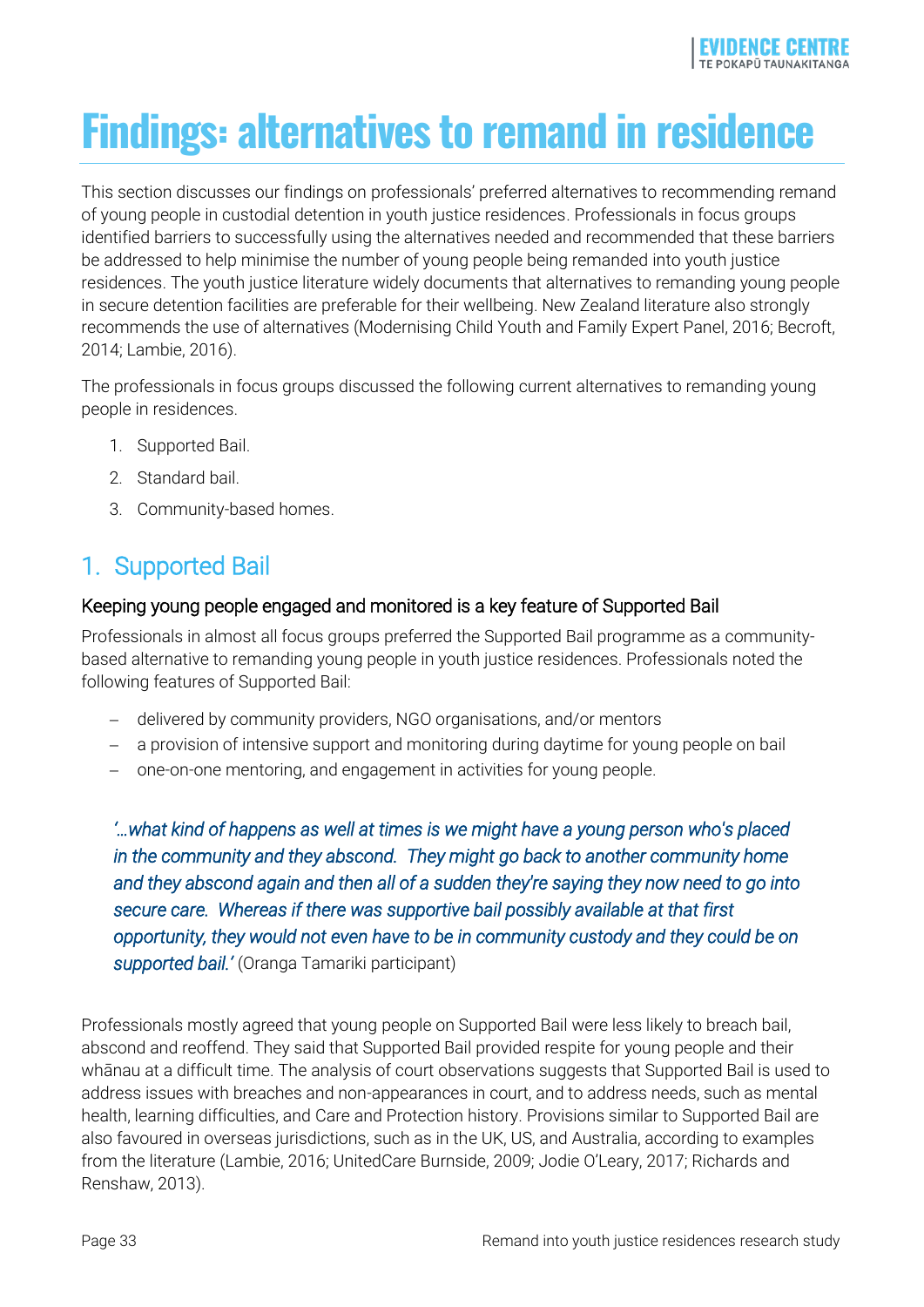While professionals in our research highlighted a lot of advantages of Supported Bail, the research did not extend to assessing the effectiveness of Supported Bail or the support programmes that are used.

## The following barriers need addressing to successfully use Supported Bail as an alternative

Professionals in focus groups pointed out the following barriers to getting young people on Supported Bail and successfully using it as an alternative remand option to minimise custodial detention in youth justice residences.

- Supported Bail needs more places and a less complicated process: There are a limited number of places available at any one time with only a few services providers available for Supported Bail. Professionals noted that this often led to Supported Bail being granted to high absconders or young people already in residences. Often young people go to a residence while waiting for the court processes for Supported Bail, which professionals perceived as taking a long time and limiting its use for those young people who were awaiting assessment reports, such as an s333 report.
- The quality of the Supported Bail provider varies: Professionals generally considered the quality of Supported Bail providers as very high. However, professionals discussed that occasionally Supported Bail did break down, and that better quality providers would make Supported Bail to be successful. Suggestions included finding a better cultural fit between providers and young people, and the role that social workers could have in their communities to help find providers with the right skills and cultural fit.
- Providing evidence-based programmes could further improve Supported Bail: Some professionals suggested that multi-faceted community-based and therapeutic approaches could improve the quality of Supported Bail. The participants noted that a provision of multisystemic therapy in advance of court outcomes, such as young people on Supported Bail, could be useful for some to address their offending behaviours. Such therapeutic approaches for youth justice population are also supported by the literature, such as Lambie & Randall (2013), Mendel (2011) and O'Leary (2017).
- Supported Bail, Electronic Monitoring Bail and/or Flexi-Bail might work well together: Supported Bail currently covers day-time and week-day activity and monitoring. Professionals suggested that Supported Bail combined with EM Bail during the evenings and weekends, could work well and be more effective than EM Bail alone.<sup>30</sup>
- Young people need wraparound support even after their Supported Bail is over: Supported Bail is only for six weeks in Auckland and three weeks in Christchurch, which professionals felt wasn't long enough to support young people between court hearings. Professionals reflected that young people returned to previous offending patterns of behaviour because their Supported Bail ended abruptly even when FGCs might have identified the need for on-going support.

-

<sup>&</sup>lt;sup>30</sup> Professionals also noted that Flexi Bail (not currently available) could be a 'Supported Bail' provision for nights and weekends where providers would engage young people in pro-social behaviours.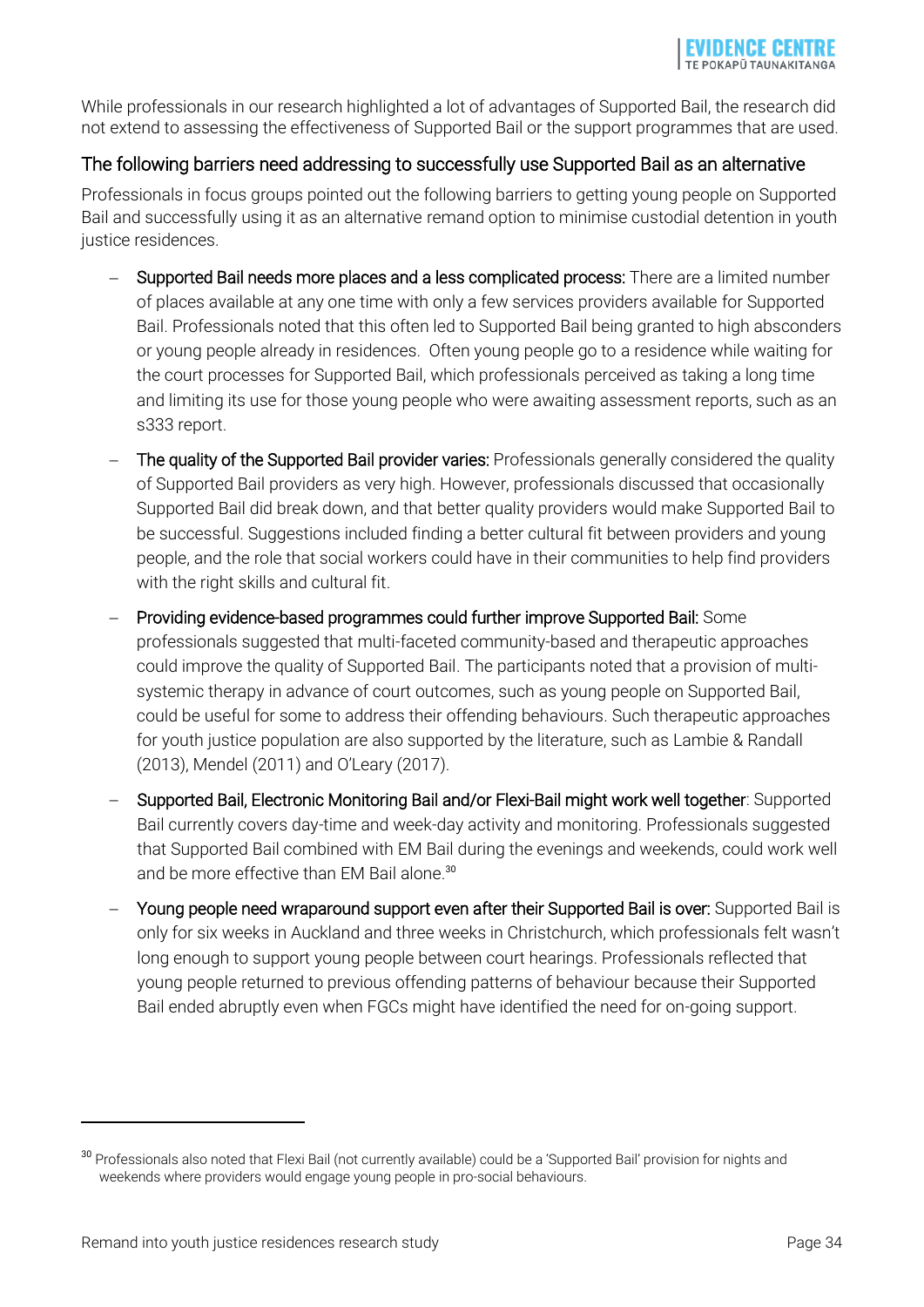## <span id="page-34-0"></span>2. Standard Bail

## Standard bail works for the young people that have good support

The youth remand trends (2018) report shows that in 2015/16, 80 per cent of a total of 1,828 first hearings resulted in bail (Oranga Tamariki Evidence Centre, 2018). Professionals in focus groups also emphasised that bail with whānau would be their preferred remand option for young people. They mostly agreed that the conditions of a bail were imposed depending on the type and number of offences young people committed. They believed that the success of bail depended on each individual young person and their needs, and the level of support they had – including from their whānau.

## Unrealistic conditions and concurrent charges in two jurisdictions can reduce the effectiveness of bail

Many focus group participants stressed that bail breaches were likely if the imposed conditions were unrealistic. The following points summarise the aspects of standard bail conditions that professionals in focus groups identified as contributory to bail being ineffective.

- Bail conditions need to be flexible and realistic, and supported by effective monitoring: Many professionals suggested that court-imposed bail conditions were sometimes unrealistic and difficult for young people to comply with.<sup>31</sup> Professionals reflected that using flexibility around bail conditions to make them realistic and effective for young people needed effective supervision behind it. Police noted that such supervision should also include support from the whānau and community providers along with professional resource to monitor it.
- Twenty-four hour curfew can be unrealistic if imposed over a long period of time without activities to engage young people: Professionals in focus groups pointed out that a 24-hour curfew was very common and enforceable by Police. However, many supported shorter curfew hours and hours that worked around support services. Young people who participated in the interviews noted that a 24-hour curfew would not be achievable for many young people, and may 'set them up for failure' From both professionals and young people in our research, a lack of engagement in activities is one of the main reasons for young people breaching 24-hour curfews. Professionals emphasised that any plan for the young person on curfew would need to look into engaging them in youthfriendly activities.
- An alignment of bail conditions is needed when charges are laid concurrently in Youth and District courts: The analysis of court observations shows that some young people have conflicting remand statuses, such as when different charges were being processed in two different jurisdictions or when sentenced to 'supervision with residence' on an existing charge but released on bail for new charges. Professionals in focus group noted that young people with concurrent but different statuses were likely to breach bail and potentially reoffend. Professionals suggested that aligning bail conditions from multiple courts and/or jurisdictions would help reduce bail breaches. They emphasised such alignment being crucial, particularly when young people 17 years of age would come into the youth justice system, which could see an increase in concurrent court charges.

<sup>&</sup>lt;sup>31</sup> Two examples of common unrealistic bail conditions that professionals pointed out were: (a) asking to attend school for the young people that had been disengaged from school for a long time; and (b) asking young people not to engage in illegal activities (such as illicit drug use) that constituted another offence.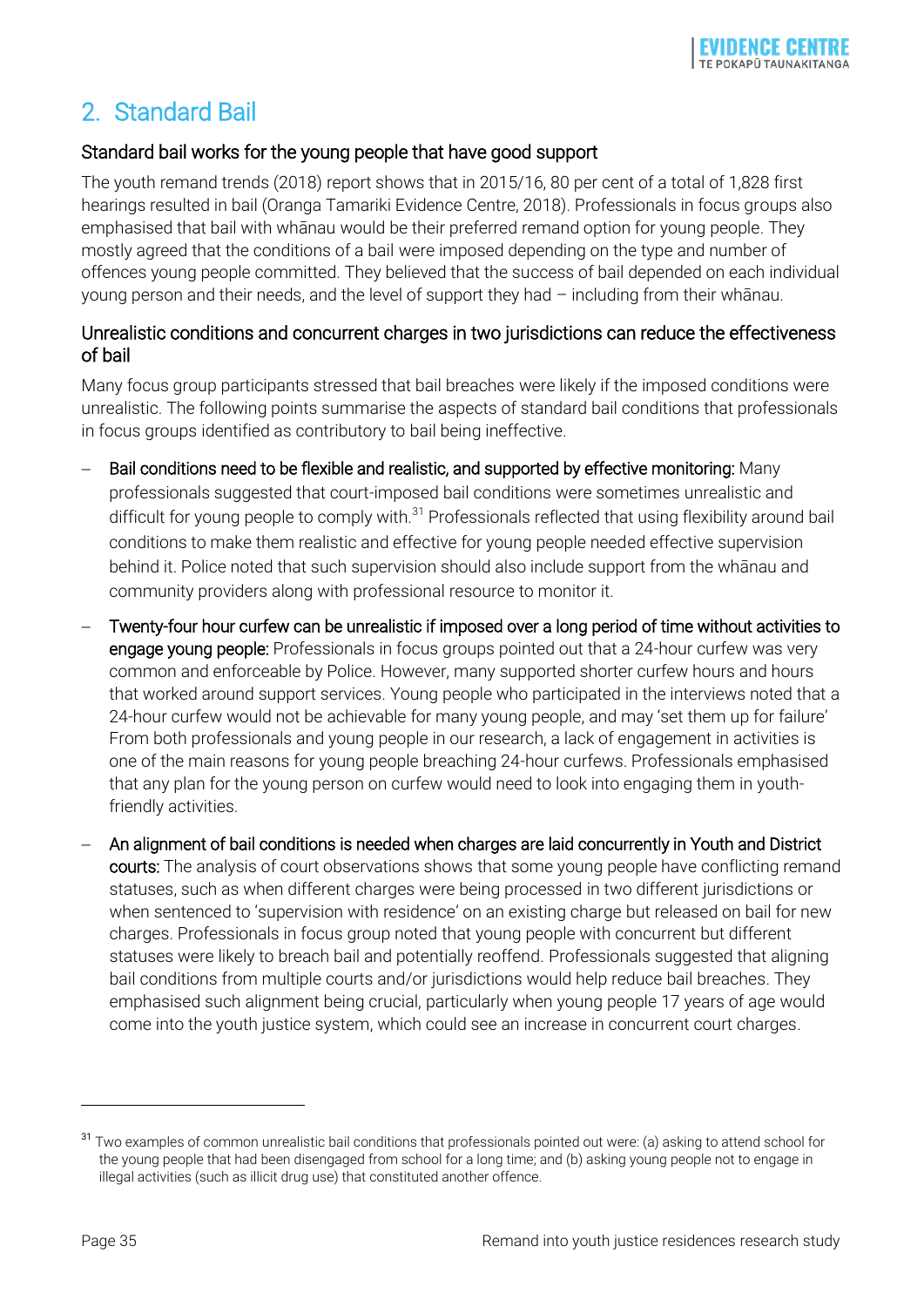The issues regarding bail conditions and their likely breaches are similar to findings from other countries. As an example, the Richards and Renshaw (2013) study from Australia found that an inappropriately high number of bail conditions; school attendance regardless of whether or not it is practical or relevant; and, curfew when it is not relevant were the issues with their bail conditions. These issues with bail conditions were also related to bail breaches and subsequent remand in detention outcomes (Richards and Renshaw, 2013).

This research supports the development of programmes aimed to reduce bail breaches by young people. Such programmes of work could include supporting young people and their whānau in understanding bail conditions, engaging with sector partners to ensure consistency of practice, and promoting quality practice of staff to improve young people's experience of the service/support they receive.

## <span id="page-35-0"></span>3. Community-based homes

## Remanding young people in community-based homes helps them to stay closer to their whānau

Placements in community-based homes can be used for Oranga Tamariki remand in detention orders from the Youth Court.<sup>32</sup> Community-based placements that Oranga Tamariki currently provides are typically small group homes situated in residential communities. Professionals in focus groups noted the following positive aspects of remanding young people in community-based placements, as opposed to in youth justice residences:

- allow young people to stay within their communities and closer to their whānau
- have access to more culturally appropriate support and other programmes, for example marae-based and Iwi-based programmes
- create less 'criminal contamination' for young people compared to youth justice residences.

## *'You'd do a much more holistic practice in the community opposed to in here [in residence] where there's so much around… because you're not doing it behind four walls.'* [Oranga Tamariki participant]

## Community-based homes need better resourcing for them to work as an alternative

Professionals had diverse views on whether the currently available community-based homes were effective. Below are some challenges and barriers that professionals suggested addressing for the existing community-based homes to be an effective alternative to remand in youth justice residences.

 Community homes are not secure, which is concerning to courts and Police: Police mentioned the lack of 'powers to detain' in community-based homes. They emphasised that young people in community-based homes were more likely to escape custody and reoffend, creating a resourceintensive task for professionals and Police in particular. The youth remand trends (2018) report found that during 2015/16, one-in-five young people remanded into a community-based home were re-remanded in a residence because of absconding and/or reoffending (Oranga Tamariki Evidence Centre, 2018). However, Oranga Tamariki professionals perceived that reoffending while

 $32$  Remanded in the custody of the chief executive [under s238(1)(d) of the Oranga Tamariki Act].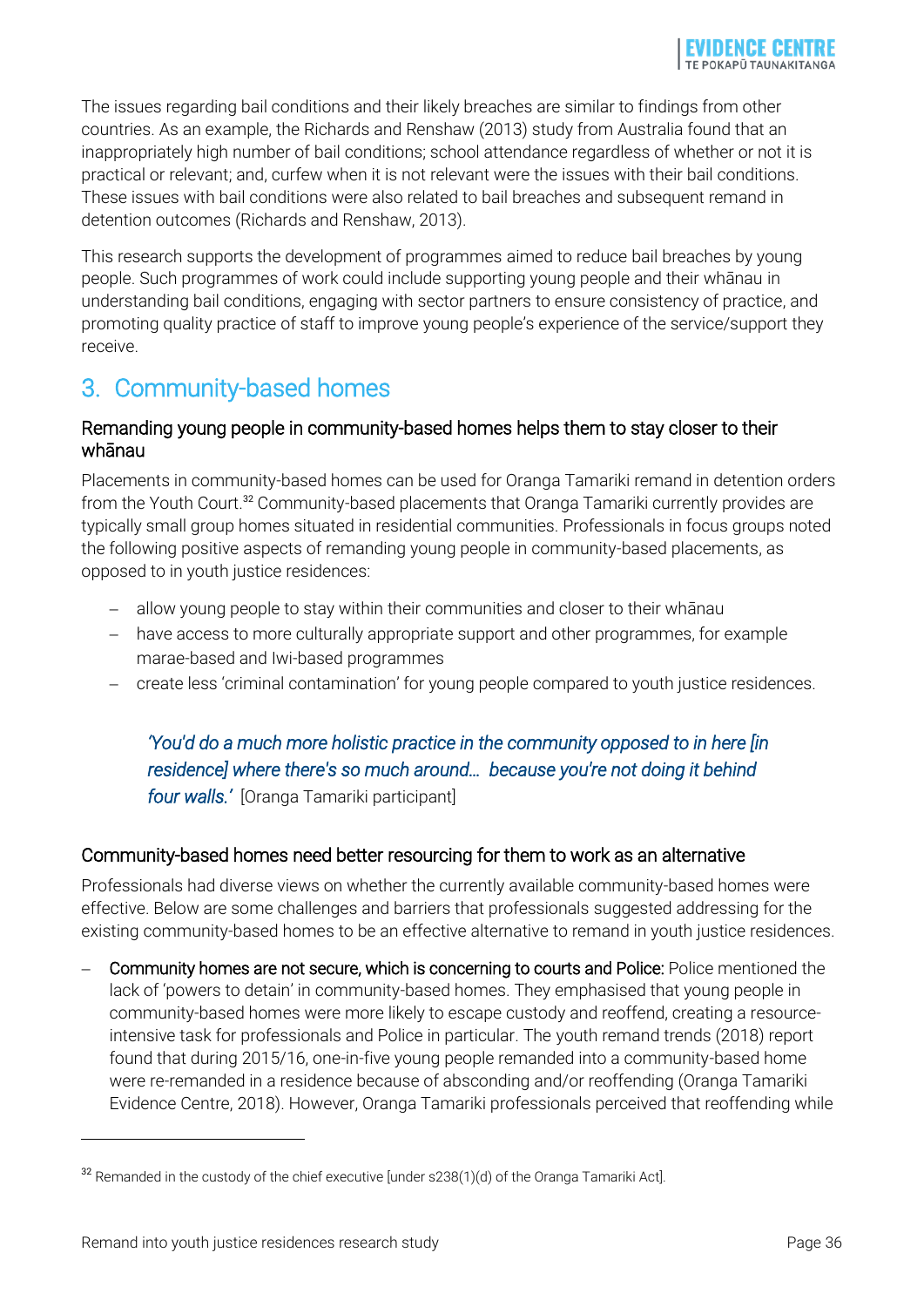in community-based homes in most cases was just a continuation of their offending patterns prior to remand. One focus group reflected that such reoffending was actually not worse than from young people who come out of secure residences without further support.

*'…[Oranga Tamariki] powers to detain people and especially if it's for the care and safety for our youth, it needs to be looked at. Because in my personal opinion they're in [Oranga Tamariki] custody.'* (Police participant)

- Community-based homes need education and youth-friendly programmes for young people: Professionals in focus groups identified a lack of activities and programmes for young people in community-based homes as a key barrier to their successful use. The professionals noted that they did not offer the same activity and education opportunities that either Supported Bail or youth justice residences offered, and the young people had very little to do and to stop them from leaving.
- Community-based homes need better resourcing as an alternative to a residence: Professionals highlighted issues relating to insufficient funding, inadequately trained staff, and onerous and time consuming Oranga Tamariki processes to find placement availability. For the community-based group homes to work as an alternative to remand in youth justice residences, professionals suggested the following:
	- sufficiently paid caregivers and staff members
	- adequate and culturally aware staff resource to work with young people and linkage to support services for the young people as needed
	- provision of evidence-based interventions for young people and activities to engage them
	- sufficient training to caregivers and staff of the family homes on dealing with and supervising youth-specific challenging behaviours
	- support to the caregivers to enhance their ability to monitor and have control over young people's behaviours.

## *'The family group home caregivers are well-meaning people and generally very nice people but they can't really extend life-change over these young people, because they're just there to provide a roof and food.'* (Police participant)

At the time of writing of this report, Oranga Tamariki was developing a national specification for community remand homes to address some of the above challenges of the existing communitybased homes. Furthermore, culturally appropriate Iwi-based options for Māori young people, (for example working with Ngapui in Te Tai Tokerau) were also being established.

Some professionals were of the opinion that community-based homes, even though the above barriers were met, would still not an effective alternative to a youth justice residence. They noted that young people would still be exposed to an anti-social peer group with young people of various ages and having committed various types of offences. Some professionals suggested that semi-secure types of specialist remand homes, potentially connected to secure residences, could be an option so that young people could be supervised and monitored better. Further research is needed to gain insights on the effectiveness of specialist remand-type homes, as well as community-based homes in general.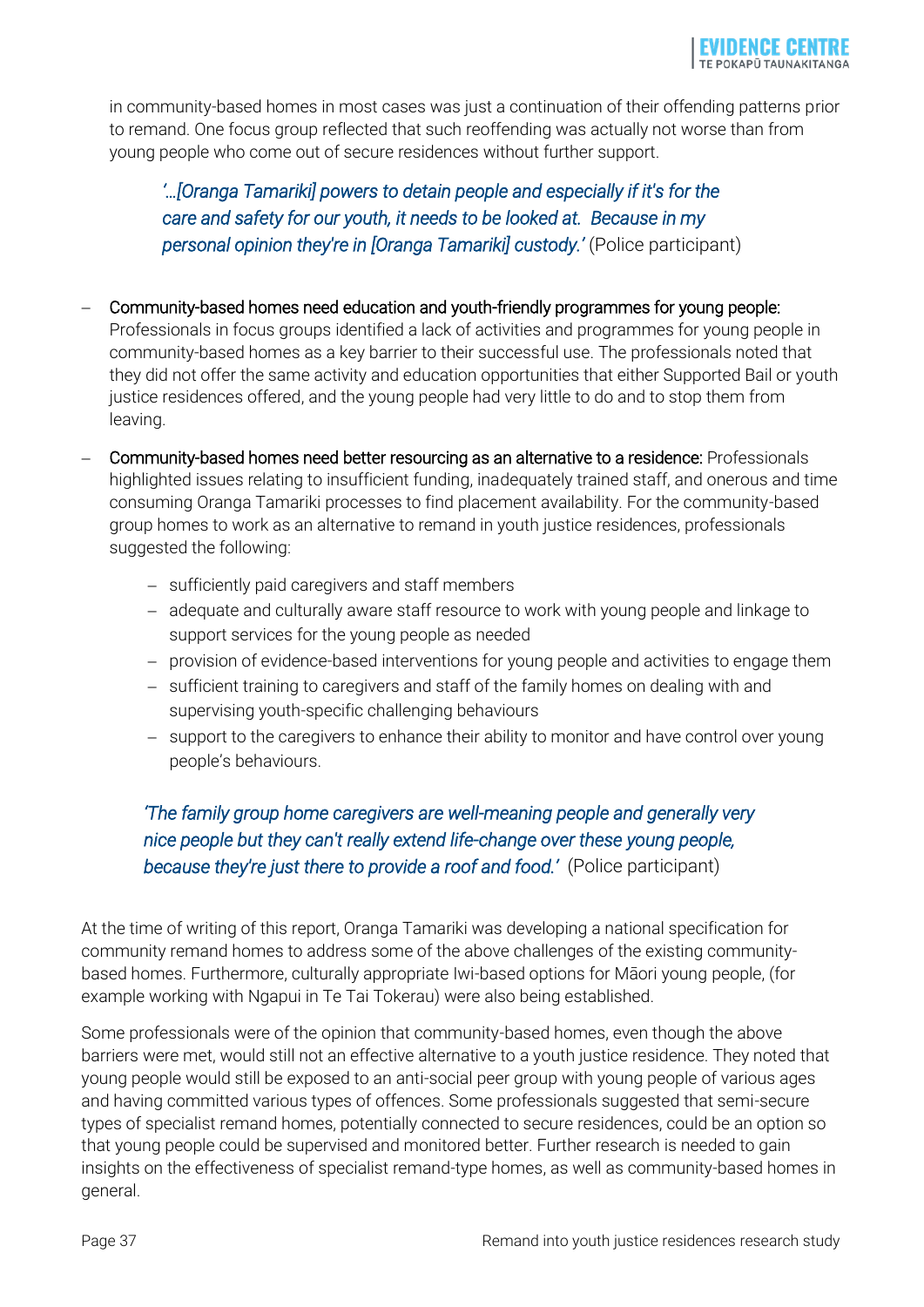## <span id="page-37-0"></span>**Conclusion**

Our research explored how youth remand recommendations are made and what factors influence them. The findings suggest that remand decision-making, which extends to processes prior to the courtroom hearing, requires an interagency approach. To minimise the number of young people remanded under custodial detention in youth justice residences, professionals from government agencies and community groups have a role to in supporting the young people and their whānau, providing insights that influence alternative remand recommendations and enabling all to feel confident in the ultimate decision.

Our findings suggest that social workers should have more opportunity and ability to support for better remand options that include whānau and community placements. Currently, increasing the community-based placement capacity is a key focus for Oranga Tamariki, and our research findings support the need for this work. Such options should consider placements for young people that also have Care and Protection statuses/histories, a lack of whānau support, and/or mental health needs. To ensure the wellbeing of the young people, as mandated by the principles of the Act, Oranga Tamariki professionals, including social workers, should be encouraged to voice their concerns in remand decision-making processes in and outside of court. Furthermore, operational processes within Oranga Tamariki and communication between agencies need to be more joined-up and efficient so that young people are not remanded into youth justice residences for an extended period of time.

Our research highlights several factors that may contribute to young people being remanded to youth justice residences. Based on the findings, the impact of a youth justice residence on the young person may not be a key consideration in placement decisions for the young people that are remanded in custodial detention. At the time of this research, Oranga Tamariki and Police were trialling a tool called the Remand Option Investigation Tool, to gather information about young people's circumstances and present that information in court, which aims to reduce unnecessary remand in detention decisions. Our research findings also support this approach.

Professionals in our research support better bail provisions with intensive support, such as Supported Bail as a potential current alternative to remand in residences. However, young people and their whānau need further wrap-around support that continues after the intensive support is over. Furthermore, the conditions of bail may need to be more realistic and not too difficult for young people to adhere to, which can lead to an escalated remand decision. Social workers can provide objective and professional support to young people and their whānau, to help them engage in the youth justice process and keep them from breaching bail conditions.

This research also highlights some challenges in the community-based group homes that are currently available as a remand placement alternative. Adequate funding and support to caregivers, skilled and trained staff, and activities and education to keep young people engaged can help such placements become a more effective alternative to residences.

Finally, we recommend that further research on the use of custodial detention to adopt kaupapa Māori methodologies and other culturally appropriate methodologies. In the context of Māori as Tangata Whenua and their overrepresentation in the youth justice system, it is important that further research incorporate a Te Ao Māori worldview.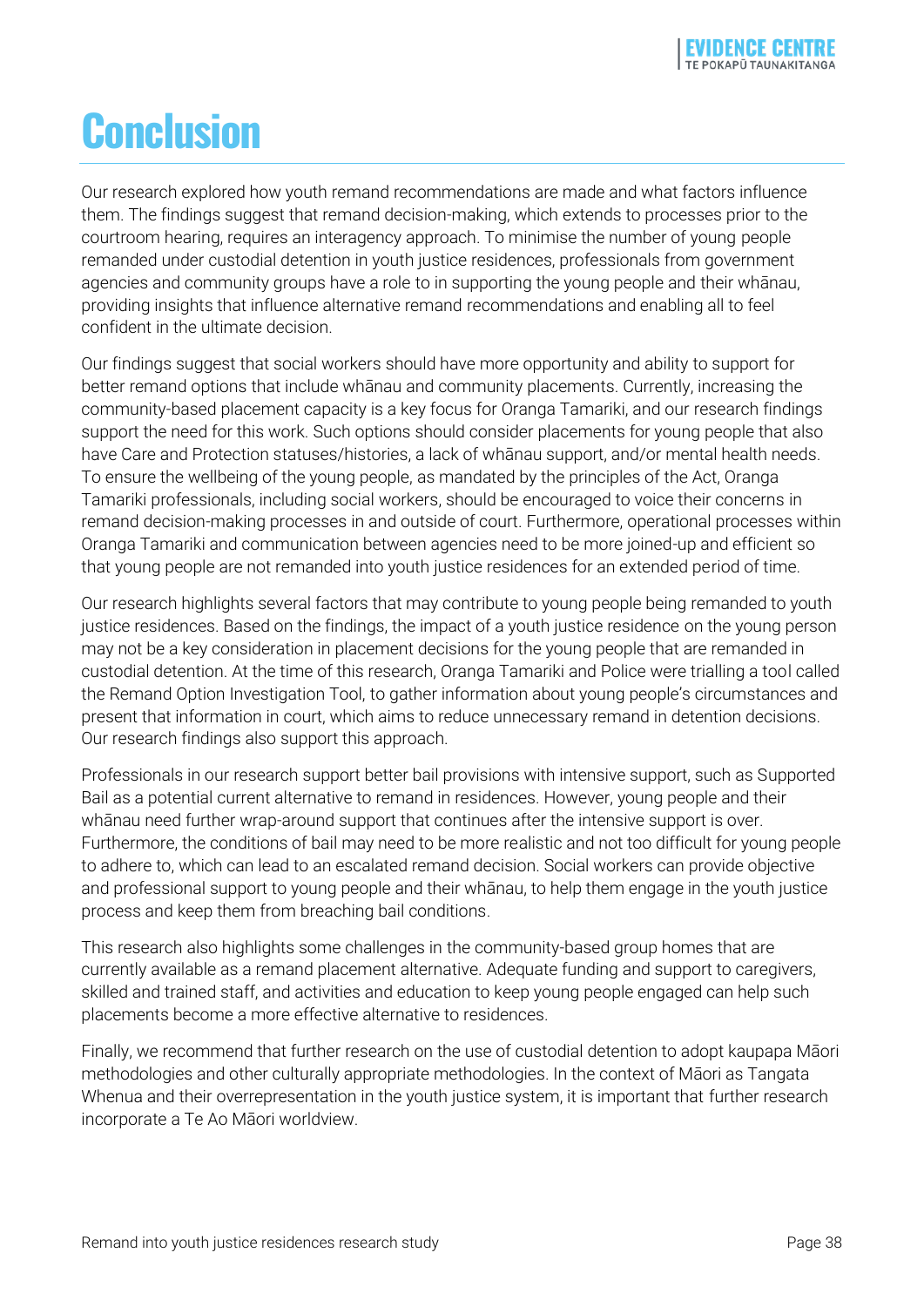## <span id="page-38-0"></span>**References**

Becroft, A. (2014). 10 Suggested Characteristics of a Good Youth Justice System, *1961*, 1–17.

- Beijing Rules. (1985). United Nations Standard Minimum Rules for the Administration of Juvenile Justice. *Adopted by the General Assembly on*, *29*.
- Edwards, J. (2017, December 30). A Just System? How Punitive Youth Justice Systems Increase the Risk of Crime. *Children Australia*, pp. 1–7. Cambridge University Press. http://doi.org/10.1017/cha.2017.39
- Freeman, S. (2008). The Experience of Young People Remanded in Custody: A Case for Bail Support and Supervision Schemes. *Irish Probation Journal*, *5*, 91–102. Retrieved from http://arrow.dit.ie/aaschsslarts/29
- Jesuit Social Services. (2013). *Thinking Outside: alternatives to remand for children : research report / Jesuit Social Services*. Jesuit Social Services Richmond. Retrieved from http://nla.gov.au/nla.arc-139466
- Lambie, I. (2016). *Youth Justice Secure Residences: A report on the international evidence to guide best practice and service delivery*. Wellington; New Zealand: Ministry of Social Development.
- Lambie, I., & Randell, I. (2013). The impact of incarceration on juvenile offenders. *Clinical Psychology Review*, *33*(3), 448–459. http://doi.org/10.1016/j.cpr.2013.01.007
- Mendel, R. A. (2011). No place for kids: The case for reducing juvenile incarceration. *Annie E. Casey Foundation*, 1–50. http://doi.org/10.13140/RG.2.1.3332.6244
- Ministry of Social Development. (2013). *Evaluation Report for the Military-style Activity Camp (MAC) Programme*. Retrieved from http://www.msd.govt.nz/about-msd-and-our-work/publicationsresources/evaluation/military-style-activity-camp/index.html
- Modernising Child Youth and Family Expert Panel. (2015). *Expert Panel Final Report: Investing in New Zealand's Children and their Families*. Retrieved from https://www.msd.govt.nz/documents/about-msd-and-our-work/publicationsresources/corporate/expert-panel-cyf/investing-in-children-report.pdf
- O'Leary, J. (2017). *Inquiry into Youth Justice Centres in Victoria* (Submission). Queensland, Australia. Retrieved from https://works.bepress.com/jodie\_oleary/38/
- Oranga Tamariki Act, New Zealand Statutes (1989). Retrieved from http://www.legislation.govt.nz/act/public/1989/0024/latest/DLM147088.html?src=qs
- Oranga Tamariki Evidence Centre. (2018). *Youth Remand Trends: 2011/12 to 2015/16*. Wellington, New Zealand: Spier, P.
- Oranga Tamariki Ministry for Children. (n.d.). Internal Practice Centre. Retrieved May 24, 2018, from https://practice-internal.orangatamariki.govt.nz/service-pathways/youth-justice/yj-custodypathway/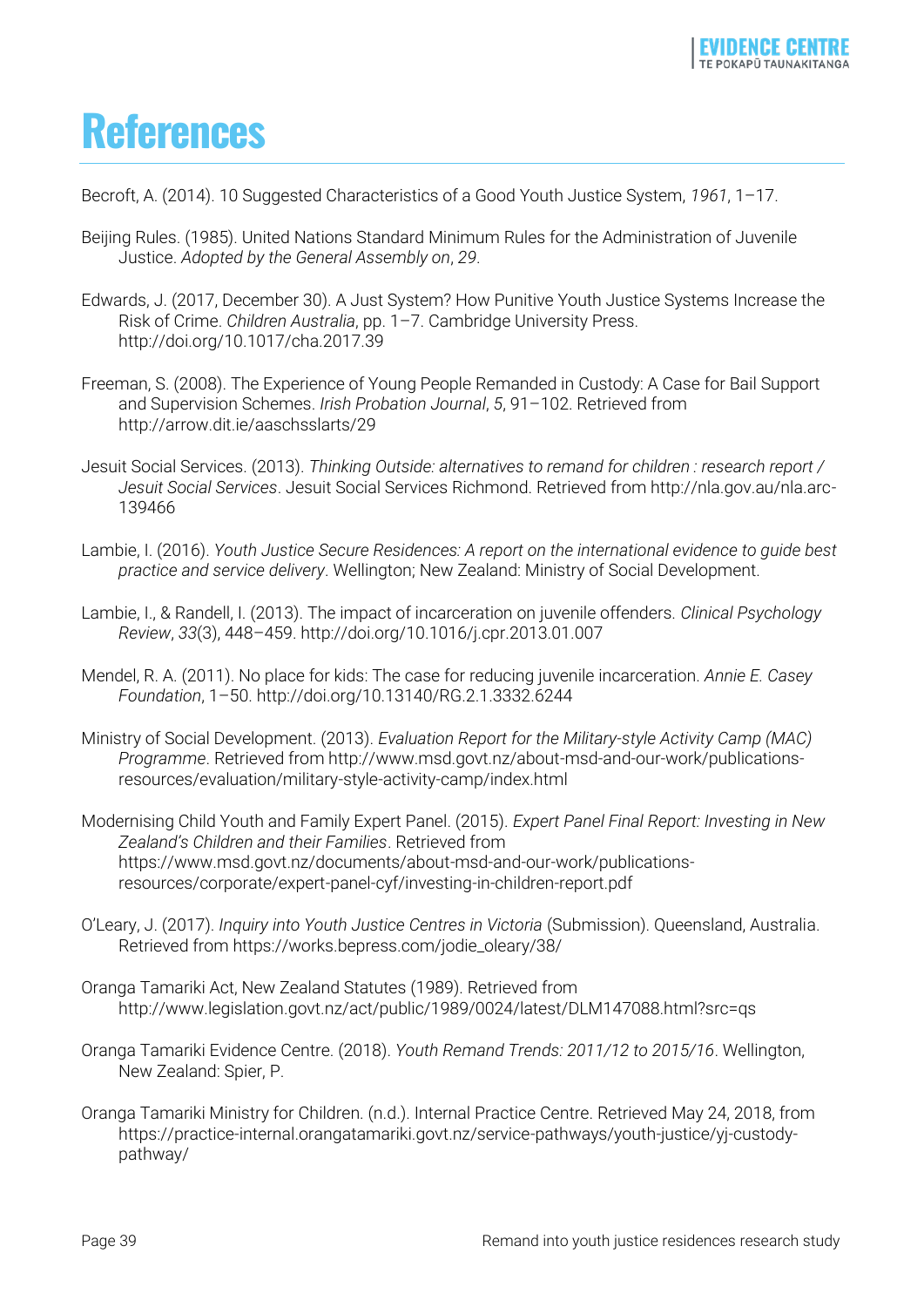- Oranga Tamariki Ministry for Children. (2018). *Core Practice Standards*. Wellington; New Zealand. Retrieved from https://doogle.ssi.govt.nz/community/download/attachments/10589124/Core Practice Standards.pdf?version=1&modificationDate=1520822855000&api=v2
- Richards, K., & Renshaw, L. (2013). *Bail and remand for young people in Australia : a national research project*. *Crime & Justice Research Centre; Faculty of Law; School of Justice*. Retrieved from https://aic.gov.au/file/5766/download?token=qmx7gt0\_
- Roarda, M. & Peace, R. (2009). Challenges to implementing good practice guidelines for evaluation with Māori . A pakeha perspective. *Social Policy Journal of New Zealand*, 34, 73-89.
- Russell, C. J. (2008). Multisystemic therapy in New Zealand: effectiveness and predictors of outcome: a thesis presented in partial fulfilment of the requirements for the degree of Doctor of Philosophy in Psychology at Massey University, Turitea Campus, Palmerston North, New Zealand. Retrieved from https://mro.massey.ac.nz/bitstream/handle/10179/720/02whole.pdf
- UnitingCare Burnside. (2009). *Locked into remand : Children and young people on remand in New South Wales Background paper*. NSW, Australia. Retrieved from https://www.parliament.nz/resource/0000177657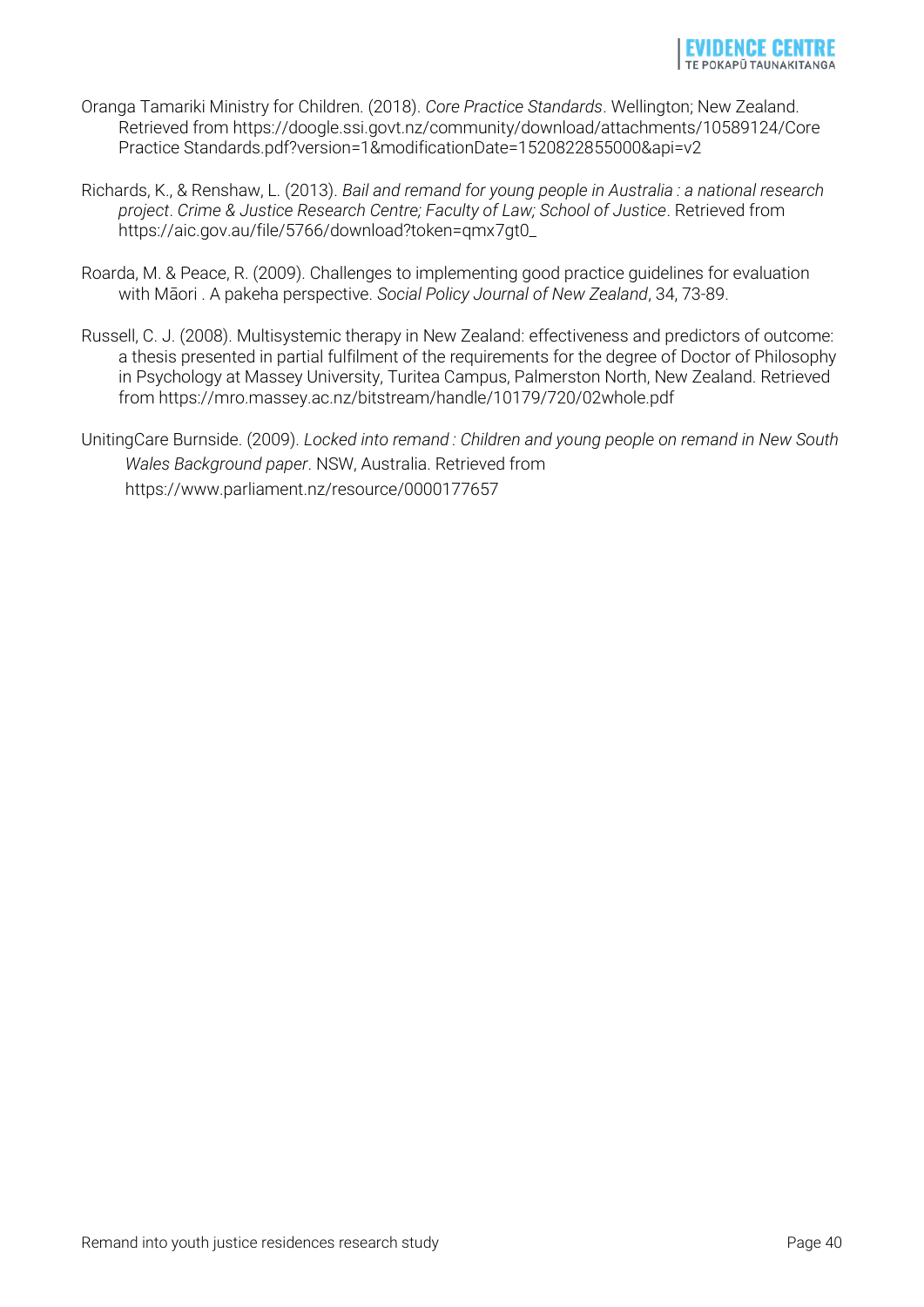# <span id="page-40-0"></span>**Appendix 1: detailed methods and limitations**

The research team used a qualitative approach in gathering evidence to explore the key evaluation questions, which included conducting focus groups, individual interviews, and court observations. This approach allowed the research team flexibility to gather information about the overall remand decision-making processes, while allowing participants to identify what factors they considered most important in that process. A quantitative approach was initially considered for court observations through a structured observation coding frame. However, due to the dynamic and fast-paced nature of court hearings, the approach was unable to provide high quality data collection.

## <span id="page-40-1"></span>Research methodology

## Research site selection

Christchurch and Counties Manukau areas were selected as sites for the research by representatives from Oranga Tamariki National Office Youth Justice Services, the Youth Crime Action Plan (YCAP) steering group<sup>33</sup>, and by Principal Youth Court Judge John Walker. Counties Manukau was prioritised for site selection by the Principal Youth Court Judge John Walker because the nature of offending in that area differs from the rest of New Zealand. Christchurch was selected by YCAP as a major urban area representing the South Island. In addition, Christchurch has limited alternative community provisions in the region, and has a number of current local initiatives that could influence remand decision making. Other factors considered in the selecting of these two sites included the number of remand to custody cases and the nature of offending, other geographic and demographic factors, the frequency with which Youth Court hearings were held, and the expected case flow in each Youth Court.

Primarily, the case flows and frequency of court hearings were important factors in the site selection to support court observations. The qualitative work (interviews and focus groups) was conducted in the same sites to support the findings from court observations data. Judge John Walker approved the research to conduct court observations (see below) in selected sites.

## Data collection

The research team collected data using the following:

- 1. Interviews with young people in youth justice residences
- 2. Focus groups with youth justice professionals
- 3. Direct observations of court hearings in the Manukau and Christchurch Youth Courts.

<sup>&</sup>lt;sup>33</sup> YCAP is a steering group established to promote cross-sector collaboration among government agencies, and to partner with Māori, communities, whānau, schools and others to reduce youth re-offending and address some of the key factors that cause young people to begin offending. [https://www.justice.govt.nz/justice-sector-policy/key-initiatives/cross](https://www.justice.govt.nz/justice-sector-policy/key-initiatives/cross-government/youth-crime-action-plan/)[government/youth-crime-action-plan/](https://www.justice.govt.nz/justice-sector-policy/key-initiatives/cross-government/youth-crime-action-plan/)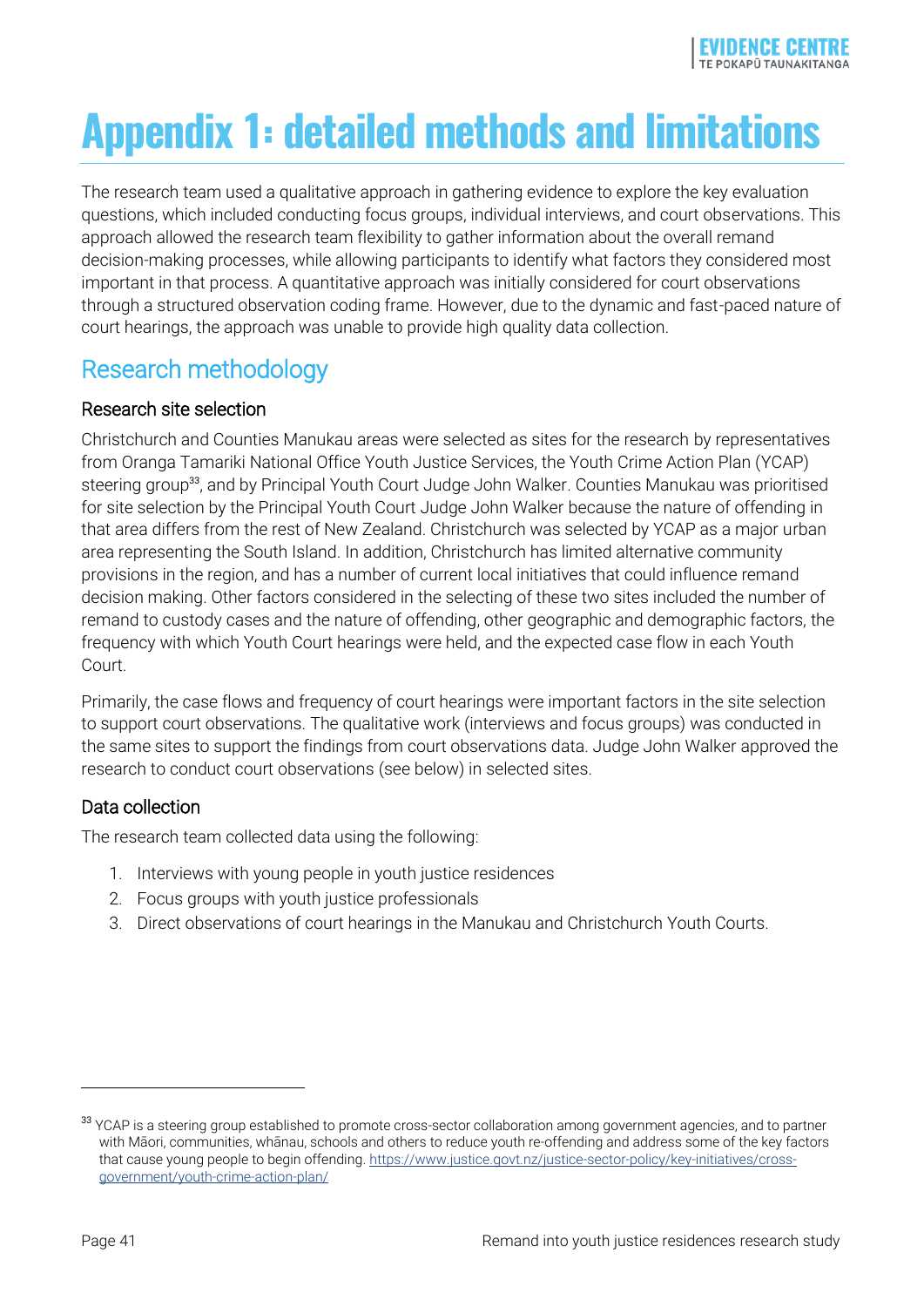#### 1. Interviews with young people in youth justice residences

The research team interviewed a total of eight young people who were remanded in Korowai Manaaki (Auckland), and Te Puna Wai  $\bar{o}$  Tuhinapo (Christchurch).<sup>34</sup> The interviews were carried out in November and December 2017.

The research team consulted with the Tamariki Advocate/Voices of Children team in Oranga Tamariki to make sure that the research incorporated young peoples' views in an ethical and meaningful way. Accordingly, conducting individual interviews with young people in youth justice residences as opposed focus groups was decided. In advance of the interview dates, the research team sent a research overview and informed consent document to youth justice residence staff asking them to share the documents with young people. On the interview day, two researchers went to the residences and explained the research to the young people that were selected by the residence staff for the interviews. The importance of their input into the youth justice system was also explained to them. The researchers completed a verbal and written informed consent (see appendix 2) directly with the young people prior to beginning each interview. Each interview lasted approximately 20 to 30 minutes in the residences. Kai was provided in all interviews to reflect the research team's appreciation for participants' feedback and time.

#### 2. Focus groups with youth justice professionals

The research team interviewed youth justice professionals who have direct or indirect roles in remand decision-making processes. Overall, 23 focus groups and/or interviews were conducted with 70 individuals in Christchurch and Auckland. Key stakeholder groups included staff from New Zealand Police and Oranga Tamariki, and youth advocates. Two research team members conducted the focus groups in October and November 2017. The researchers completed a verbal informed consent process directly with participants prior to beginning each focus group or interview. Kai was provided in all focus groups and interviews to reflect the research team's appreciation for participants' willingness to share their time and feedback. Information about participant selection and recruitment strategies for each group of youth justice professionals is included below.

New Zealand police: A member of the New Zealand Police, who was on secondment to Youth Justice Services in Oranga Tamariki National Office during the research period, helped identify the roles within New Zealand Police. The staff member also connected the research team to individuals within New Zealand Police, who identified participants and set up focus groups. A total of nine focus groups and/or interviews were conducted. The participants included police prosecutors, youth aid officers, and other personnel from management team, district command, intelligence and frontline.

Oranga Tamariki: The research team worked with Oranga Tamariki youth justice site managers to identify the staff most appropriate to interview. A total of twelve focus groups and/or interviews were conducted. The participants included FGC coordinators, youth justice social workers, youth justice site managers, supervisors, court officers and residence staff.

Youth advocates: In Manukau, the research team reached out directly to a youth advocate who had been involved in a national-level, cross-sector youth justice workshop. This individual agreed to

 $34$  Remanded in the custody of the chief executive [under s238(1)(d) of the Oranga Tamariki Act]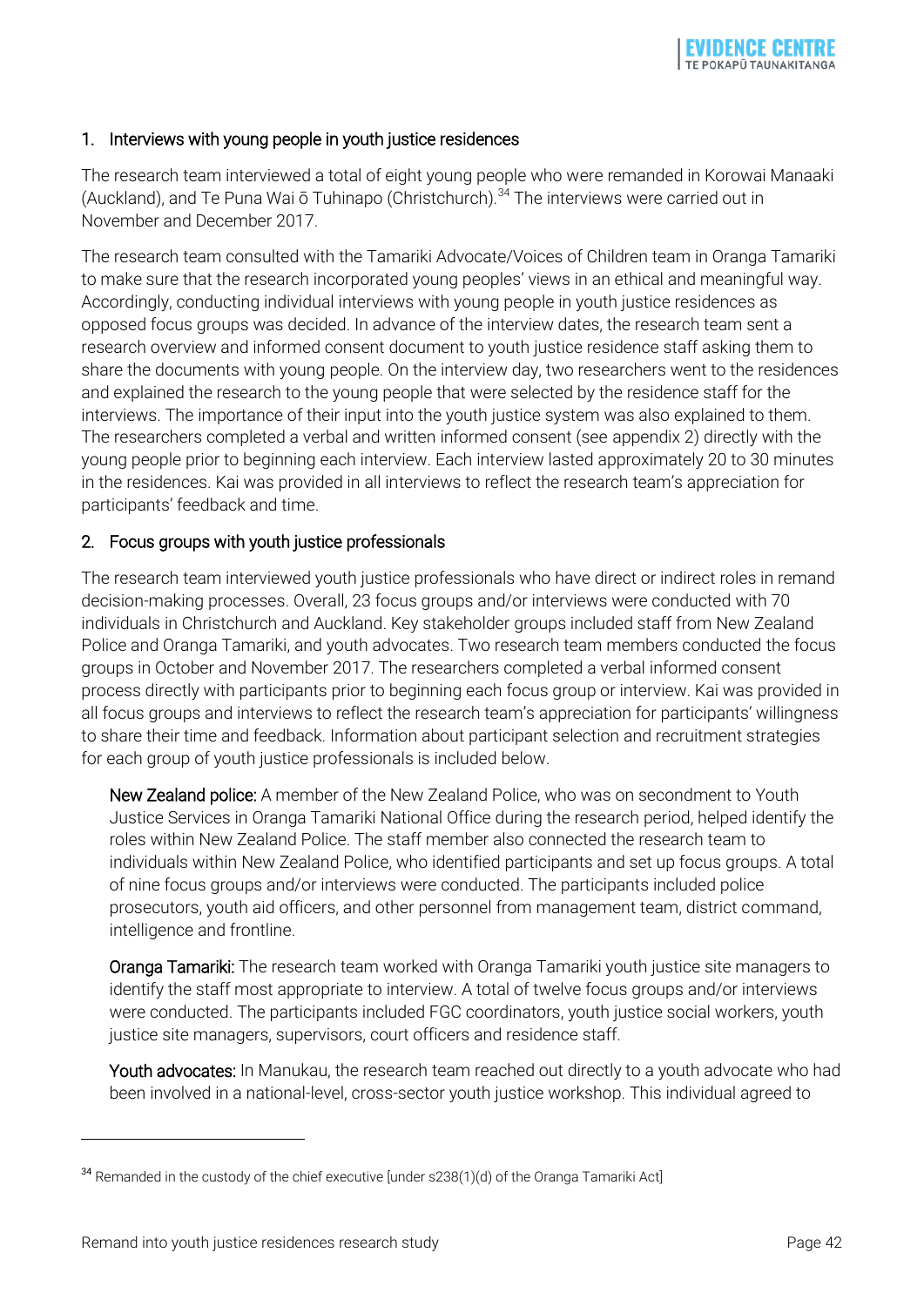provide information about the research to youth advocates in their own practice, as well as to other youth advocates whose offices were located nearby. In Christchurch, the research team reached out to Oranga Tamariki staff for a list of youth advocates in the area. The researchers then contacted youth advocates directly to seek their interest in participating in the research. One focus group each was organised in Manukau and Christchurch.

## 3. Direct observations of court hearings in the Manukau and Christchurch Youth Courts

The court observations were carried out in August and September 2017 and followed procedures laid out by the presiding judge and the Principal Youth Court Judge, John Walker. The research team observed 144 cases, with 84 from Manukau and 60 from Christchurch. Of the 144 cases, 106 (74%) cases had a discussion on a remand status. This sample included cases where a remand status was decided by the court at first appearance, the court was remanding the young person following an FGC, or at other points in the process where the court reviewed the remand status. Cases where no remand decision was under consideration were excluded. Adult co-offenders were also excluded from the analysis.

| Case type                         | Manukau | Christchurch | Total |
|-----------------------------------|---------|--------------|-------|
| Custody considered                | 31      | 16           | 47    |
| Alternative to custody considered | 28      | 31           | 59    |
| Out of scope                      | 24      | 14           | 38    |
|                                   |         |              |       |
| Total                             | 84      | 60           | 144   |

#### Table 3: Number of cases included in the court observation data collection

A minimum of two observers were present for all court observations. Observers wrote detailed notes on each court hearing. All notes were compared and merged by a third research team member who did not participate in court observations. Discrepancies in notes were flagged for review. Where an agreement could be reached on a discrepancy, the agreed decision was included in court notes. If agreement could not be reached, that information was excluded from the analysis.

## Informing Youth Court participants about the research

Professionals in court: To inform individual courts and youth justice professionals about the research, the research team provided the Principal Youth Court Judge with a research overview that could be shared with all professionals involved in proceedings. The Principal Youth Court Judge first shared this overview with presiding judges in the Youth Courts where observations would occur, and requested that each of the presiding judges determine whether they would provide permission for observations to occur. All judges agreed to the court observations. The research team coordinated with the Youth Court Registrar to select observation dates. As part of the scheduling process, the research team asked the Registrar to share the research overview with all youth justice professionals who would be present in court during observations. When possible the research team also provided a verbal overview to Youth Court professionals in the morning prior to observations occurring and asked participants if they had any concerns or questions.

Young people with cases before the court: The research team created an information sheet on the research that could be shared with young people and whānau if requested. The information sheet explained the purpose of the research and the roles of the observers (see Appendix 2).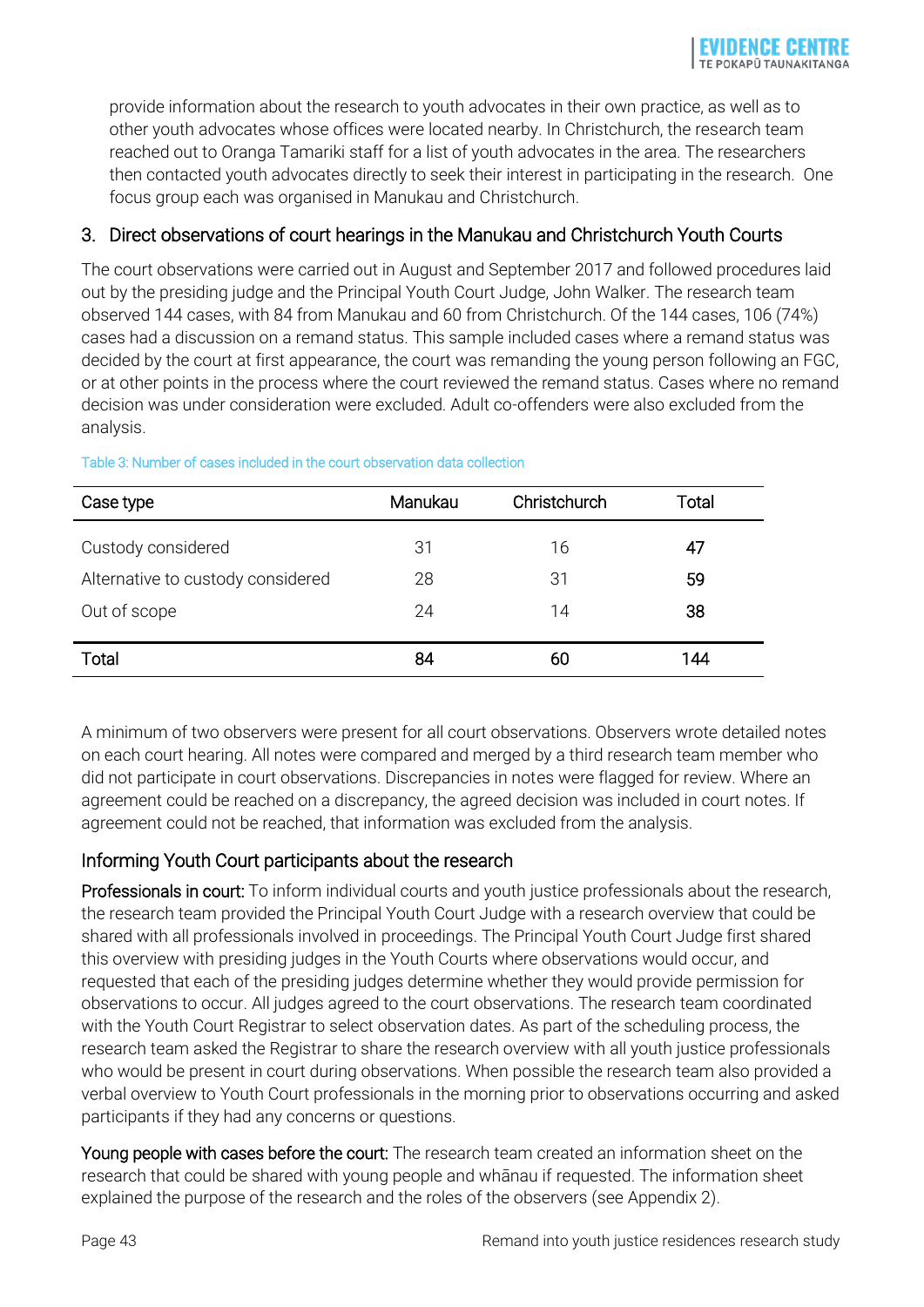## <span id="page-43-0"></span>Study limitations

The study findings are limited by the research methods, the Youth Court regions included in the data collection, the stakeholder groups that participated in focus groups and/or interviews, ethical considerations, and the challenges to collecting observational court data.

## There were ethical limitations to the court observations

During pilot observations, the research team tested a consent process with young people with cases before the court. The process raised concerns about young people's privacy and confidentiality, difficulty identifying the research population in advance, and the possibility the research would exclude some key sub-populations, such as young people in police or Oranga Tamariki custody prior to their hearing.<sup>35</sup> An ethical peer review of potential risks was done by the interim ethics panel within Oranga Tamariki. Based on the review, the researchers took a pragmatic approach of not seeking informed consent, as the potential harm to young people through the presence of court observers was perceived as minimal when compared to the wider potential benefits of the research for young people. The researchers did not have direct contact with any court participants during hearings as the researcher's role was observational only, and obtaining informed consent from the young person would likely place them under additional and unnecessary duress. The team also did not document identifying information on data collection forms, such as the young person's name or date of birth and has only reported aggregate/thematic findings and trends. Cases were assigned numbers.

## Limited number of young people in youth justice residences were interviewed

Only a small number of young people were included in the research compared with a much larger group of youth justice professionals. Furthermore, the research included only young people that were remanded to youth justice residences. The selection of young people for interviews in the heavily controlled residence environment was done by youth justice residence staff. Only those young people on remand that did not have significant cognitive and language issues were selected. On the interview day, the researchers explained the research and sought verbal and written informed consent from each young person before starting the interview.

## Using focus groups limited the ability to explore some topics in depth and there was a varying representation of views

The research team had to rely on key contacts within stakeholder groups to recruit participants. This along with their limited time availability resulted in a varying number of focus groups in the two study sites. Focus group discussions allowed incorporating views of a lot of participants within a short timeframe. However, in-depth understanding of a particular issue could not be done. Discussions on some of the research areas/topics were very light. There were also multiple Oranga Tamariki initiatives occurring at the time of the fieldwork, which may have influenced participants' perspectives that could not be accounted for.

## Only two Youth Court regions were selected as research sites

Christchurch and Counties Manukau were chosen for this research because they are large urban areas representing the South Island and the North Island respectively. The findings cannot be generalised to other urban areas or to smaller and/or rural areas.

<sup>&</sup>lt;sup>35</sup> The research team was not allowed access to the holding cells where young people in custody must wait prior to their hearing. A requirement for active informed consent would universally exclude a group of young people for whom the research is most relevant.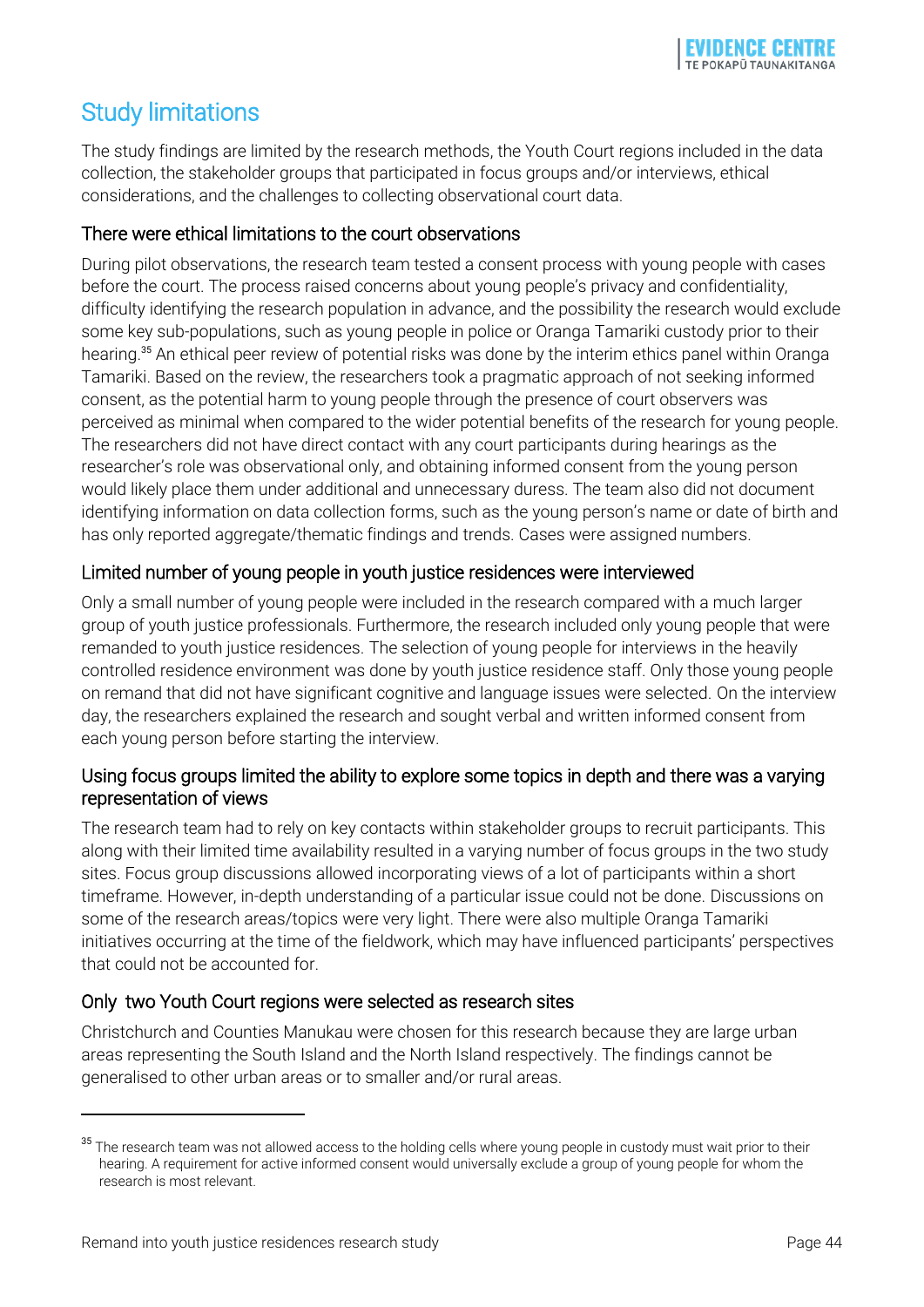Youth Court hearings are held more frequently in the research sites than in rural areas and smaller cities, and often involve a larger number of cases each time court convenes. For example, the Manukau Youth Court convenes four days a week, yet in some rural areas the Youth Court convenes only once a month. Such a difference in frequency will have a significant impact on timelines and processes.

In addition, locations such as Christchurch and Manukau have a larger youth justice workforce, and roles within each location may be more distinct and specialised. In Manukau for example, the youth aid officer and police prosecutor roles may be filled by different people. In a rural area one individual may be responsible for both roles. It is also more likely that young people will be unknown to members of the youth justice workforce, at least initially, than in much smaller communities where there may be pre-existing relationships.

### Interviews or focus groups with some key stakeholders were out of scope of this research

Because of the timeframes of the research and the available resources, interviews with key youth justice professionals were limited to Police, Oranga Tamariki and youth advocates. Findings may be biased by the role of key stakeholder in the youth justice process. The findings cannot be generalised to key stakeholder groups who were not interviewed, including: Youth Court judges; whānau members; lay advocates; health and education key stakeholders/experts; and, community-based services providers, mentors and Iwi, hapu and other cultural groups. Some key stakeholder groups that were beyond the scope of this research are critical to decision-making processes. For example, judges are the final decision makers during Youth Court proceedings and may have a different perspective of what influences remand decision-making. Interviews with young people were limited to young people currently in custody of the Chief Executive at youth justice residence. Young people not confined to a youth justice residence may have a different perspective and experience on the youth justice process.

## There were challenges to collecting observational court data

Court hearings are dynamic and fast-paced processes, with multiple participants contributing to proceedings and sometimes multiple cases and decisions under consideration. Many young people may also have Care and Protection concerns before the Family Court that are relevant to Youth Court matters. The research team did not observe crossover court, which is a court held for Care and Protection youth crossing over to the Youth Court. In addition, court cases are rarely disposed of within one court hearing, so often the observed proceedings represented only a snapshot of one decision-making point within a much broader process. These factors introduce the following limitations to using observational data:

- Observational data might have been influenced by the researchers' presence in the courtroom.
- The hearing information available to researchers' was limited to the details that were discussed by the professionals in the courtroom. Other supplementary information and/or reports which were available but not discussed in the courtroom were inaccessible. For example, professionals sometimes referenced specific reports or disclosures, but did not verbally convey the content.
- The purpose of the hearing or a young person's legal status was sometimes unclear. For example, sometimes it was unclear whether a hearing was sentencing only (and out of scope of the research) or a mixture of sentencing and addressing active charges.
- The information available about the purpose of each hearing varied across days. The research team was dependent upon information the court note-taker or Oranga Tamariki administrative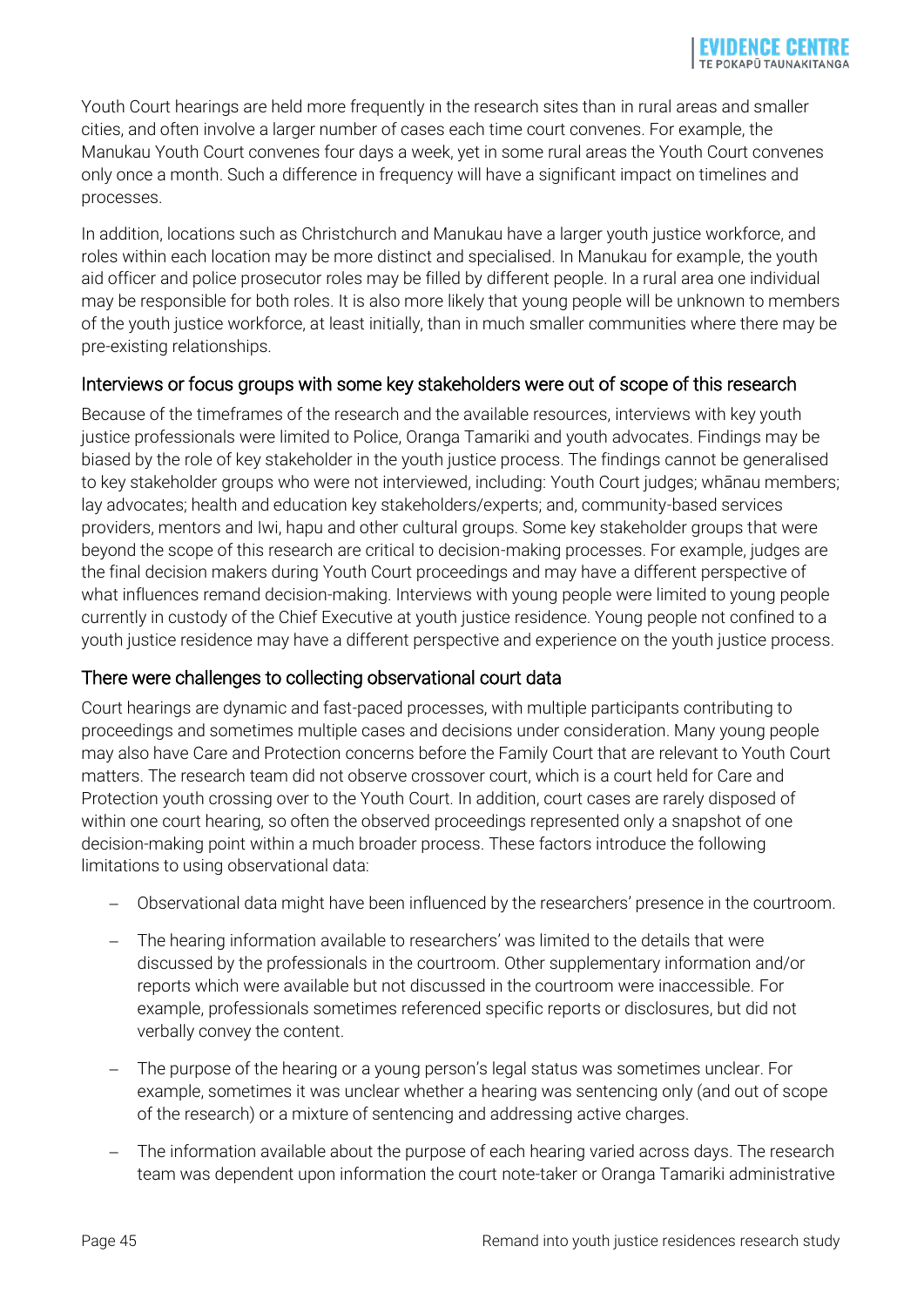staff made available to them. The court also uses different lists for different purposes and these lists contain different information or sometimes conflicted with each other.

 Activities which happen outside of formal court hearings may influence remand recommendations that professionals make. For example, youth advocates, police, and Oranga Tamariki court administrators often discussed cases informally, shared information and agreed to recommendations to propose to the judge at the start of the day and between hearings. Where possible, discussions between hearings were noted and linked to the relevant case. However, the team was not able to do this in all instances, and it was not always clear if and how these activities influenced decisions.

## <span id="page-45-0"></span>Analysis

## Focus groups and interviews

Almost all focus groups and interviews were digitally recorded.<sup>36</sup> These recordings were later transcribed and then coded using NVivo qualitative data analysis software. Analysis was done to identify key themes.

### Court observations

Individual cases were coded and themes drawn from across the cases. The custody cases were prioritised in the analysis and themes were drawn separately from the bail cases. Custody cases include those where:

- remand in detention is considered but not selected
- remand in detention is selected or continued
- there is a shift from remand in detention to another remand option, eg supported bail
- there is a shift from an alternative to custody e.g. bail to custody.

The themes were also contrasted between cases where custody was considered or only alternatives were considered. Location of the case was not a main focus of the analysis.

## <span id="page-45-1"></span>**Reporting**

<u>.</u>

Thematic analyses of the information from all sources were synthesised to draw key findings. Because of the limitation of court observations data as noted in the limitations section, the key findings are based heavily on perspectives of the professionals that participated in focus groups, and supported by experiences of the young people that were interviewed. The report was peer reviewed by two Oranga Tamariki researchers and an external reviewer. We acknowledge the assistance of Principal Youth Court Judge John Walker and his Clerk, Nadine Ward, in reviewing this report for legal and technical accuracy.

<sup>&</sup>lt;sup>36</sup> Two young people did not want their interviews to be recorded. Notes were hand written in these cases and later typed into word documents.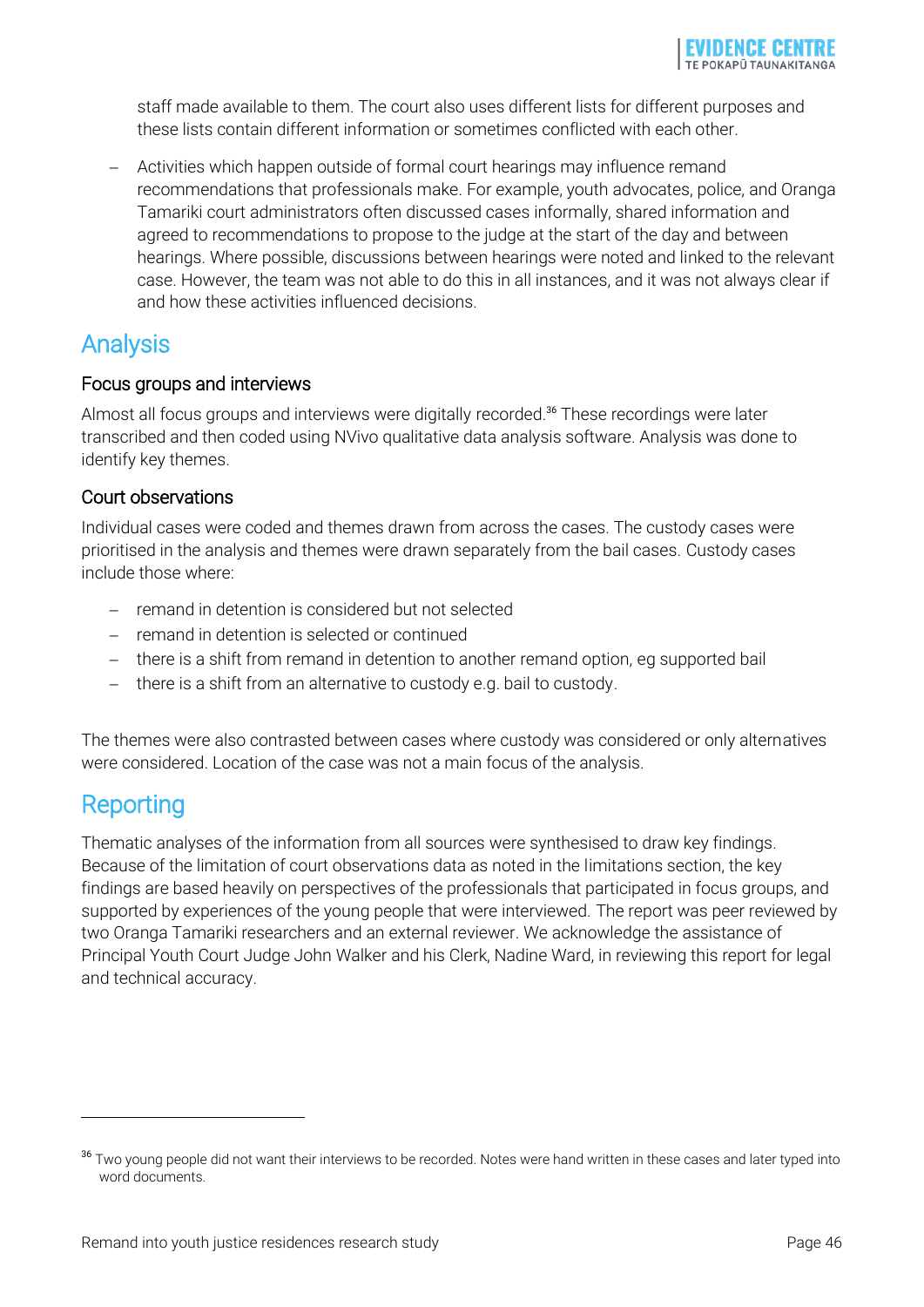# <span id="page-46-0"></span>**Appendix 2: information sheet and consent form for interviews with young people**



Date: 6 November 2017

## Do you want to talk to Oranga Tamariki about remand decision-making?

We're from Oranga Tamariki, and we want to talk to you to know how remand decisions are made for children and young people. You can decide whether you want to talk to us or not. This information sheet will help you make this choice.

#### Why do we want to talk to you?

Oranga Tamariki is doing a study. We want to understand how remand-related decisions are made for young people (including you) before or after they are sent to a youth justice residence. We also want to know if anything could be done better for young people and their families/whanau.

#### How do we talk to you?

Two people from Oranga Tamariki will come to Te Puna Wai. They will meet you in a private room and ask you some questions, and listen to what you have to say. The residence staff will help organise the meeting, but will not be present in the meeting.

#### What will we talk about?

If you decide to take part, we will ask you to share what you found most helpful and what you found challenging while you've been involved with police and youth court. You will also be asked to tell us your ideas about what could be done better so that young people like yourself don't have to spend a long time in residence.

#### What will happen if you say yes to talking to us?

We need your permission. This means, we will ask you to sign a consent form to say - yes, you want to talk to us. We will give you the form when we see you.

Once we start talking to you, even if you sign your form, you can still decide to not talk with us.

We will also ask you if we can voice record the talk. This will help us to make sure that we remember what you said. We will delete the recording once we know that we've got your views and ideas all right.

#### What happens to the information you give?

Everything you tell us will be kept confidential. This means your name will not be shared, so no one will know who said what, except the people who you are in the room during the interview.

What we learn from young people we talk to (including you) will go into a report, which will help Oranga Tamariki with their work.

#### Have you got more thoughts or questions?

If you have any questions about the study, and what you can or cannot do in the interview, you can talk to the residence staff who handed in this information sheet to you.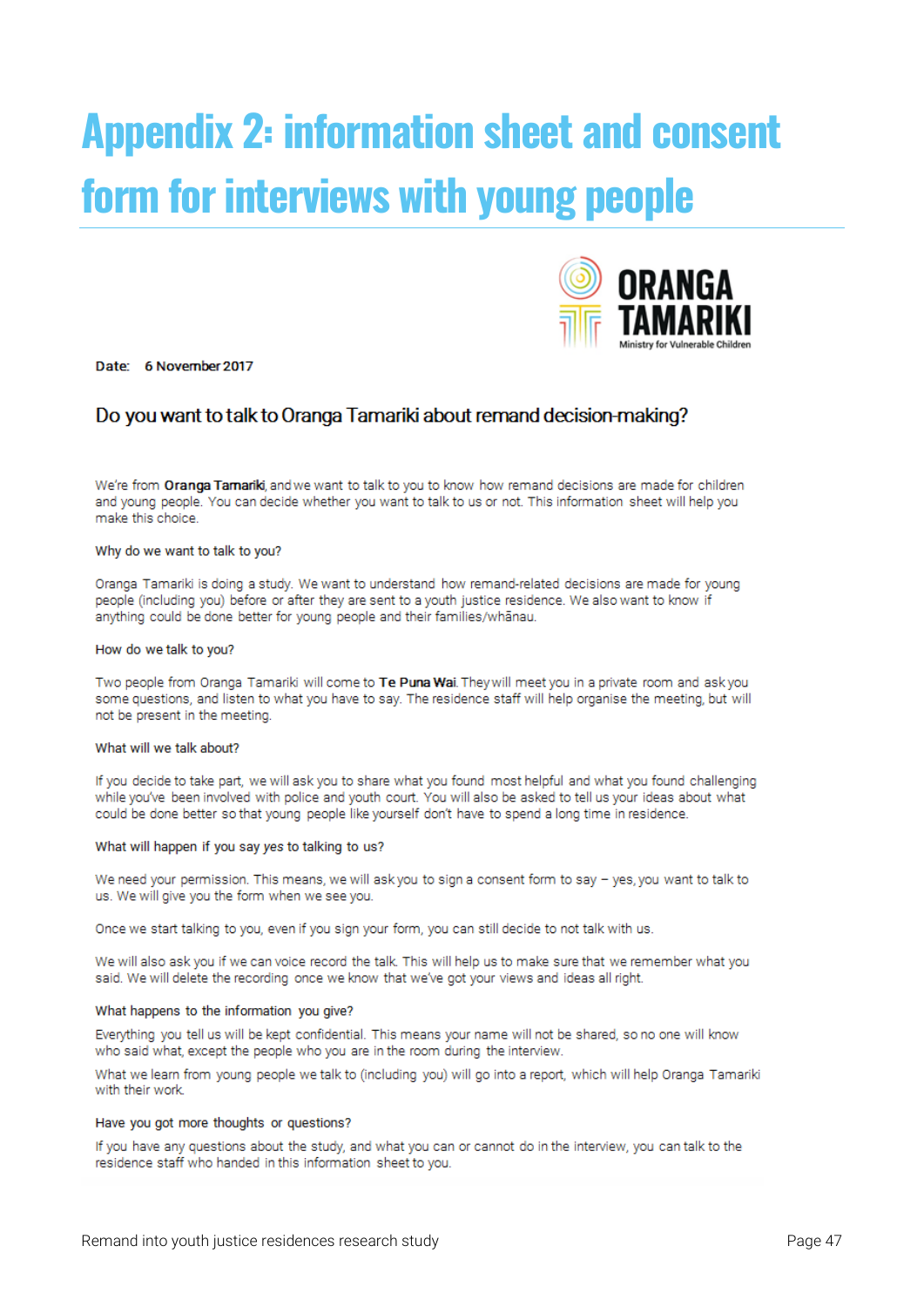

## **Consent form: Remand decision-making** research for children and young people

We invite you to take part in an interview that Oranga Tamariki is carrying out to understand the remand decision-making processes for children and young people in New Zealand.

I understand the information sheet called - Do you want to talk to Oranga Tamariki about remand decision making?

I know who to talk to if I have any questions about the research.

I understand that:

- I don't have to take part in the interview if I don't want to.
- I can stop the interview at any time.
- The interview will be voice recorded.
- The researchers will use some of my quotes but not my name. My name will not be in any report, so no one will know what I said. But, if I say anything that makes them really worried about my safety, or someone else's, they would have to report it to the right professionals.
- The researchers will keep all information safe, so that only the researchers working on the project will see it.
- The information will be destroyed when the researchers don't need it anymore.

I (insert name) \_\_\_\_\_\_\_\_\_\_\_\_\_\_\_\_\_\_\_\_\_\_\_\_\_\_\_\_\_\_\_\_\_\_ in Te Puna Wai, Christchurch,

consent to take part in this research.

Signed **Signed Signed Signed**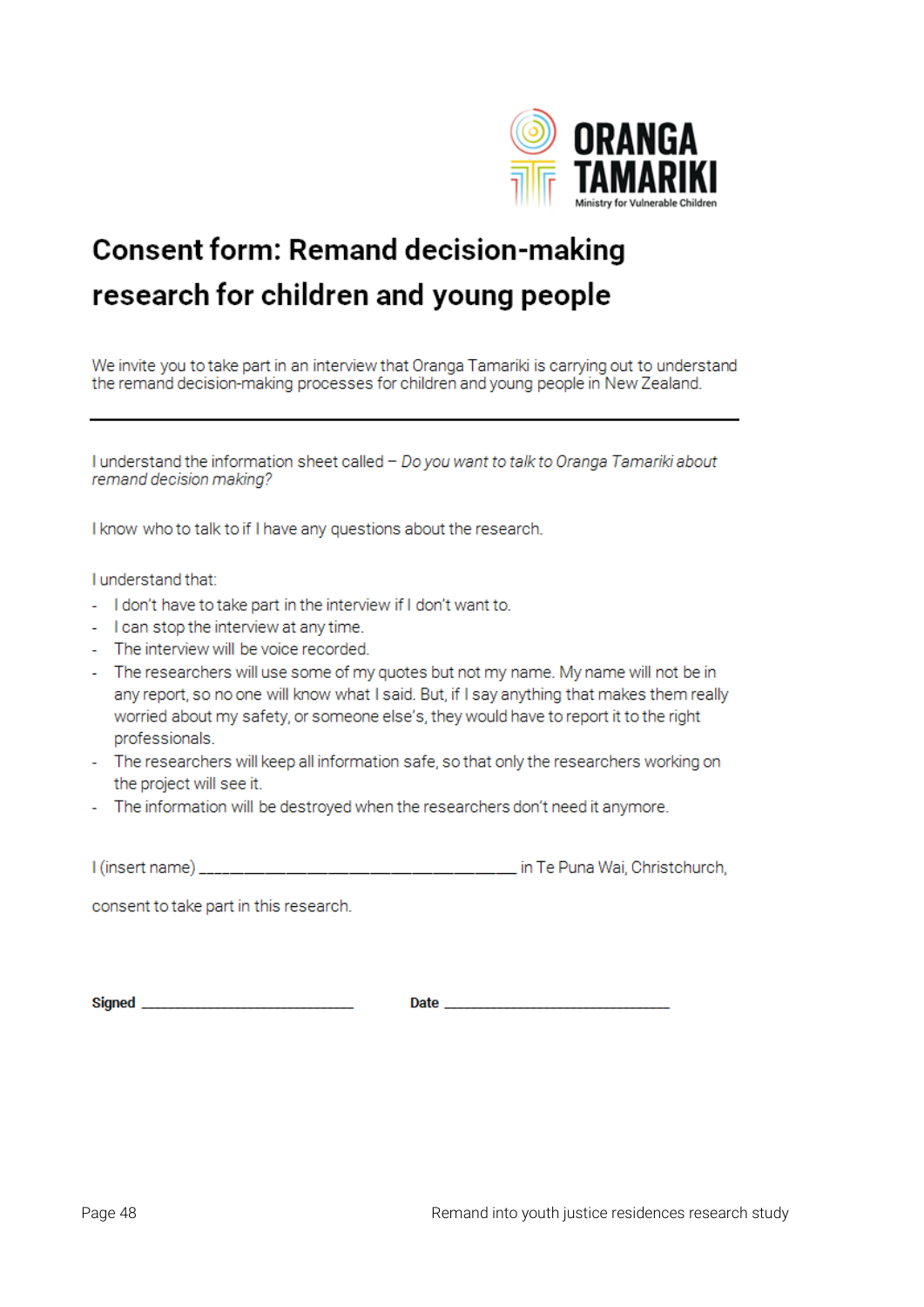# <span id="page-48-0"></span>**Appendix 3: grounds for detaining a young person in custody under the Oranga Tamariki Act**

The Act [under s239(1)] lists grounds for detaining a young person in the custody of the Chief Executive of Oranga Tamariki as being:

- they are likely to abscond
- they may commit further offences
- to prevent the loss or destruction of evidence relating to the offence with which they are charged, or to prevent interference with any witness in respect of any such offence.

Similarly, the Act [under s239(2)] lists grounds for detaining a young person (but never a child under 14 years of age) in police custody as being:

- (a) they are likely to abscond or be violent
- (b) suitable facilities for the detention in safe custody are not available to the Chief Executive of Oranga Tamariki.

Similarly, the Act {under s235] allows police to place a child or young person that has been arrested into detention under the custody of the Chief Executive of Oranga Tamariki if the police believes that:

- (a) the child or young person is not likely to appear before the court, or
- (b) the child or young person may commit further offences; or
- it is necessary to prevent the loss or destruction of evidence relating to the offence with which they are charged, or to prevent interference with any witness in respect of any such offence, or
- (c) interference with any witness in respect of any such offence
- (d) the child or young person that has been arrested is likely to continue to breach any condition of bail.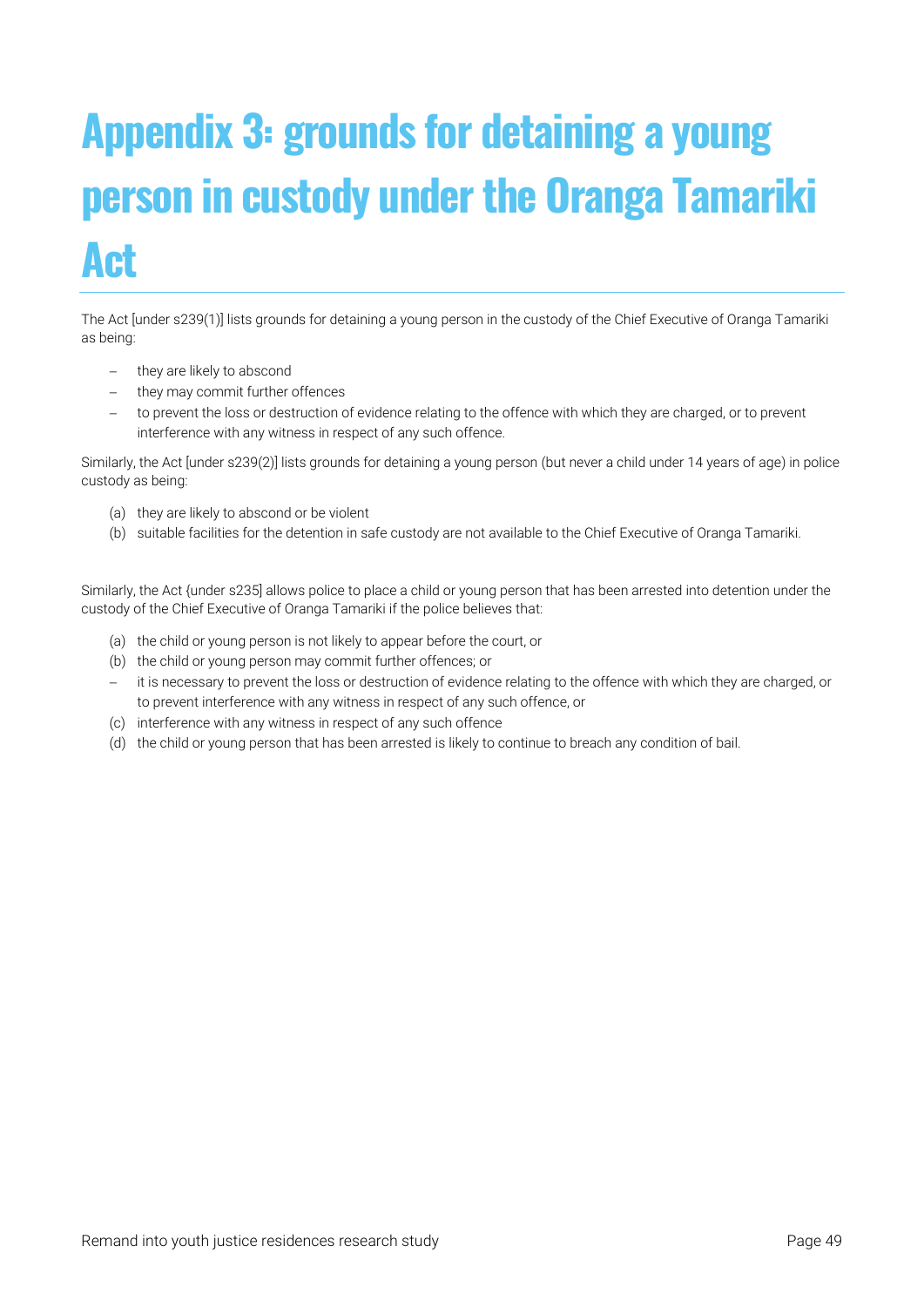# <span id="page-49-0"></span>**Appendix 4: additional findings from focus groups**

Box 4: Youth advocates perspectives of factors affecting their ability to advocate for a young person or rebut concerns raised by police in court:

- The timeframe in between a charge being laid by Police and the young person's appearance in court –shorter timeframes mean that youth advocates have less time to be familiar about the case.
- Youth advocates' workload or number of cases on the day more cases mean less time to be able to spend with the young people before the court sessions.
- The number of Opposition to Bail by Police the high number of such lengthy documents on a particular day reduces the time available for the young person.
- Whether or not youth advocates have access to Opposition to Bail documents in good time prior to a hearing.
- Whether or not youth advocates are available or allocated to the young person for a court hearing.

#### Box 5: Professionals' perspectives of the impact of youth justice residences

- Youth justice residences provide a ground for young people to network with other offenders. The issue of 'criminal contamination' is particularly high for those being held in custody for the first time and girls.
- Youth justice residences impact on their psychological well-being because of: their vulnerabilities, such as, the need to adapt to the level of violence in the residence, the uncertainty in their length of stay, and the types of young people they come across.
- Remanding young people in a residence can result in difficulty re-engaging with or lost contact with support networks in the community because the community providers do not provide services in the residence for young people on remand, including those staying in for a longer period.
- They provide a punitive environment for young people irrespective of the types and seriousness of offences, and whether or not they are guilty.
- They provide an 'unnatural' environment and may create 'dependency'. This was also reflected by one young person who we interviewed that they would usually reoffend back in community because the residence environment was not normal for them.
- Remanding young people in residences may result in lost whānau connections and/or support young people would be detained wherever in the country a bed is available.